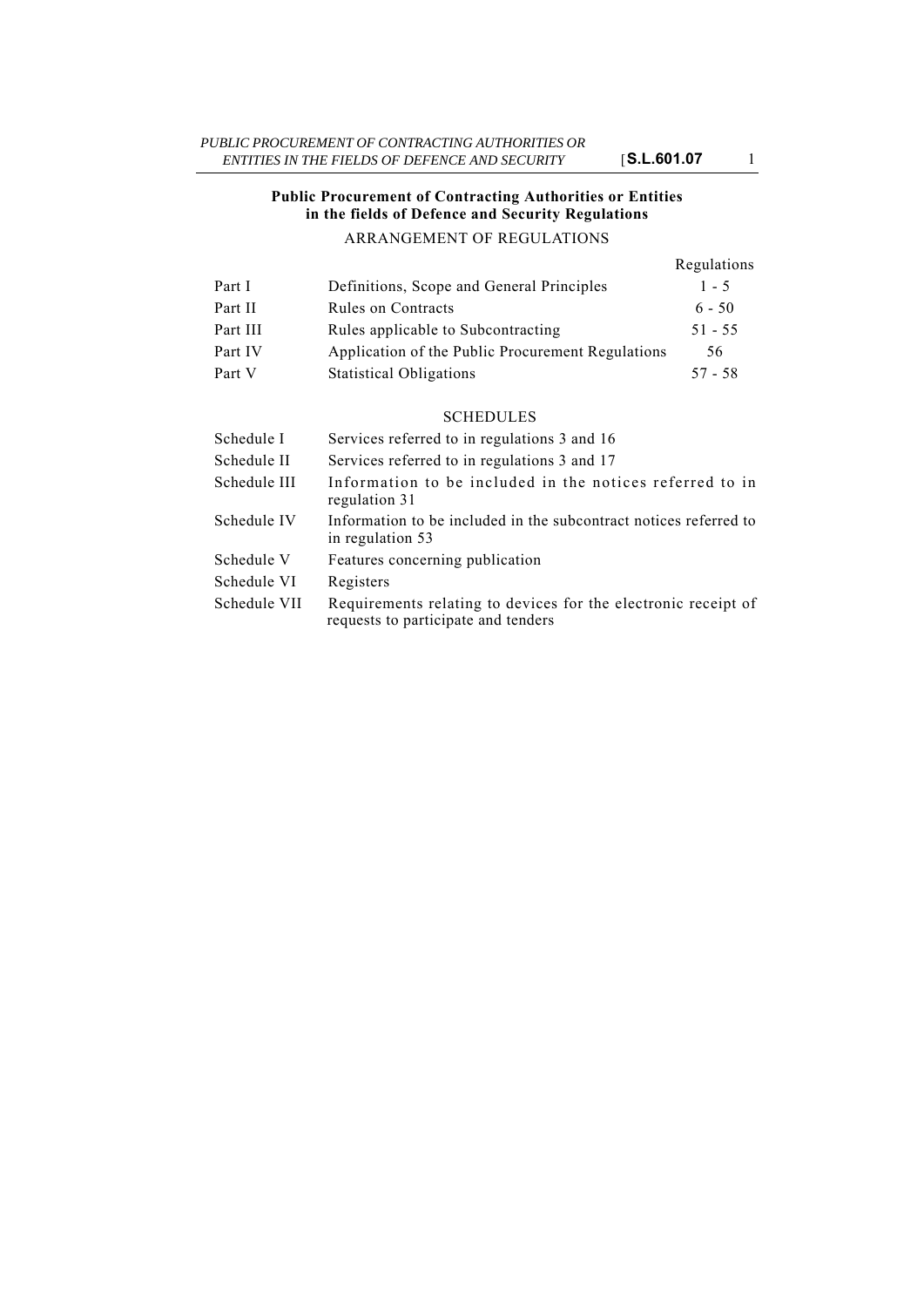## **SUBSIDIARY LEGISLATION 601.07**

# PUBLIC PROCUREMENT OF CONTRACTING AUTHORITIES OR ENTITIES IN THE FIELDS OF DEFENCE AND SECURITY REGULATIONS

21st October, 2011

*LEGAL NOTICE 411 of 2011, as amended by Legal Notices 106 of 2012 and 55 of 2014.*

### PART I

#### Definitions, Scope and General Principles

Citation. **1.** The title of these regulations is the Public Procurement of Contracting Authorities or Entities in the fields of Defence and Security Regulations.

Interpretation. **2.** For the purposes of these regulations, and unless the context otherwise requires:

> "candidate" means an economic operator which has sought an invitation to take part in a restricted or negotiated procedure or a competitive dialogue;

> "central purchasing body" means the Department of Contracts or a European public body, which:

- (*a*) acquires supplies and, or services intended for contracting authorities or entities, or,
- (*b*) awards contracts or concludes framework agreements for works, supplies or services intended for contracting authorities or entities;

"civil purchases" means contracts not subject to regulation 3 covering the procurement of non-military products, works or services for logistical purposes and concluded in accordance with the conditions specified in regulation 18;

"classified information" means any information or material, regardless of the form, nature or mode of transmission thereof, to which a certain level of security classification or protection has been attributed, and which, in the interests of national security and in accordance with the laws, regulations or administrative provisions in force in the Member State concerned, requires protection against any misappropriation, destruction, removal, disclosure, loss or access by any unauthorised individual, or any other type of compromise;

"Commission" means the Commission of the European Union;

"common procurement vocabulary (CPV)" means the reference nomenclature applicable to contracts awarded by contracting authorities, as adopted by Regulation (EC) No 2195/2002;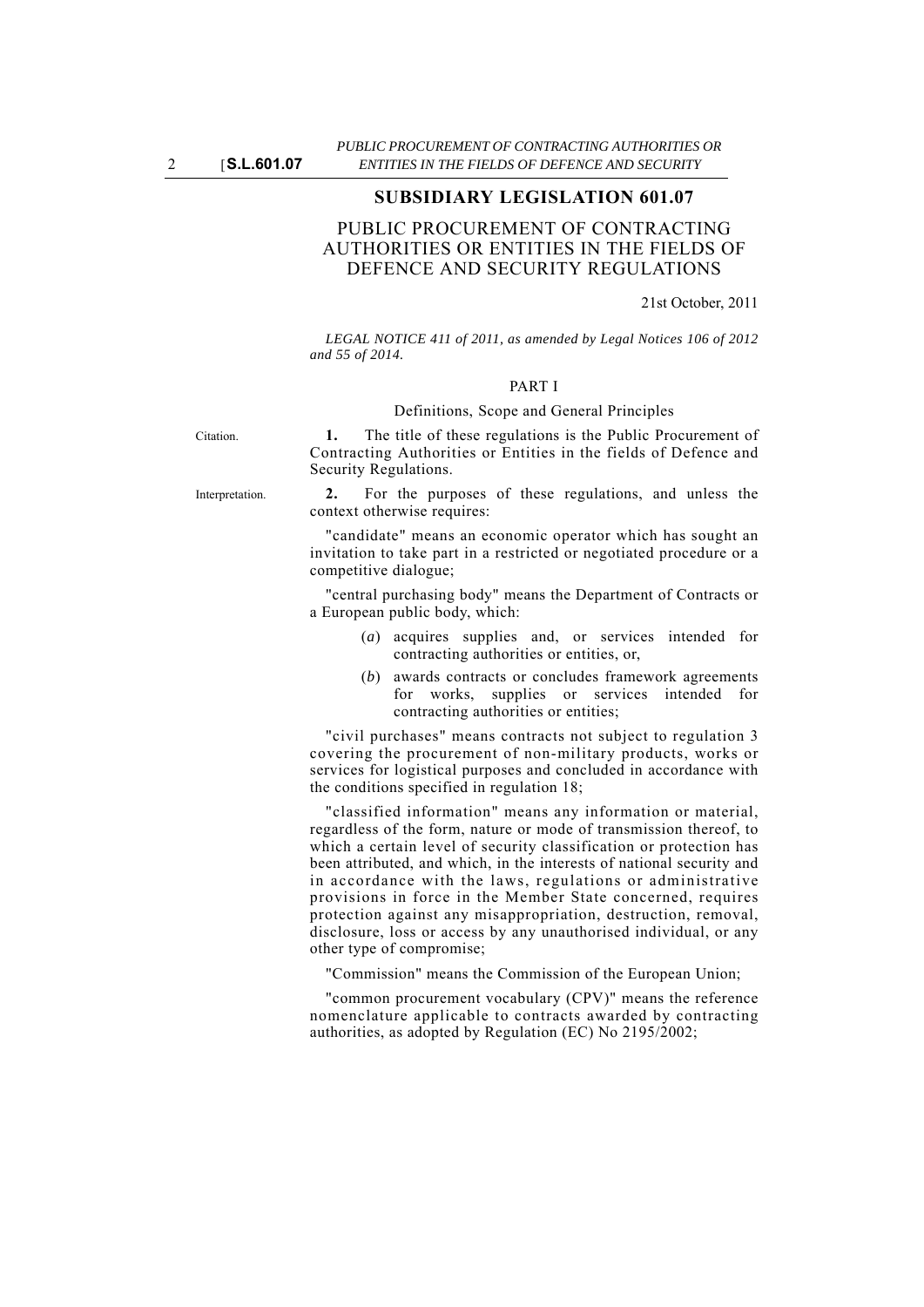#### *PUBLIC PROCUREMENT OF CONTRACTING AUTHORITIES OR ENTITIES IN THE FIELDS OF DEFENCE AND SECURITY* [**S.L.601.07** 3

S.L. 601.03 "competitive dialogue" means a procedure in which any economic operator may request to participate and whereby the contracting authority conducts a dialogue with the candidates admitted to that procedure, with the aim of developing one or more suitable alternatives capable of meeting its requirements, and on the basis of which the candidates chosen are invited to tender. For the purpose of recourse to the procedure, a public contract is considered to be "particularly complex" where the contracting authorities are not objectively able to define the technical means in accordance with regulation 2 of the Public Procurement Regulations;

S.L. 601.03 "contracting authorities" means contracting authorities as referred to in regulation 2 of the Public Procurement Regulations;

S.L. 601.05 "contracting entities" means contracting entities as referred to in regulation  $2(\overline{2})$  of the Public Procurement of Entities Operating in the Water, Energy, Transport and Postal Services Sectors Regulations;

"contractor" means a natural or legal person or public entity or group of such persons and, or bodies which offers on the market the execution of works and, or a work;

"crisis" means any situation in a Member State or third country in which a harmful event has occurred which clearly exceeds the dimensions of harmful events in everyday life and which substantially endangers or restricts the life and health of people, or has a substantial impact on property values, or requires measures in order to supply the population with necessities; a crisis shall also be deemed to have arisen if the occurrence of such a harmful event is deemed to be impending; armed conflicts and wars shall be regarded as crises for the purposes of these regulations;

"Director" means the Head of the Department of Contracts;

"economic operator" means a contractor, supplier or service provider;

"electronic auction" means a repetitive process involving an electronic device for the presentation of new prices, revised downwards, and, or new values concerning certain elements of tenders, which occurs after an initial full evaluation of the tenders, enabling them to be ranked using automatic evaluation methods. Certain service contracts and certain works contracts having as their subject-matter intellectual performances, such as the design of works, may not be the object of electronic auctions;

"electronic means" means any means using electronic equipment for the processing (including digital compression) and storage of data which is transmitted, conveyed and received by wire, by radio, by optical means or by other electromagnetic means;

"European Union" means the European Union as referred to in the Treaty;

"Framework agreement" means an agreement between one or more contracting authorities or entities and one or more economic operators, the purpose of which is to establish the terms governing contracts to be awarded during a given period, in particular with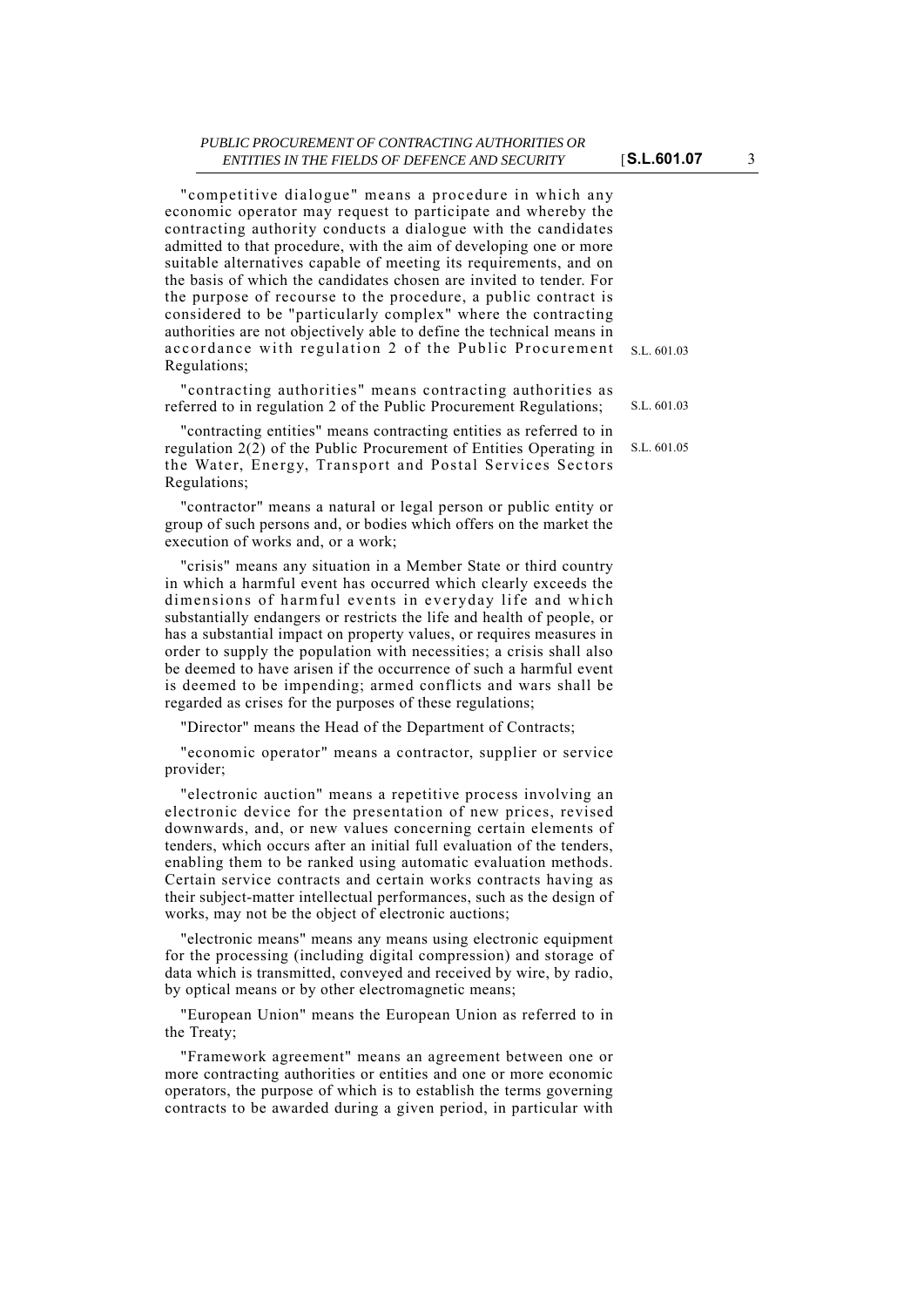regard to price and, where appropriate, the quantity envisaged;

"Government" means the State, regional or local government of a Member State or third country;

"life cycle" means all the possible successive stages of a product, that is research and development, industrial development, production, repair, modernisation, modification, maintenance, logistics, training, testing, withdrawal and disposal;

"Member State" means a member state of the European Union;

"military equipment" means equipment specifically designed or adapted for military purposes and intended for use as an arm, munitions or war material;

"negotiated procedures" means procedures in which the contracting authority or entity invites the economic operators of its choice and negotiates the terms of the contract with one or more of these;

"public contract" means a contract for pecuniary interest concluded in writing between one or more economic operators and one or more contracting authorities and having as its object the execution of works, the supply of products or the provision of services;

"related undertaking" means any undertaking over which the successful tenderer can exert a dominant influence, whether directly or indirectly, or any undertaking which can exert a dominant influence on the successful tenderer or which, as the successful tenderer, is subject to the dominant influence of another undertaking as a result of ownership, financial participation or the rules which govern it. A dominant influence on the part of the undertaking is presumed when, directly or indirectly in relation to another undertaking, it:

- holds a majority of the undertaking's subscribed capital,
- controls a majority of the votes attached to the shares issued by the undertaking, or
- is entitled to appoint more than half of the undertaking's administrative, management or supervisory bodies;

"research and development" means all activities comprising fundamental research, applied research and experimental development, where the latter may include the realisation of technological demonstrators, that is, devices that demonstrate the performance of a new concept or a new technology in a relevant or representative environment;

"restricted procedures" means procedures in which any economic operator may ask to participate and whereby only those economic operators invited by the contracting authority or entity may submit a tender;

"sensitive equipment", "sensitive works" and "sensitive services" means equipment, works and services for security purposes,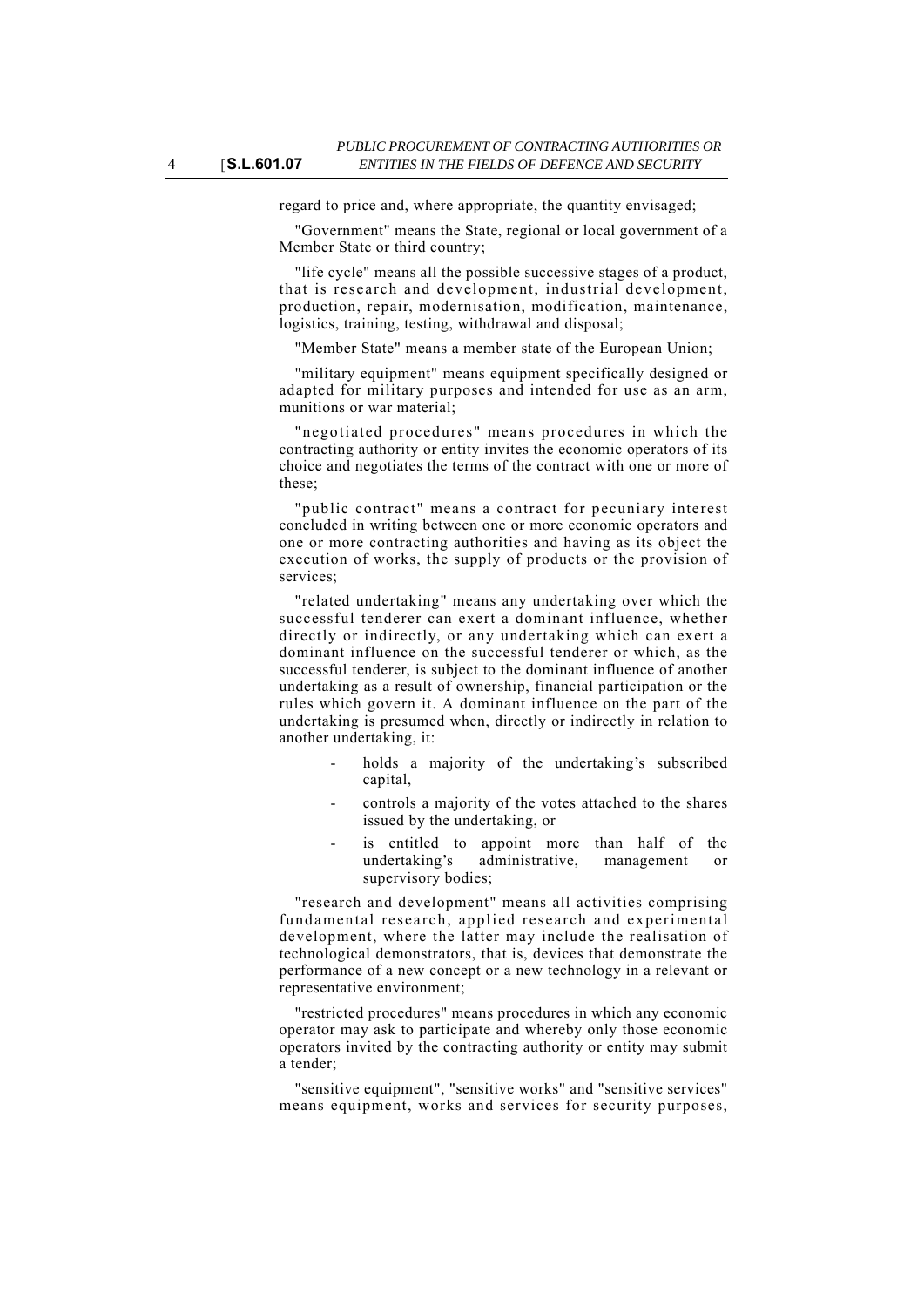involving, requiring and, or containing classified information;

"service contracts" means contracts other than works or supply contracts having as their object the provision of services. A contract having as its object both products and services shall be considered to be a "public service contract" if the value of the services in question exceeds that of the products covered by the contract. A contract having as its object services and including activities mentioned in Division 45 of the CPV that are only incidental to the principal object of the contract shall be considered to be a public service contract;

"service provider" means a natural or legal person or public entity or group of such persons and, or bodies which offers services on the market;

"subcontract" means a public contract for pecuniary interest concluded in writing between a successful tenderer for a contract and one or more economic operators for the purposes of carrying out that contract and having as its object works, supplies of products or the performance of services;

"supplier" means a natural or legal person or public entity or group of such persons and, or bodies which offers products on the market;

''supply contract'' means a public contract other than a public works contract having as its object the purchase, lease, rental or hire purchase, with or without option to buy, of products. A public contract having as its object the supply of products and which also covers, as an incidental matter, siting and installation, shall be considered to be a public supply contract;

"'tenderer'' means an economic operator who has submitted a tender;

"Treaty" has the same meaning as is assigned to it by the European Union Act;

Cap. 460.

''work'' means the outcome of building or civil engineering works taken as a whole which is sufficient of itself to fulfil an economic and technical function;

"works contract" means contracts having as their object either the execution, or both the design and execution, of works related to one of the activities mentioned in Division 45 of the CPV, or a work, or the realisation, by whatever means, of a work corresponding to the requirements specified by the contracting authority;

"written" or "in writing" means any expression consisting of words or figures which can be read, reproduced and subsequently communicated. It may include information which is transmitted and stored by electronic means.

**3.** Subject to Articles 30, 45, 46, 55 and 296 of the Treaty, Scope. these regulations shall apply to contracts awarded in the fields of defence and security for:

> (*a*) the supply of military equipment, including any parts, components and, or sub-assemblies thereof;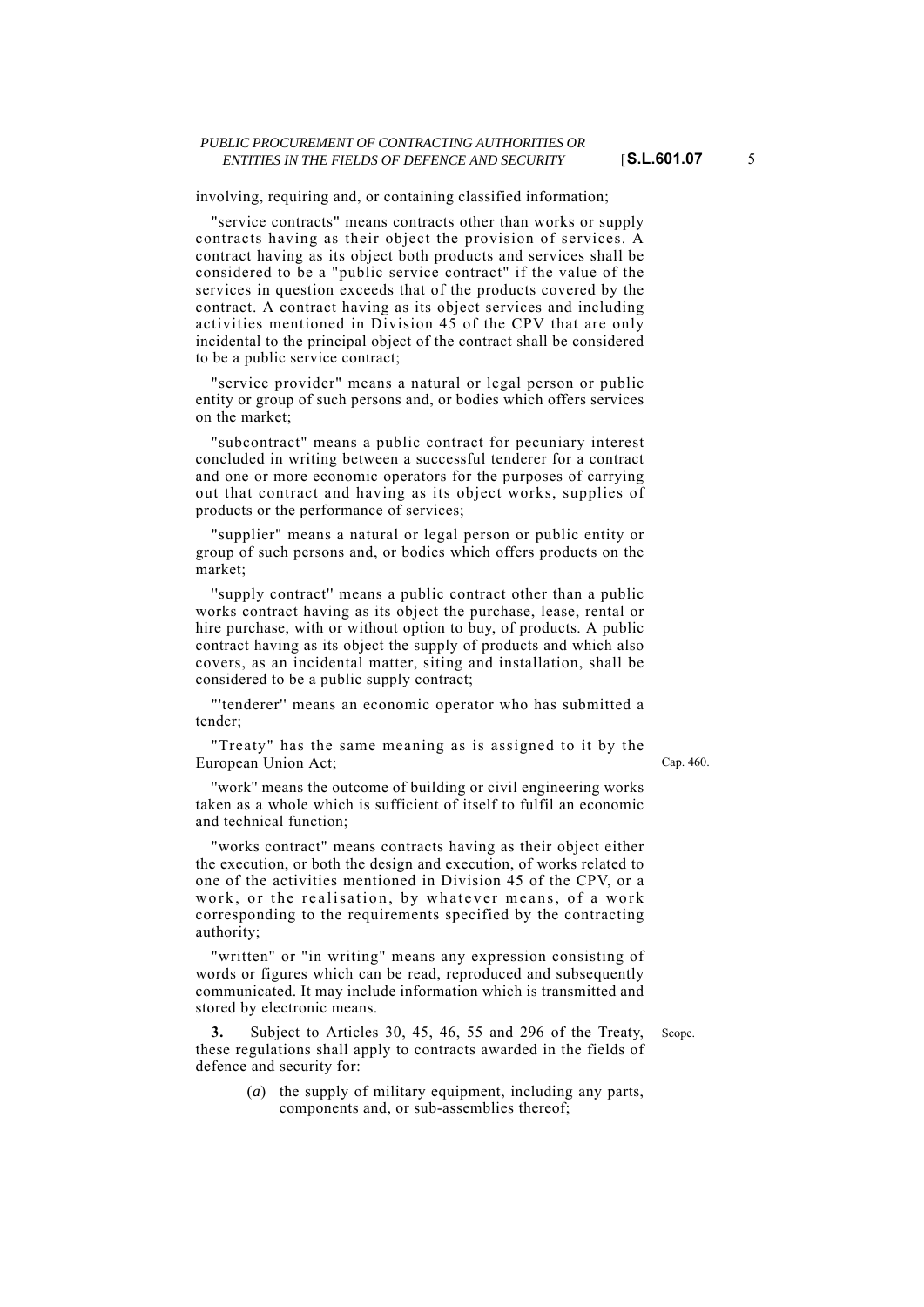- (*b*) the supply of sensitive equipment, including any parts, components and, or subassemblies thereof;
- (*c*) works, supplies and services directly related to the equipment referred to in paragraphs (*a*) and (*b*) for any and all elements of its life cycle;
- (*d*) works and services for specifically military purposes or sensitive works and sensitive services.

#### Mixed contracts.

S.L. 601.03 S.L.601.05

S.L. 601.03 S.L.601.05

S.L. 601.03 S.L.601.05

Procurement principles.

Economic operators.

**4.** (1) A contract having as its object works, supplies or services falling within the scope of these regulations and partly within the scope of the Public Procurement Regulations, or the Public Procurement of Entities Operating in the Water, Energy, Transport and Postal Services Sectors Regulations, shall be awarded in accordance with these regulations, provided that the award of a single contract is justified for objective reasons.

(2) The award of a contract having as its object works, supplies or services falling partly within the scope of these regulations, with the other part not being subject to either these regulations, or to the Public Procurement Regulations, or the Public Procurement of Entities Operating in the Water, Energy, Transport and Postal Services Sectors Regulations, shall not be subject to these regulations, provided that the award of a single contract is justified for objective reasons.

(3) The decision to award a single contract may not, however, be taken for the purpose of excluding contracts from the application of these regulations or of the Public Procurement Regulations, or the Public Procurement of Entities Operating in the Water, Energy, Transport and Postal Services Sectors Regulations.

**5.** Contracting authorities or entities shall treat economic operators equally and in a non-discriminatory manner and shall act in a transparent way.

#### PART II

#### Rules on Contracts

### Chapter 1

#### General Provisions

**6.** (1) It shall not be lawful that candidates or tenderers which, under the law of the Member State in which they are established, are entitled to provide the relevant service, shall be rejected solely on the ground that they would be required to be either natural or legal persons:

Provided that in the case of service and works contracts as well as supply contracts covering in addition services and, or siting and installation operations, legal persons may be required to indicate in the tender or the request to participate the names and relevant professional qualifications of the staff to be responsible for the performance of the contract in question.

(2) Groups of economic operators may submit tenders or put themselves forward as candidates. In order to submit a tender or a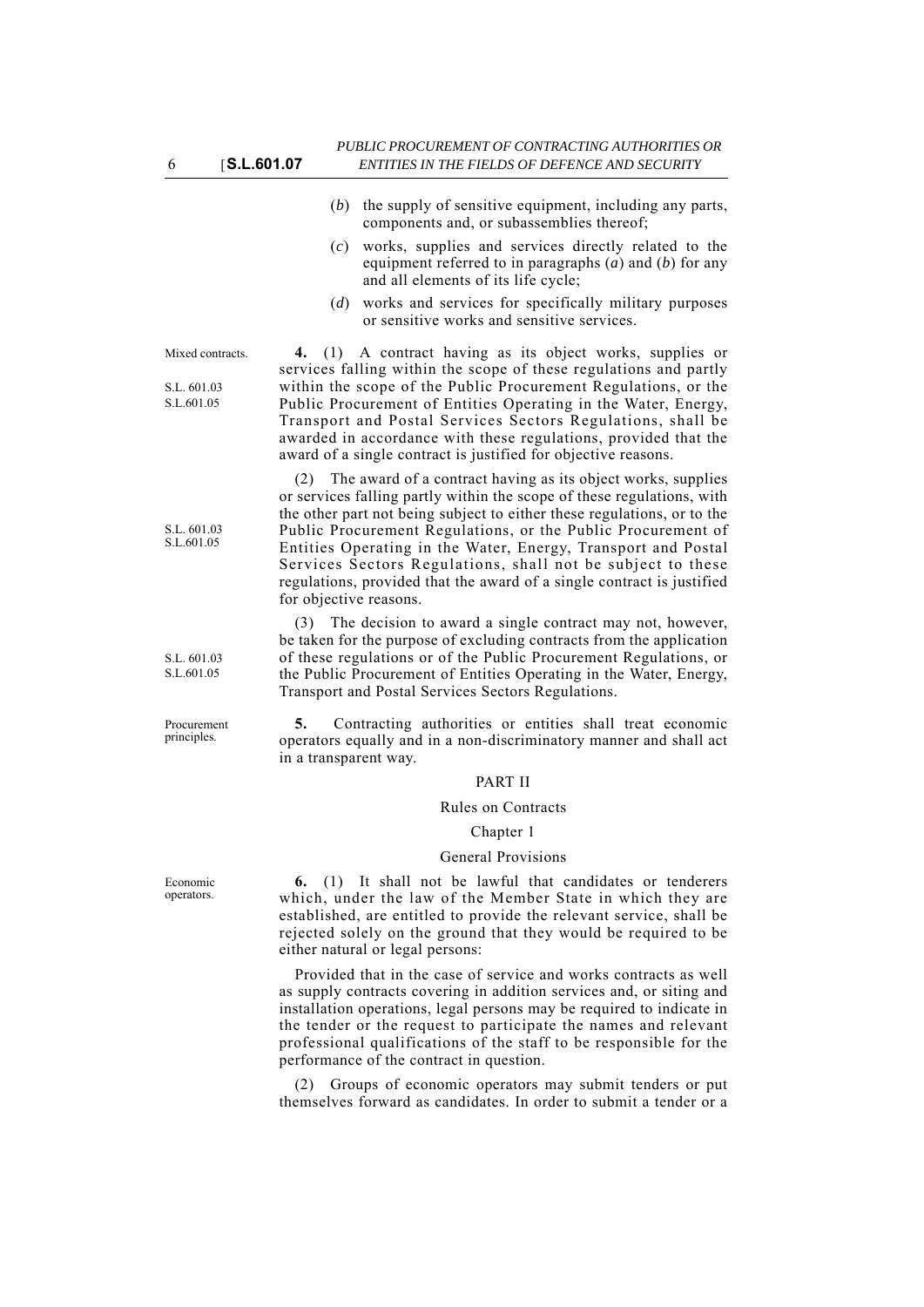request to participate, these groups may not be required by the contracting authorities or entities to assume a specific legal form; however, the group selected may be required to do so when it has been awarded the contract, to the extent that this change is necessary for the satisfactory performance of the contract.

**7.** Without prejudice to the provisions of these regulations, in particular those concerning the obligations relating to the advertising of awarded contracts and to the information to candidates and tenderers as set out in regulations 33(3) and 36, and in accordance with other laws and regulations, in particular legislation regarding access to information, the contracting authority or entity, subject to contractually acquired rights, shall not disclose information forwarded to it by economic operators which such operators have designated as confidential; such information includes, in particular, technical or trade secrets and the confidential aspects of tenders.

**8.** Contracting authorities or entities may impose on economic operators requirements aimed at protecting the classified information they communicate throughout the tendering and contracting procedure. They may also request these economic operators to ensure compliance with such requirements by their subcontractors.

### Chapter II

#### Thresholds, central purchasing bodies and exclusion provisions

# Section 1

# Thresholds

**9.** (1) These regulations shall apply to contracts which have a value, excluding value added tax (VAT), estimated to be no less than the following thresholds:

- (*a*) EUR 134,000 for supply and service contracts;
- (*b*) EUR 5,186,000 for works contracts.

(2) Where the estimated value does not exceed two thousand and five hundred euro ( $\epsilon$ 2,500), the equipment, stores, works or services may be procured departmentally either after obtaining quotations or direct from the open market at the discretion of the Head of Department taking into consideration the amount involved, the urgency attached to the procurement and restrictions of choice and availability.

Where the estimated value exceeds two thousand and five hundred euro ( $E$ , 500) but does not exceed forty thousand euro  $(640,000)$ , the equipment, stores, works or services may be procured departmentally after a call for tenders, or after obtaining quotations, or direct from the open market, taking into consideration the amount involved, the urgency attached to the procurement and restrictions of choice and availability, and shall be approved by the Minister responsible for that department, or by such member of the department as may be authorised by that Minister.

Confidentiality obligations of concerning authorities or entities.

Protection of classified information.

Threshold amount for contracts. *Amended by: L.N. 106 of 2012; L.N. 55 of 2014.*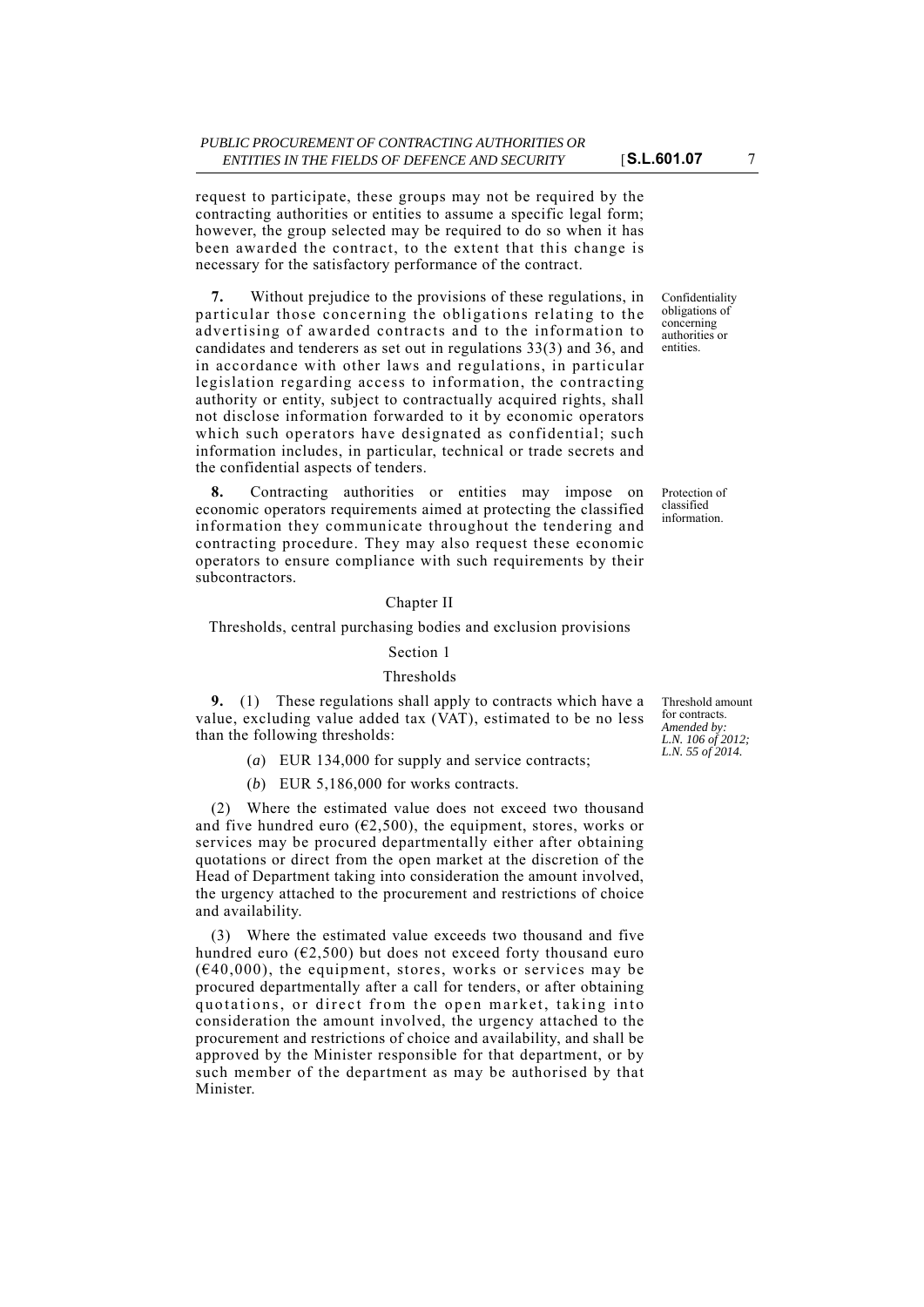(4) Where the estimated value exceeds forty thousand euro  $(640,000)$  but not one hundred and twenty-five thousand euro  $(6125.000)$ , the equipment, stores, works or services may be procured after a departmental call for tenders or after publishing a call for quotations in the Gazette. The tenders and quotations shall be opened in public by three senior officers of the said department and the prices quoted shall also be made public:

Provided that the Minister may allow that variations and the imposition or remission of penalties in respect of such contracts be approved by the Minister charged with responsibility for that department, who may delegate his authority in writing to the Parliamentary Secretary, the Permanent Secretary or the Head of Department.

**10.** (1) The calculation of the estimated value of a contract shall be based on the total amount payable, net of VAT, as estimated by the contracting authority or entity. This calculation shall take account of the estimated total amount, including any form of option, any renewals of the contract and prizes or payments provided to candidates or tenderers where applicable.

(2) This estimate must be valid at the moment at which the contract notice is sent, as provided for in regulation 33(2), or, in cases where such notice is not required, at the moment at which the contracting authority or entity commences the contract award procedure.

(3) No works project or proposed purchase of a certain quantity of supplies and, or services may be partitioned to create essentially identical separate partial contracts or otherwise subdivided to prevent its coming within the scope of these regulations.

(4) With regard to works contracts, the calculation of the estimated value shall take account of both the cost of the works and the total estimated value of the supplies necessary for executing the works and placed at the contractor's disposal by the contracting authorities or entities.

(5) Where a proposed work or purchase of services may result in contracts being awarded at the same time in the form of separate lots, account shall be taken of the total estimated value of all such lots.

(6) Where the aggregate value of the lots is equal to or exceeds the threshold laid down in regulation 9, these regulations shall apply to the awarding of each lot:

Provided that, the contracting authorities or entities may waive such application in respect of lots the estimated value of which, net of VAT, is less than EUR 80,000 for services or EUR 1,000,000 for works, provided that the aggregate value of those lots does not exceed 20% of the aggregate value of the lots as a whole.

(7) Where a proposal for the acquisition of similar supplies may result in contracts being awarded at the same time in the form of separate lots, account shall be taken of the total estimated value of all such lots when applying the provisions of regulation  $9(1)(a)$ 

Methods for calculating the estimated value of contracts and of framework agreements.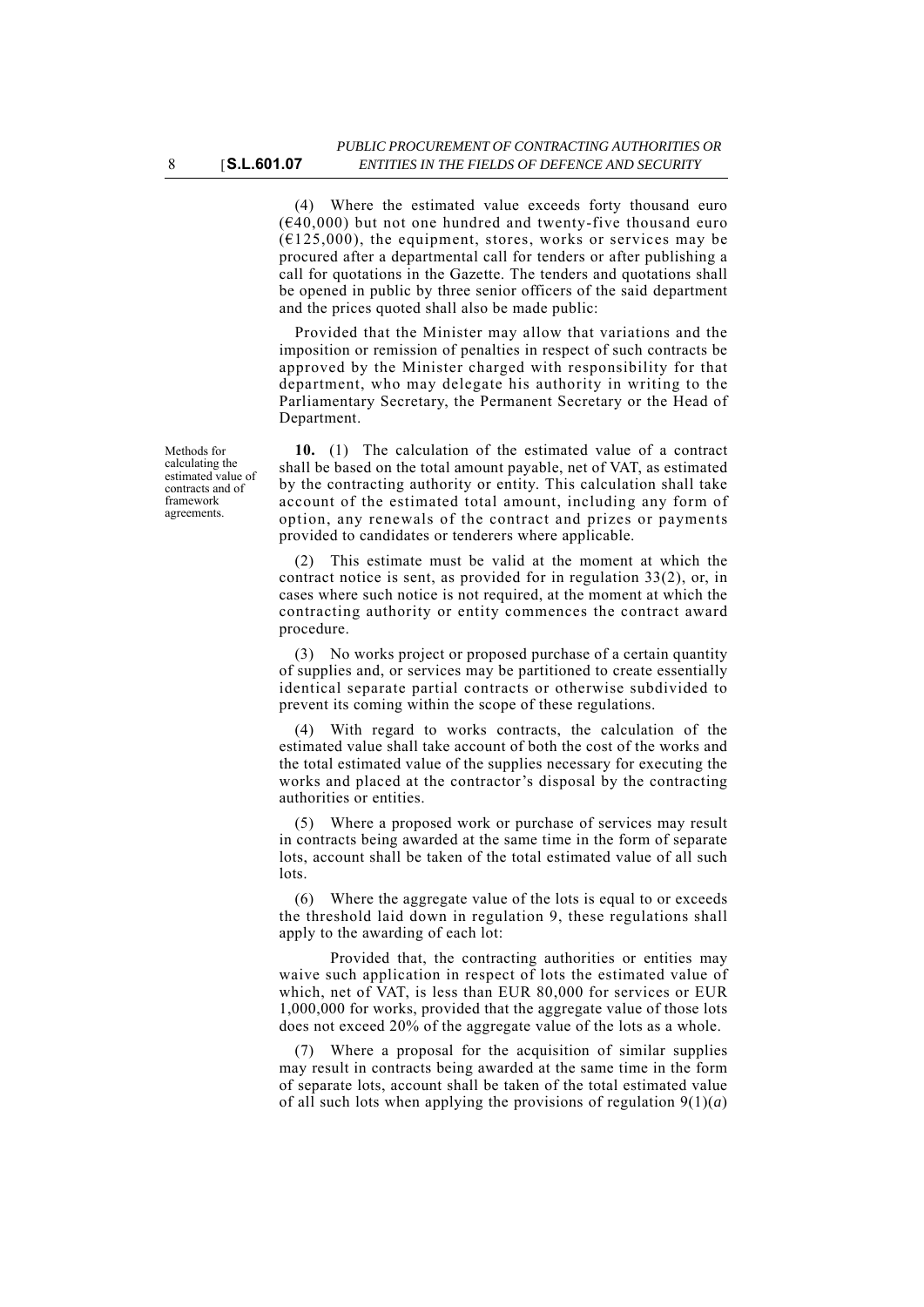and (*b*).

(8) Where the aggregate value of the lots is equal to or exceeds the threshold laid down in regulation 9, these regulations shall apply to the awarding of each lot:

Provided that, the contracting authorities or entities may waive such application in respect of lots the estimated value of which, net of VAT, is less than EUR 80,000, provided that the aggregate cost of those lots does not exceed 20% of the aggregate value of the lots as a whole.

(9) With regard to supply contracts relating to the leasing, hire, rental or hire-purchase of products, the value to be taken as a basis for calculating the estimated contract value shall be as follows:

- (*a*) in the case of fixed-term contracts, where that term is less than or equal to twelve months, the total estimated value for the term of the contract or, where the term of the contract is greater than twelve months, the total value, including the estimated residual value;
- (*b*) in the case of contracts without a fixed term or the term of which cannot be defined, the monthly value multiplied by 48.

(10) In the case of supply or service contracts which are regular in nature or which are intended to be renewed within a given period, the calculation of the estimated contract value shall be based on the following:

- (*a*) either the total actual value of the successive contracts of the same type awarded during the preceding twelve months or financial year, adjusted, if possible, to take account of the changes in quantity or value which could occur in the course of the twelve months following the initial contract; or
- (*b*) the total estimated value of the successive contracts awarded during the twelve months following the first delivery, or during the financial year if that is longer than twelve months:

Provided that the choice of method used to calculate the estimated value of a contract may not be made with the intention of excluding it from the scope of these regulations.

(11) With regard to service contracts, the value to be taken as a basis for calculating the estimated contract value shall, where appropriate, be the following:

- (*a*) for the following services:
	- (i) insurance services: the premium payable and other forms of remuneration;
	- (ii) design contracts: fees, commission payable and other forms of remuneration;
- (*b*) for service contracts which do not indicate a total price:
	- (i) in the case of fixed-term contracts, where that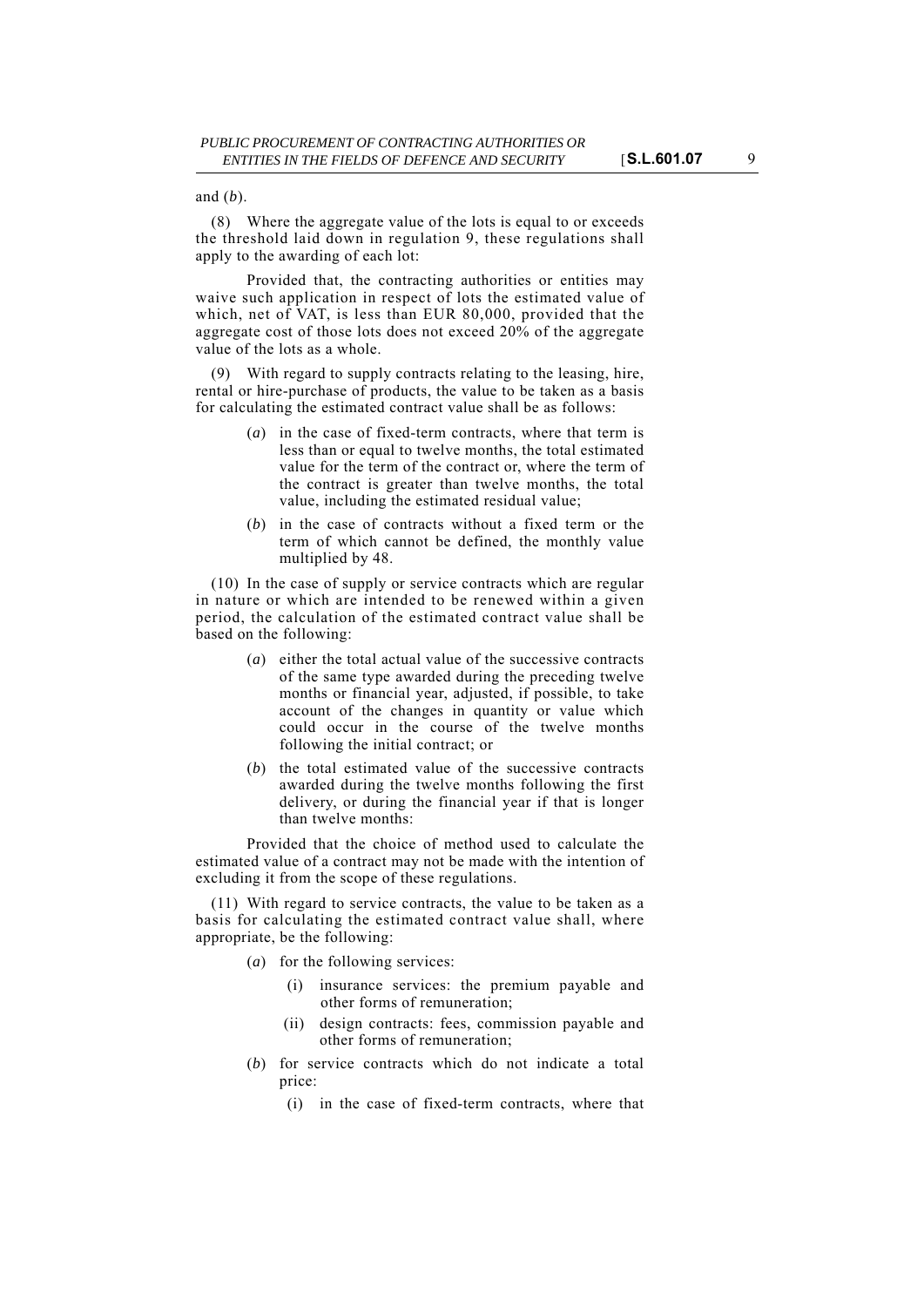Contracts and framework agreements awarded by central purchasing bodies.

term is less than or equal to forty-eight months: the total value for their full term;

(ii) in the case of contracts without a fixed term or with a term greater than forty-eight months: the monthly value multiplied by forty-eight.

(12) With regard to framework agreements, the estimated value to be taken into consideration shall be the maximum estimated value, net of VAT, of all the contracts envisaged for the total term of the agreement.

### Section 2

#### Central purchasing bodies

**11.** (1) Contracting authorities or entities may purchase works, supplies and or services from or through a central purchasing body.

(2) Contracting authorities or entities which purchase works, supplies and, or services from or through a central purchasing body in the cases set out in the definition of "central purchasing body" in regulation 2 shall be deemed to have complied with these regulations insofar as:

- (*a*) the central purchasing body has complied with them, or
- (*b*) when the central purchasing body is not a contracting authority or entity, the contract award rules applied by it are compliant with all the provisions of these regulations and the contracts awarded can be subject to efficient remedies comparable to those provided for in these regulations.

#### Section 3

### Excluded contracts

Use of exclusions. **12.** None of the rules, procedures, programmes, agreements, arrangements or contracts referred to in this section may be used for the purpose of circumventing the provisions of these regulations.

Contracts awarded

**13.** These regulations shall not apply to contracts governed by:

- (*a*) specific procedural rules pursuant to an international agreement or arrangement concluded between one or more Member States and one or more third countries;
- (*b*) specific procedural rules pursuant to a concluded international agreement or arrangement relating to the stationing of troops and concerning the undertakings of a Member State or a third country;
- (*c*) specific procedural rules of an international organisation purchasing for its purposes, or to contracts which must be awarded by a Member State in accordance with those rules.

pursuant to international rules.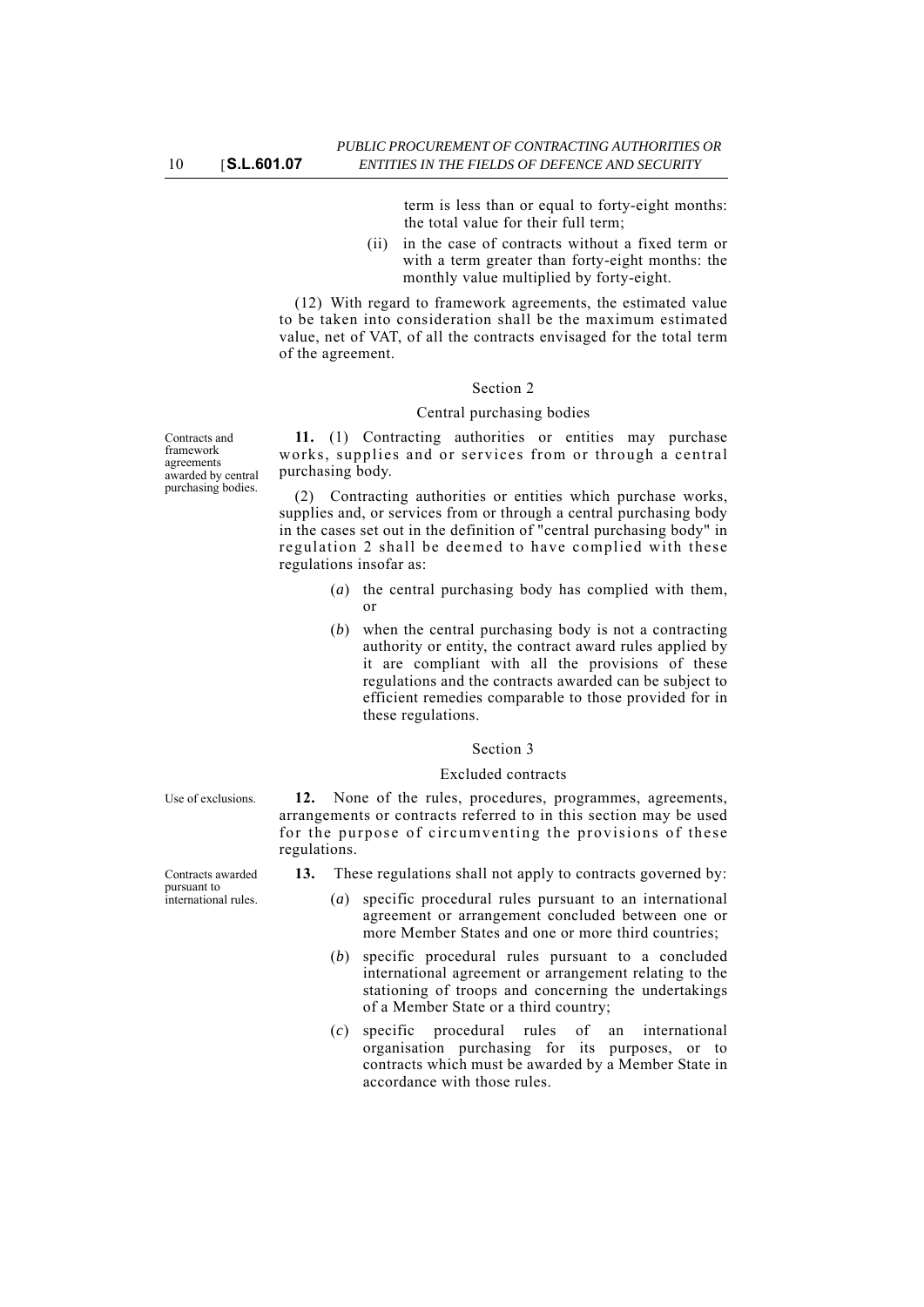**14.** These regulations shall not apply to the following:

Specific exclusions.

- (*a*) contracts for which the application of these regulations would oblige the competent authorities to supply information the disclosure of which it considers contrary to the essential interests of the security of the country;
- (*b*) contracts for the purposes of intelligence activities;
- (*c*) contracts awarded in the framework of a cooperative programme based on research and development, conducted jointly by Malta and at least another Member State for the development of a new product and, where applicable, the later phases of all or part of the life-cycle of this product. Upon the conclusion of such a cooperative programme between Malta and other Member States only, Member States shall indicate to the Commission the share of research and development expenditure relative to the overall cost of the programme, the cost-sharing agreement as well as the intended share of purchases per Member State, if any;
- (*d*) contracts awarded in a third country, including for civil purchases, carried out when forces are deployed outside the territory of the European Union where operational needs require them to be concluded with economic operators located in the area of operations;
- (*e*) service contracts for the acquisition or rental, under whatever financial arrangements, of land, existing buildings or other immovable property, or concerning rights in respect thereof;
- (*f*) contracts awarded by the Maltese government to another government relating to:
	- (i) the supply of military equipment or sensitive equipment,
	- (ii) works and services directly linked to such equipment, or
	- (iii) works and services specifically for military purposes, or sensitive works and sensitive services;
- (*g*) arbitration and conciliation services;
- (*h*) financial services, with the exception of insurance services;
- (*i*) employment contracts;
- (*j*) research and development services other than those where the benefits accrue exclusively to the contracting authority or entity for its use in the conduct of its own affairs, on condition that the service provided is wholly remunerated by the contracting authority or entity.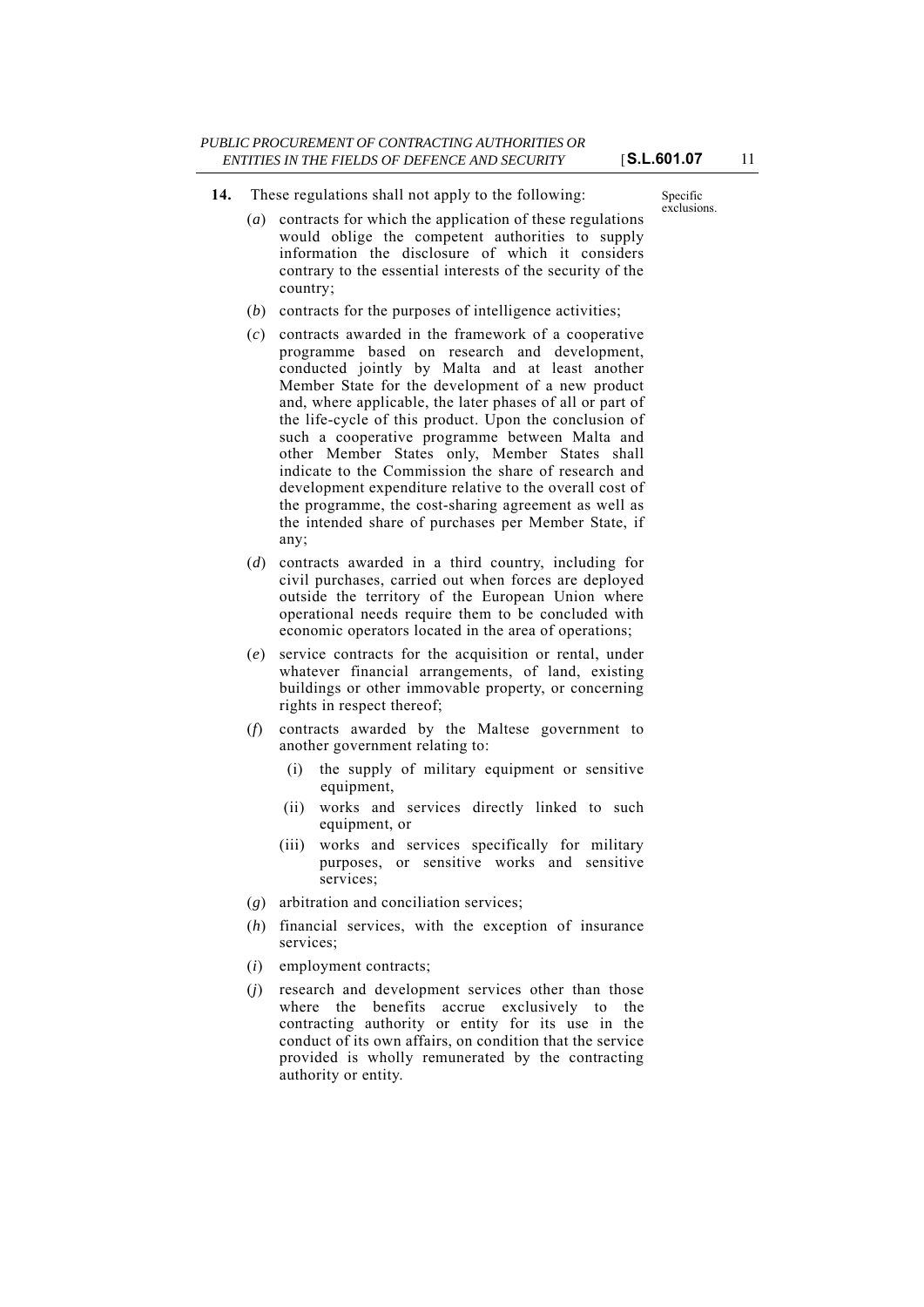### Section 4

#### Special arrangements

Reserved contracts.

**15.** The contracting authority or entity may reserve the right to participate in contract award procedures to sheltered workshops or provide for such contracts to be performed in the context of sheltered employment programmes where most of the employees concerned are handicapped persons who, by reason of the nature or the seriousness of their disabilities, cannot carry on occupations under normal conditions. The contract notice shall make reference to this provision.

### Chapter III

#### Arrangements for service contracts

**16.** Contracts which have as their object services covered by regulation 3 that are listed in Schedule I shall be awarded in accordance with regulations 19 to 55.

**17.** Contracts which have as their object services covered by regulation 3 that are listed in Schedule II shall be subject solely to regulations 19 and 31(3).

**18.** Contracts which have as their object services covered by regulation 3 that are listed both in Schedule I and in Schedule II shall be awarded in accordance with regulations 19 to 55 where the value of the services listed in Schedule I is greater than the value of the services listed in Schedule II. In other cases, contracts shall be awarded in accordance with regulations 19 and 31(3).

#### Chapter IV

Specific rules governing contract documentation

**19.** (1) For the purposes of this regulation, the following definitions shall apply:

"common technical specification" means a technical specification laid down in accordance with a procedure recognised by Member States which has been published in the Official Journal of the European Union;

"defence standard" means a technical specification the observance of which is not compulsory and which is approved by a standardisation body specialising in the production of technical specifications for repeated or continuous application in the field of defence;

"European technical approval" means a favourable technical assessment of the fitness for use of a product for a specific purpose, based on fulfilment of the essential requirements for building works, by means of the inherent characteristics of the product and the defined conditions of application and use. European technical approvals are issued by an approval body designated for this purpose by the Member State;

"standard" means a technical specification approved by a recognised standardisation body for repeated or continuous application, compliance with which is not compulsory, from one of

Service contracts listed in Schedule I

Service contracts listed in Schedule II

Mixed contracts including services listed in Schedules I and II.

Technical specifications.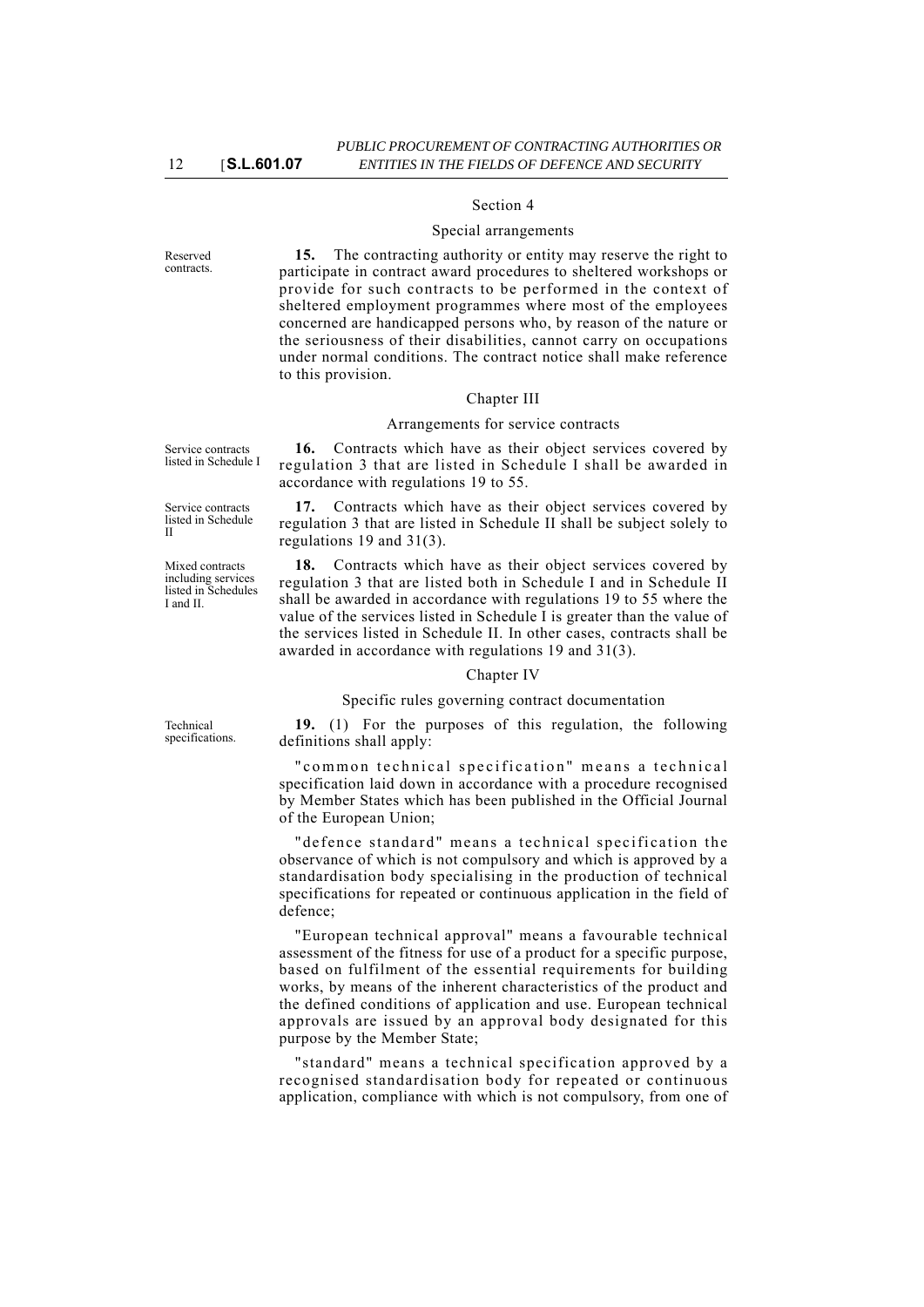the following categories:

- (*a*) international standard: a standard adopted by an international standards organisation and made available to the general public,
- (*b*) European standard: a standard adopted by a European standardisation body and made available to the general public,
- (*c*) national standard: a standard adopted by a national standards organisation and made available to the general public;

"technical reference" means any product produced by European standardisation bodies, other than official standards, according to procedures adapted to developments in market needs;

"technical specifications" means:

- (*a*) in the case of works contracts: the totality of the technical prescriptions contained in particular in the tender documents, defining the characteristics required of a material, product or supply, which permits a material, a product or a supply to be described in a manner such that it fulfils the use for which it is intended by the contracting authority or entity. These characteristics shall include levels of environmental performance, design for all requirements (including accessibility for people with disabilities) and conformity assessment, performance, safety or dimensions, including the procedures concerning quality assurance, terminology, symbols, testing and test methods, packaging, marking and labelling and production processes and methods. They shall also include rules relating to design and costing, the test, inspection and acceptance conditions for works and techniques or methods of construction and all other technical conditions which the contracting authority or entity is in a position to prescribe, under general or specific regulations, in relation to the finished works and to the materials or parts which they involve;
- (*b*) in the case of supply or service contracts: a specification in a document defining the required characteristics of a product or service, such as quality and environmental performance levels, design for all requirements (including accessibility for people with disabilities), and conformity assessment, performance, use of the product, its safety or dimensions, including requirements relevant to the product as regards the name under which the product is sold, terminology, symbols, testing and test methods, packaging, marking and labelling, user instructions, production methods and procedures, as well as conformity assessment procedures;

(2) The technical specifications as defined in this regulation shall be set out in the contract documentation (contract notices, contract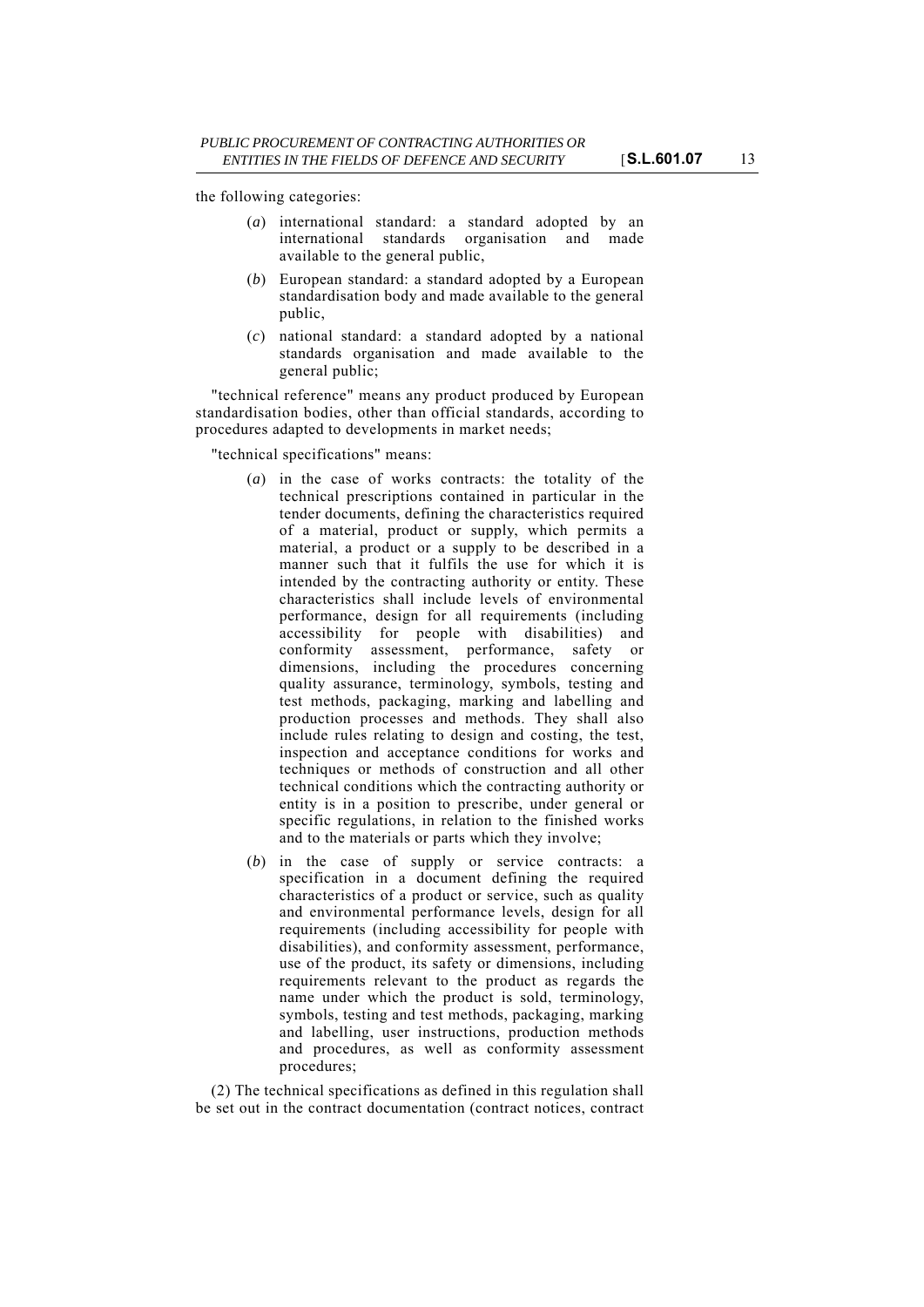documents, descriptive documents or supporting documents).

(3) Technical specifications shall afford equal access for tenderers and shall not have the effect of creating unjustified obstacles to the opening up of procurement to competition.

(4) Without prejudice to either compulsory national technical rules (including those related to product safety) or the technical requirements to be met by Malta under international standardisation agreements in order to guarantee the interoperability required by those agreements, and provided they are compatible with Community law, technical specifications shall be drawn up:

- (*a*) either by reference to technical specifications defined in this regulation and, in order of preference, to:
	- national civil standards transposing European standards,
	- European technical approvals,
	- common civil technical specifications,
	- national civil standards transposing international standards,
	- other international civil standards,
	- other technical reference systems established by the European standardisation bodies, or, where these do not exist, other national civil standards, national technical approvals or national technical specifications relating to the design, calculation and execution of the works and use of the products,
	- civil technical specifications stemming from industry and widely recognised by it, or,
	- the national "defence standards" defined in this regulation and defence material specifications similar to those standards;

and every reference shall be followed by the expression "or equivalent"; or

(*b*) in terms of performance or functional requirements; the latter may include environmental characteristics:

Provided that such parameters must be sufficiently precise to allow tenderers to determine the subjectmatter of the contract and to allow contracting authorities or entities to award the contract; or

- (*c*) in terms of performance or functional requirements as mentioned in paragraph (*b*), with reference to the specifications mentioned in paragraph (*a*) as a means of presuming conformity with such performance or functional requirements; or
- (*d*) by referring to the specifications mentioned in paragraph (*a*) for certain characteristics, and by referring to the performance or functional requirements mentioned in paragraph (*b*) for other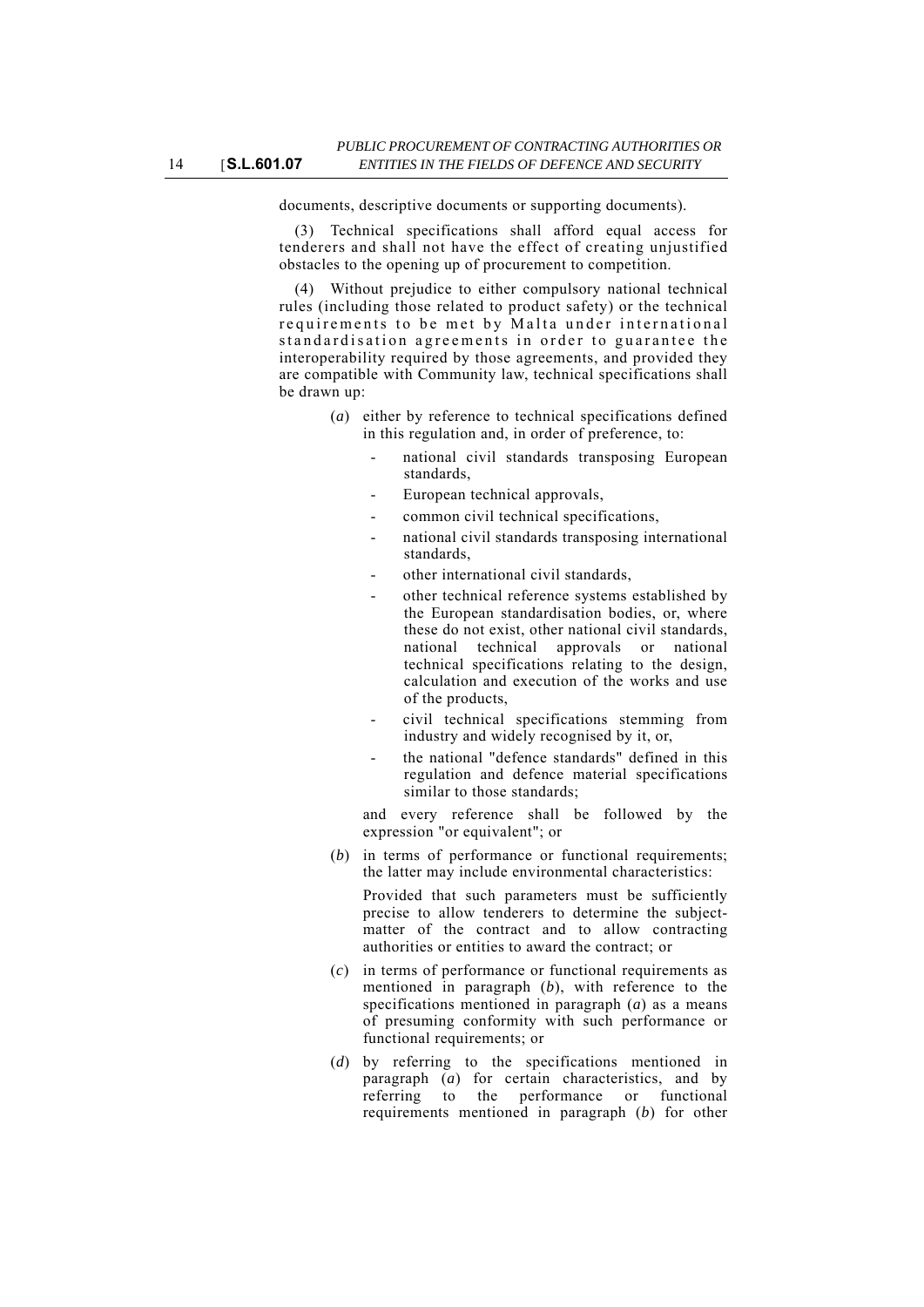#### characteristics.

(5) Where a contracting authority or entity makes use of the option of referring to the specifications mentioned in subregulation  $(4)(a)$ , it can not reject a tender on the grounds that the products and services tendered for do not comply with the specifications to which it has referred, once the tenderer proves in its tender to the satisfaction of the contracting authority or entity, by whatever appropriate means, that the solutions which it proposes satisfy in an equivalent manner the requirements defined by the technical specifications.

For the purpose of this regulation an appropriate means might be constituted by a technical dossier from the manufacturer or a test report from a recognised body.

(6) Where a contracting authority or entity uses the option laid down in sub-regulation (4) to prescribe performance-related or functional requirements, it may not reject a tender for works, products or services which comply with a national standard transposing a European standard, with a European technical approval, a common technical specification, an international standard or a technical reference system established by a European standardisation body, if these specifications address the performance or functional requirements which it has laid down.

In its tender, the tenderer must prove to the satisfaction of the contracting authority or entity and by any appropriate means that the work, product or service in compliance with the standard meets the performance or functional requirements of the contracting authority or entity.

(7) Where contracting authorities or entities lay down environmental characteristics in terms of performance or functional requirements as referred to in sub-regulation (4)(*b*), they may use the detailed specifications, or, if necessary, parts thereof, as defined by European or (multi-) national eco-labels, or by any other ecolabel, provided that:

- (*a*) those specifications are appropriate as a means of defining the characteristics of the supplies or services that are the object of the contract,
- (*b*) the requirements for the label are drawn up on the basis of scientific information,
- (*c*) the eco-labels are adopted using a procedure in which all stakeholders, such as government bodies, consumers, manufacturers, distributors and environmental organisations, can participate, and
- (*d*) they are accessible to all interested parties.

Contracting authorities or entities may indicate that the products and services bearing the eco-label are presumed to comply with the technical specifications laid down in the contract documents; they must accept any other appropriate means of proof.

(8) "Recognised bodies", within the meaning of this regulation, are test and calibration laboratories, and certification and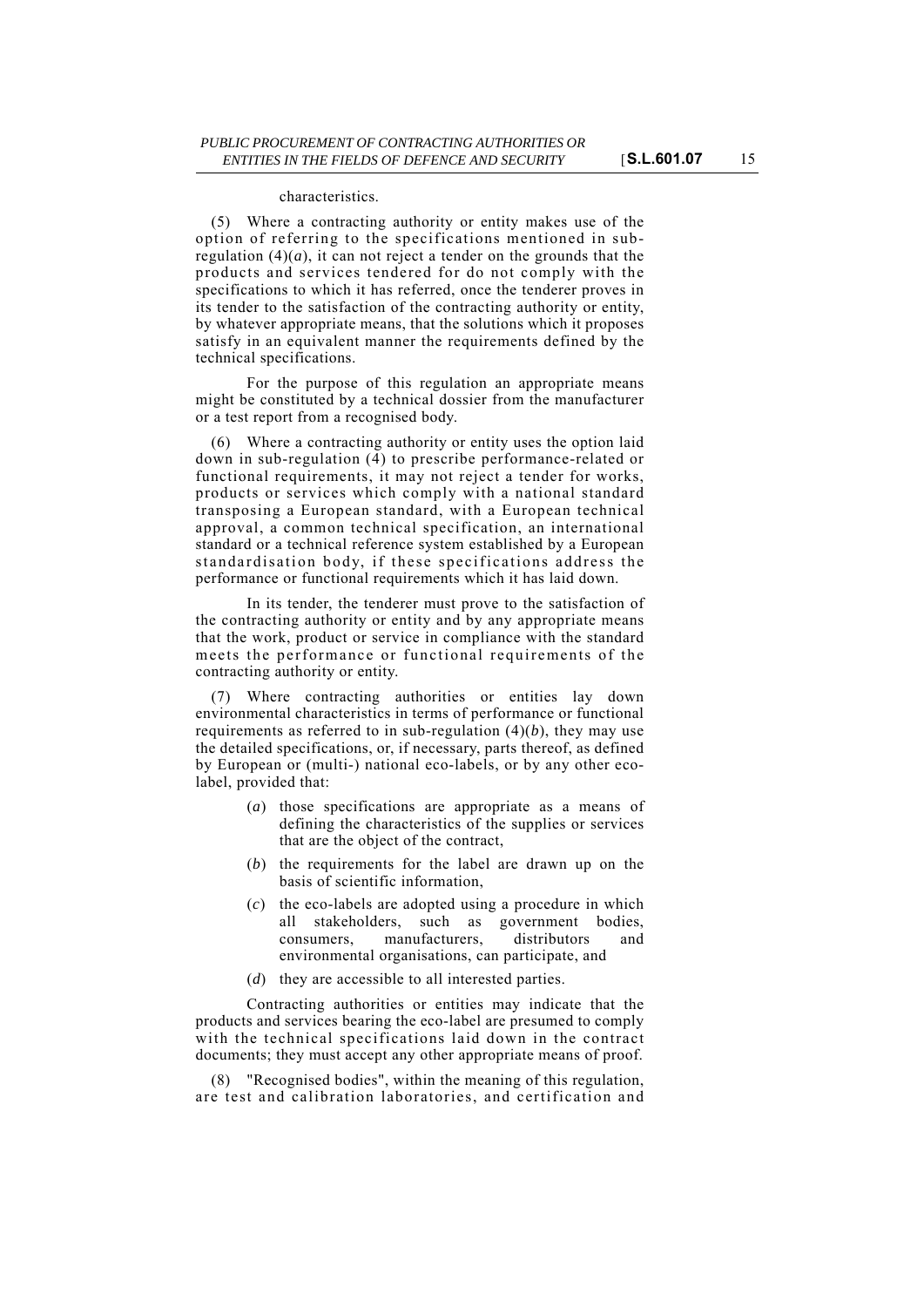inspection bodies which comply with applicable European standards. Contracting authorities or entities shall accept certificates from recognised bodies established in other Member **States**.

(9) Unless justified by the subject-matter of the contract, technical specifications shall not refer to a specific make or source, or a particular process, or to trade marks, patents, types or a specific origin or production with the effect of favouring or eliminating certain undertakings or certain products. Such reference shall be permitted on an exceptional basis, where a sufficiently precise and intelligible description of the subjectmatter of the contract pursuant to sub-regulations (4) and (5) is not possible; such reference shall be accompanied by the words "or equivalent".

Variants. **20.** (1) Where the criterion for award is that of the most economically advantageous tender, contracting authorities or entities may authorise tenderers to submit variants.

> (2) Contracting authorities or entities shall indicate in the contract notice whether or not they authorise variants. Variants shall not be authorised without this indication.

- (3) (*a*) Contracting authorities or entities authorising variants shall state in the tender specifications the minimum requirements to be met by the variants and any specific requirements for their presentation.
	- (*b*) Only variants meeting the minimum requirements laid down by the contracting authorities or entities shall be taken into consideration.

(4) In procedures for awarding supply or service contracts, contracting authorities or entities which have authorised variants may not reject a variant on the sole ground that it would, if successful, lead either to a service contract rather than a supply contract, or to a supply contract rather than a service contract.

**21.** Contracting authorities or entities may lay down special conditions relating to the performance of a contract, provided that these are compatible with Community law and are indicated in the contract documentation (contract notices, contract documents, descriptive documents or supporting documents). These conditions may, in particular, concern subcontracting or seek to ensure the security of classified information and the security of supply required by the contracting authority or entity, in accordance with regulations 22, 23 and 24, or take environmental or social considerations into account.

Subcontracting. **22.** (1) The successful tenderer shall be free to select its subcontractors for all subcontracts that are not covered by the requirement referred to in sub-regulations (3) and (4), and shall in particular not be required to discriminate against potential subcontractors on grounds of nationality.

> (2) The contracting authority or entity may ask or may be required by a Member State to ask the tenderer:

Conditions for performance of contracts.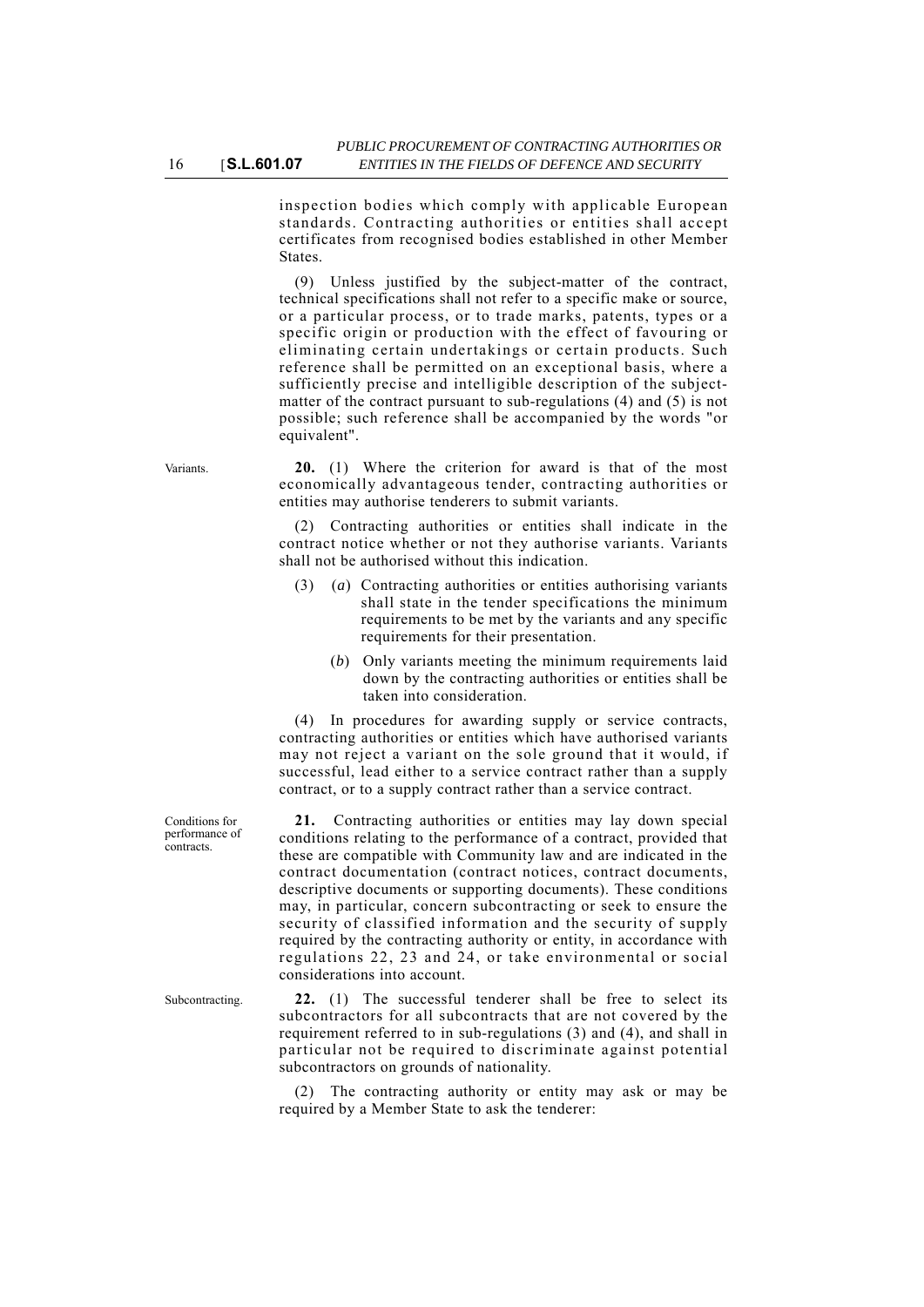- (*a*) to indicate in its tender any share of the contract it may intend to subcontract to third parties and any proposed subcontractor, as well as the subject-matter of the subcontracts for which they are proposed; and, or,
- (*b*) to indicate any change occurring at the level of subcontractors during the execution of the contract.

(3) The contracting authority or entity may oblige or may be required by a Member State to oblige the successful tenderer to apply the provisions set out in Part III to all or certain subcontracts which the successful tenderer intends to award to third parties.

(4) The contracting authority or entity may ask or be required to ask the successful tenderer to subcontract to third parties a share of the contract. The contracting authority or entity that imposes such subcontracting shall express this minimal percentage in the form of a range of values, comprising a minimum and maximum percentage. The maximum percentage may not exceed 30% of the value of the contract. Such a range shall be proportionate to the object and value of the contract and the nature of the industry sector involved, including the level of competition in that market and the relevant technical capabilities of the industrial base.

(5) Any percentage of subcontracting falling within the range of values indicated by the contracting authority or entity shall be considered to fulfil the subcontracting requirement set out in subregulation (4).

(6) Tenderers may propose to subcontract a share of the total value which is above the range required by the contracting authority or entity.

(7) The contracting authority or entity shall ask tenderers to specify in their tender which part or parts of their offer they intend to subcontract to fulfil the requirement referred to in sub-regulation (1).

(8) The contracting authority or entity may ask or may be required by a Member State to ask tenderers to specify which part or parts of their offer they intend to subcontract beyond the required percentage, as well as the subcontractors they have already identified.

(9) The successful tenderer shall award subcontracts corresponding to the percentage which the contracting authority or entity requires it to subcontract in accordance with the provisions of Part III.

(10) It shall be lawful for the contracting authority or entity to reject the subcontractors selected by the tenderer at the stage of the award procedure of the main contract or by the successful tenderer during the performance of the contract; such rejection may only be based on criteria applied for the selection of the tenderers for the main contract. However if the contracting authority or entity rejects a subcontractor, it must produce a written justification to the tenderer or the successful tenderer, setting out why it considers that the subcontractor does not meet the criteria.

(11) Requirements referred to in sub-regulations (2) to (5) shall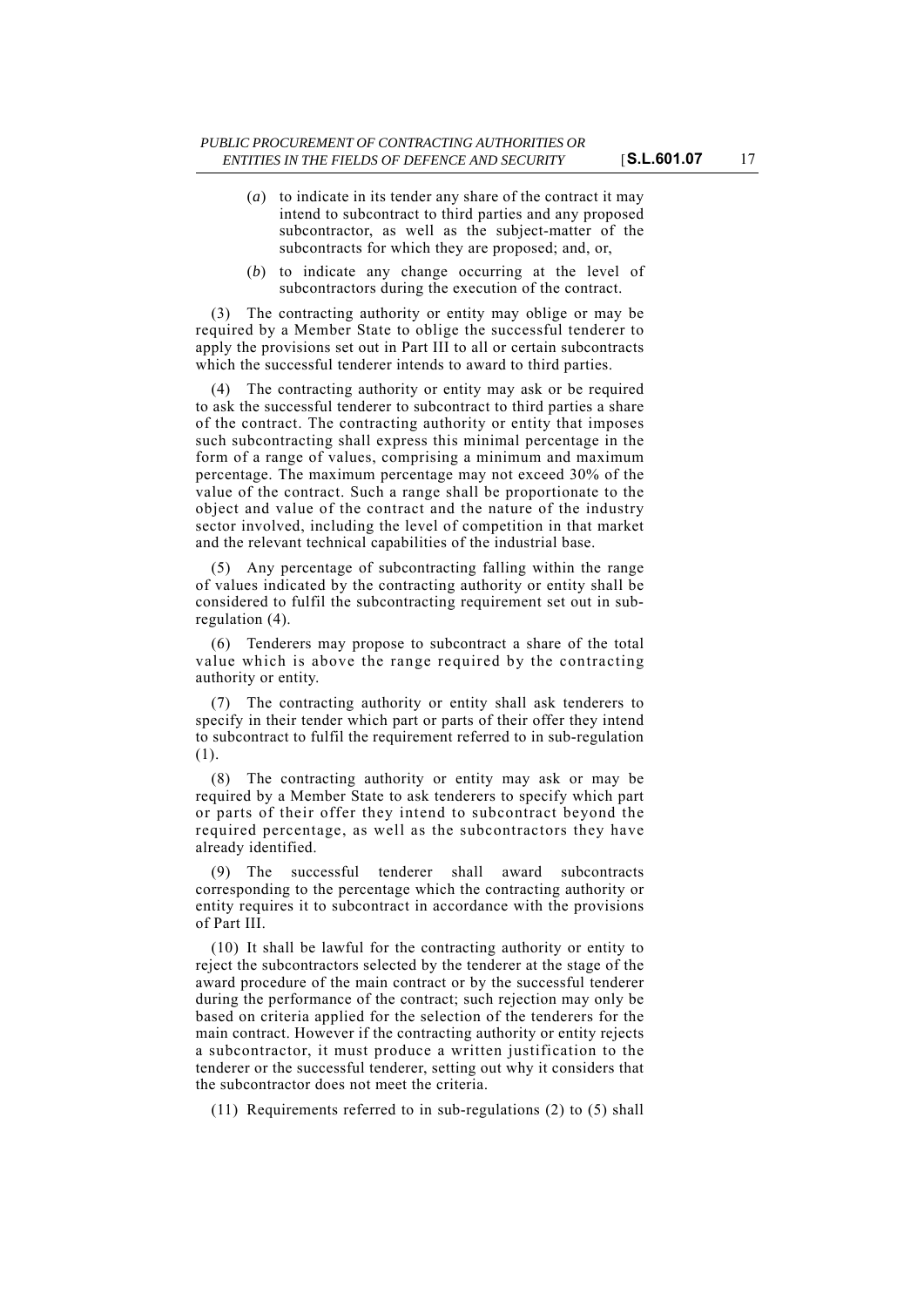be indicated in the contract notices.

(12) Sub-regulations (1) to (5) shall be without prejudice to the question of the principal economic operator's liability.

Security information.

**23.** When contracts involve, require and, or contain classified information, the contracting authority or entity shall specify in the contract documentation (contract notices, contract documents, descriptive documents or supporting documents) the measures and requirements necessary to ensure the security of such information at the requisite level. The contracting authority or entity may require that the tender contain, *inter alia*, the following particulars:

- (*a*) a commitment from the tenderer and the subcontractors already identified to appropriately safeguard the confidentiality of all classified information in their possession or coming to their notice throughout the duration of the contract and after termination or conclusion of the contract, in accordance with the relevant laws, regulations and administrative provisions;
- (*b*) a commitment from the tenderer to obtain the commitment provided in paragraph (*a*) from other subcontractors to which it will subcontract during the execution of the contract;
- (*c*) sufficient information on subcontractors already identified to enable the contracting authority or entity to determine that each of them possesses the capabilities required to appropriately safeguard the confidentiality of the classified information to which they have access or which they are required to produce when carrying out their subcontracting activities;
- (*d*) a commitment from the tenderer to provide the information required under paragraph (*c*) on any new subcontractor before awarding a subcontract:

Provided that measures and requirements referred to in paragraph (*b*) have to comply with national provisions on security clearance.

Security of supply. **24.** (1) The contracting authority or entity shall specify in the contract documentation (contract notices, contract documents, descriptive documents or supporting documents) its security of supply requirements. The contracting authority or entity may require that the tender contain, *inter alia*, the following particulars:

- (*a*) certification or documentation demonstrating to the satisfaction of the contracting authority or entity that the tenderer will be able to honour its obligations regarding the export, transfer and transit of goods associated with the contract, including any supporting documentation received from the Member State(s) concerned;
- (*b*) the indication of any restriction on the contracting authority or entity regarding disclosure, transfer or use

18 [**S.L.601.07**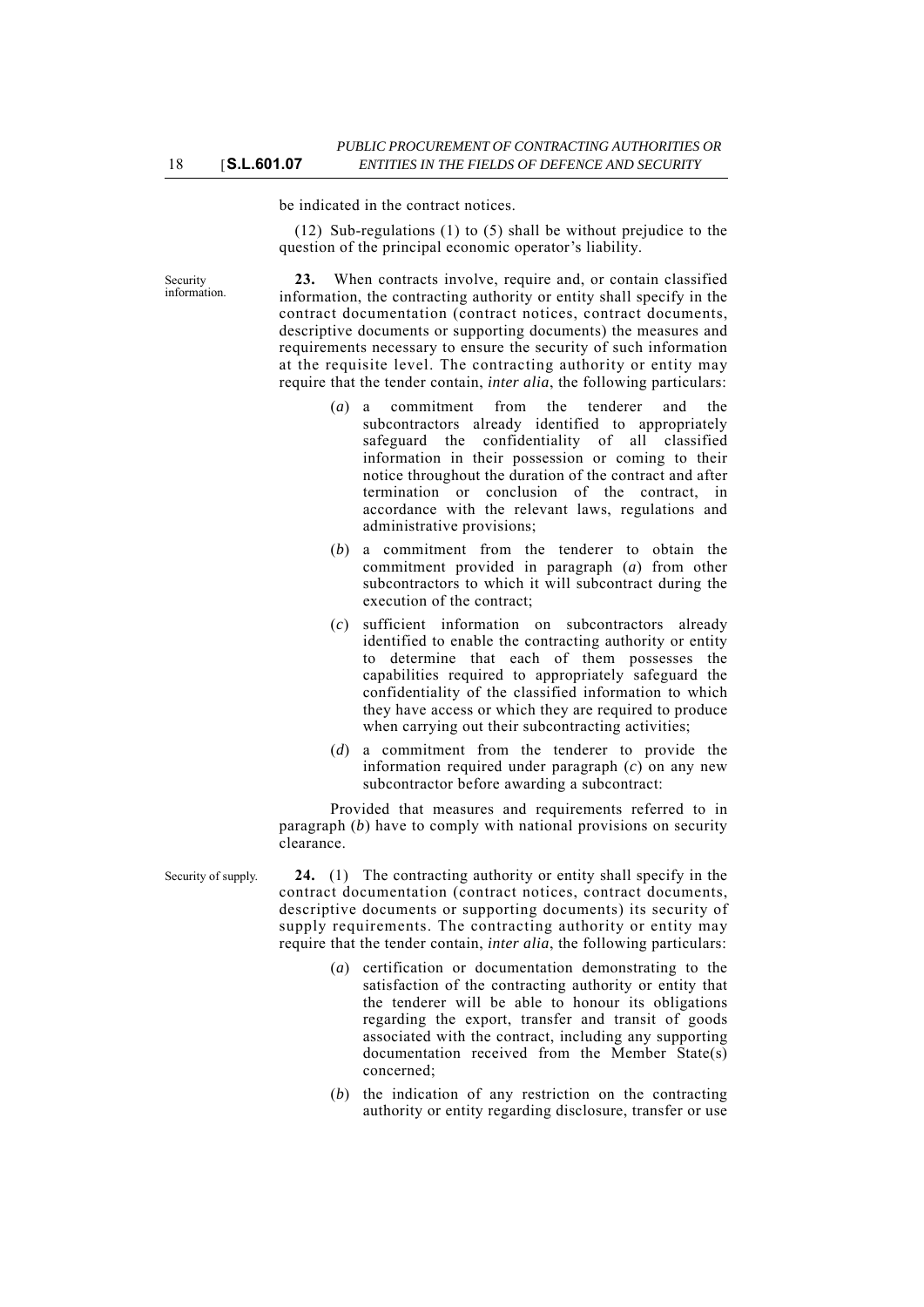of the products and services or any result of those products and services, which would result from export control or security arrangements;

- (*c*) certification or documentation demonstrating that the organisation and location of the tenderer's supply chain will allow it to comply with the requirements of the contracting authority or entity concerning security of supply set out in the contract documents, and a commitment to ensure that possible changes in its supply chain during the execution of the contract will not affect adversely compliance with these requirements;
- (*d*) a commitment from the tenderer to establish and, or maintain the capacity required to meet additional needs required by the contracting authority or entity as a result of a crisis, according to terms and conditions to be agreed;
- (*e*) any supporting documentation received from the tenderer's national authorities regarding the fulfilment of additional needs required by the contracting authority or entity as a result of a crisis;
- (*f*) a commitment from the tenderer to carry out the maintenance, modernisation or adaptation of the supplies covered by the contract;
- (*g*) a commitment from the tenderer to inform the contracting authority or entity in due time of any change in its organisation, supply chain or industrial strategy that may affect its obligations to that authority or entity;
- (*h*) a commitment from the tenderer to provide the contracting authority or entity, according to terms and conditions to be agreed, with all specific means necessary for the production of spare parts, components, assemblies and special testing equipment, including technical drawings, licenses and instructions for use, in the event that it is no longer able to provide these supplies.

(2) A tenderer may not be required to obtain a commitment from a Member State that would prejudice that Member State's freedom to apply, in accordance with relevant international or Community law, its national export, transfer or transit licensing criteria in the circumstances prevailing at the time of such a licensing decision.

**25.** (1) The contracting authority or entity may state in the contract documents, or be obliged by the Director to do so, the body or bodies from which a candidate or tenderer may obtain the appropriate information on the obligations relating to taxes, to environmental protection, to the employment protection provisions and to the working conditions which are in force in Malta, or the region or locality in which the services are to be provided and which shall be applicable to the services provided during the

Obligations relating to taxes, environmental protection, employment protection provisions and working conditions.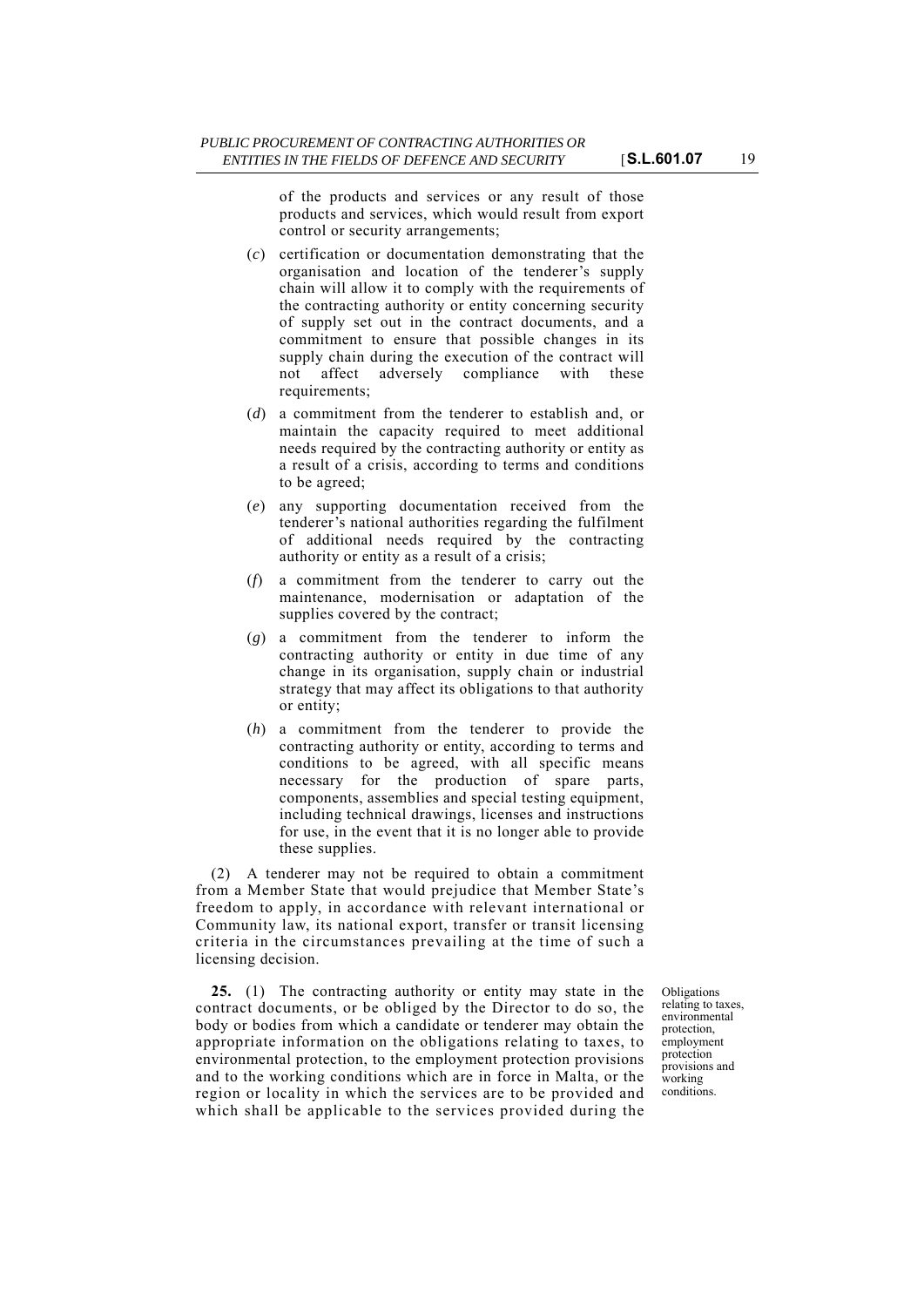(2) A contracting authority which supplies the information referred to in sub-regulation (1) shall request the tenderers or candidates in the contract award procedure to indicate that they have taken account, when drawing up their tender, of the obligations relating to employment protection provisions and the working conditions which are in force in the place where the service is to be provided.

(3) Sub-regulation (1) shall be without prejudice to the application of the provisions of regulation 50 concerning the examination of abnormally low tenders.

#### Chapter V

#### Procedures

Procedures to be applied.

**26.** (1) In awarding contracts, contracting authorities or entities shall apply the national procedures adjusted for the purposes of these regulations.

(2) It shall be lawful for contracting authorities or entities for the purpose of awarding the contract to apply the restricted procedure or the negotiated procedure with publication of a contract notice.

(3) Under the circumstances referred to in regulation 28, contracting authorities or entities may award their contracts by means of a competitive dialogue.

(4) In the specific cases and circumstances referred to expressly in regulation 29, the contracting authorities or entities may apply a negotiated procedure without publication of a contract notice.

**27.** (1) In negotiated procedures with publication of a contract notice, contracting authorities or entities shall negotiate with tenderers the tenders submitted by them in order to adapt them to the requirements they have set in the contract notice, the contract documents and supporting documents, if any, and to seek out the best tender in accordance with regulation 48.

(2) During the negotiations, contracting authorities or entities shall ensure the equal treatment of all tenderers. In particular, they shall not provide information in a discriminatory manner which may give some tenderers an advantage over others.

Contracting authorities or entities may provide for the negotiated procedure to take place in successive stages in order to reduce the number of tenders to be negotiated by applying the award criteria set out in the contract notice or the contract documents. The contract notice or the contract documents shall indicate whether or not this option has been used.

**28.** (1) In case of particularly complex contracts, where contracting authorities consider that the use of the open or restricted procedure will not allow the award of the contract, the contracting authorities may make use of the competitive dialogue

Negotiated procedure with publication of a contract notice.

Competitive dialogue.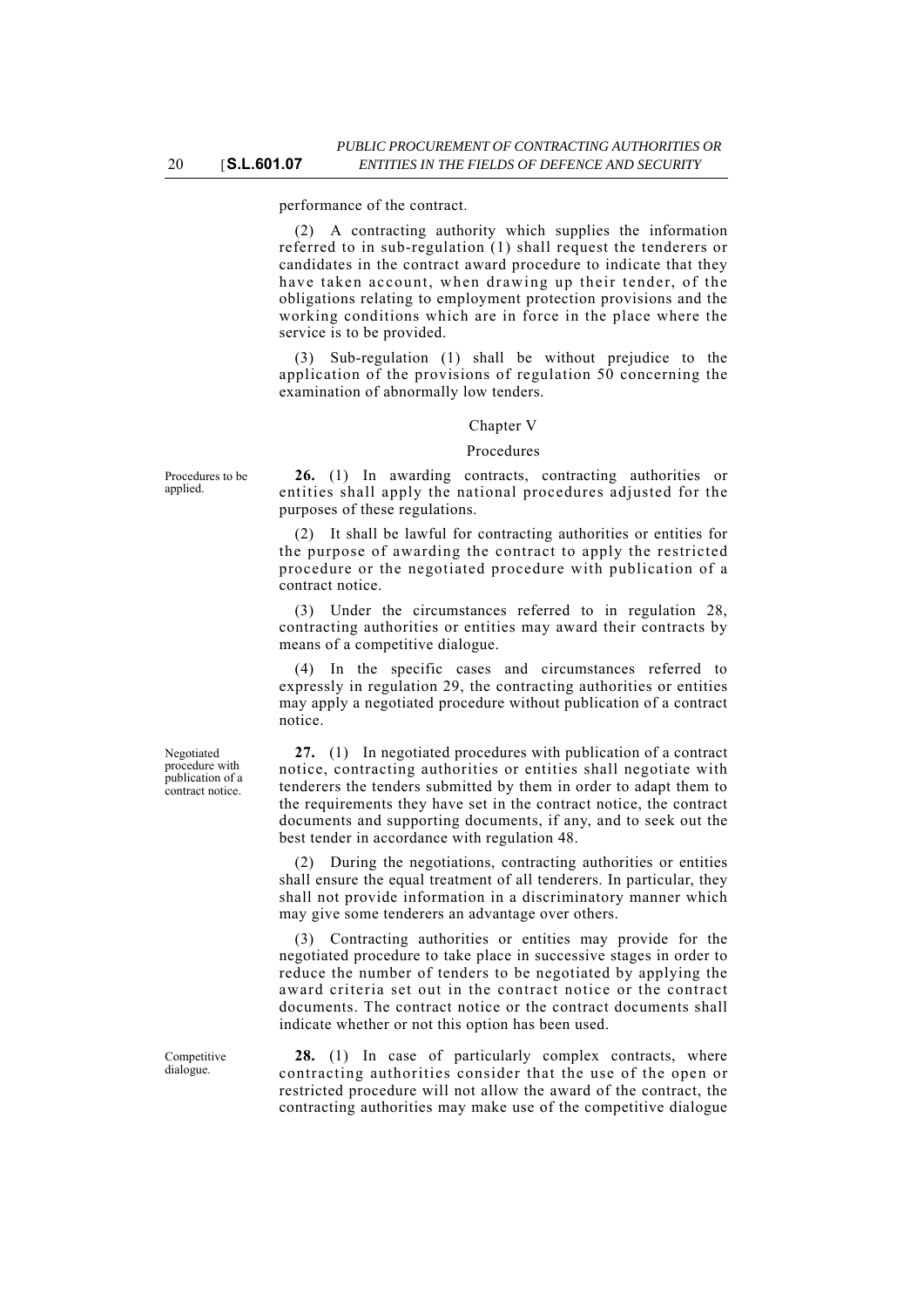in accordance with this regulation:

Provided that a public contract shall be awarded on the sole basis of the award criterion for the most economically advantageous tender.

(2) Contracting authorities or entities shall publish a contract notice setting out their needs and requirements, which they shall define in that notice and, or in a descriptive document.

(3) Contracting authorities or entities shall open, with the candidates selected in accordance with the relevant provisions of regulation 39 to 47, a dialogue, the aim of which shall be to identify and define the means best suited to satisfying their needs. They may discuss all aspects of the contract with the chosen candidates during this dialogue.

(4) During the dialogue mentioned in the sub-regulation (3), contracting authorities or entities shall ensure equality of treatment among all tenderers. In particular, they shall not provide information in a discriminatory manner which may give some tenderers an advantage over others.

(5) Contracting authorities or entities may not reveal to the other participants solutions proposed or other confidential information communicated by a candidate participating in the dialogue, without the agreement of that candidate.

(6) Contracting authorities or entities may provide for the procedure to take place in successive stages in order to reduce the number of solutions to be discussed during the dialogue stage by applying the award criteria set out in the contract notice or the descriptive document. The contract notice or the descriptive document shall indicate that recourse may be had to this option.

(7) The contracting authority or entity shall continue such dialogue until it can identify the solution or solutions, if necessary after comparing them, which are likely to meet its needs.

(8) Having declared that the dialogue is concluded and having so informed the participants, contracting authorities or entities shall ask the participants to submit their final tenders on the basis of the solution or solutions presented and specified during the dialogue. These tenders shall contain all the elements required and necessary for the performance of the project.

(9) The tenders may be clarified, specified and fine-tuned at the request of the contracting authority or entity. However, such clarification, specification, fine-tuning or additional information may not involve changes to the basic features of the tender or the call for tender, variations in which are likely to distort competition or have a discriminatory effect.

(10) Contracting authorities or entities shall assess the tenders received on the basis of the award criteria laid down in the contract notice or the descriptive document and shall choose the most economically advantageous tender in accordance with regulation 48.

(11) At the request of the contracting authority or entity, the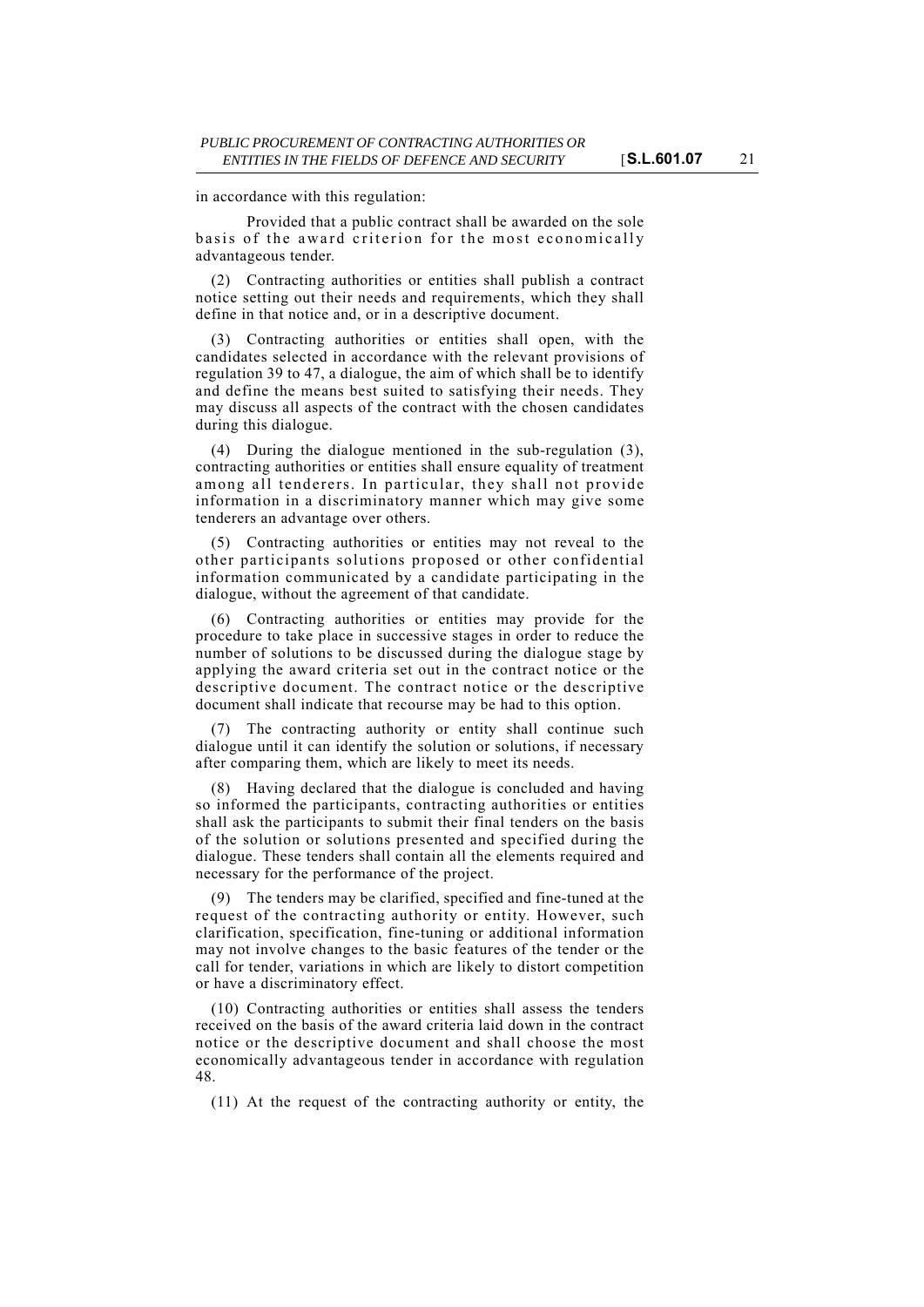tenderer identified as having submitted the most economically advantageous tender may be asked to clarify aspects of the tender or confirm commitments contained in the tender, provided this does not have the effect of modifying substantial aspects of the tender or of the call for tenders and does not risk distorting competition or causing discrimination.

(12) The contracting authorities or entities may specify prices or payments to the participants in the dialogue.

Cases justifying use of the negotiated procedure without publication of a contract notice.

**29.** Contracting authorities or entities may award contracts by a negotiated procedure without prior publication of a contract notice and shall justify the use of this procedure in the contract award notice as required in regulation 31(3) in the following cases:

- (*a*) for works contracts, supply contracts and service contracts:
	- (i) when no tenders or no suitable tenders or no applications have been submitted in response to a restricted procedure, a negotiated procedure with prior publication of a contract notice or a competitive dialogue, provided that the initial conditions of the contract are not substantially altered and on condition that a report is sent to the Commission, if it so requests;
	- (ii) in the event of irregular tenders or the submission of tenders which are unacceptable under national provisions compatible with regulations 6, 20, 22 to 25 and Chapter VII of Part II, in response to a restricted procedure, a negotiated procedure with publication or a competitive dialogue, insofar as:
		- 1. the original terms of the contract are not substantially altered, and
		- 2. they include in the negotiated procedure of all, and only, the tenderers which satisfy the criteria of regulations 40 to 47 and which, during the prior restricted procedure or competitive dialogue, had submitted tenders in accordance with the formal requirements of the tendering procedure;
	- (iii) when the periods laid down for the restricted procedure and negotiated procedure with publication of a contract notice, including the shortened periods referred to in regulation 34(9), are incompatible with the urgency resulting from a crisis. This may apply for instance in the cases referred to in regulation 24(1)(*d*);
	- (iv) insofar as is strictly necessary when, for reasons of extreme urgency brought about by events unforeseeable by the contracting authorities or entities in question, the time-limit for the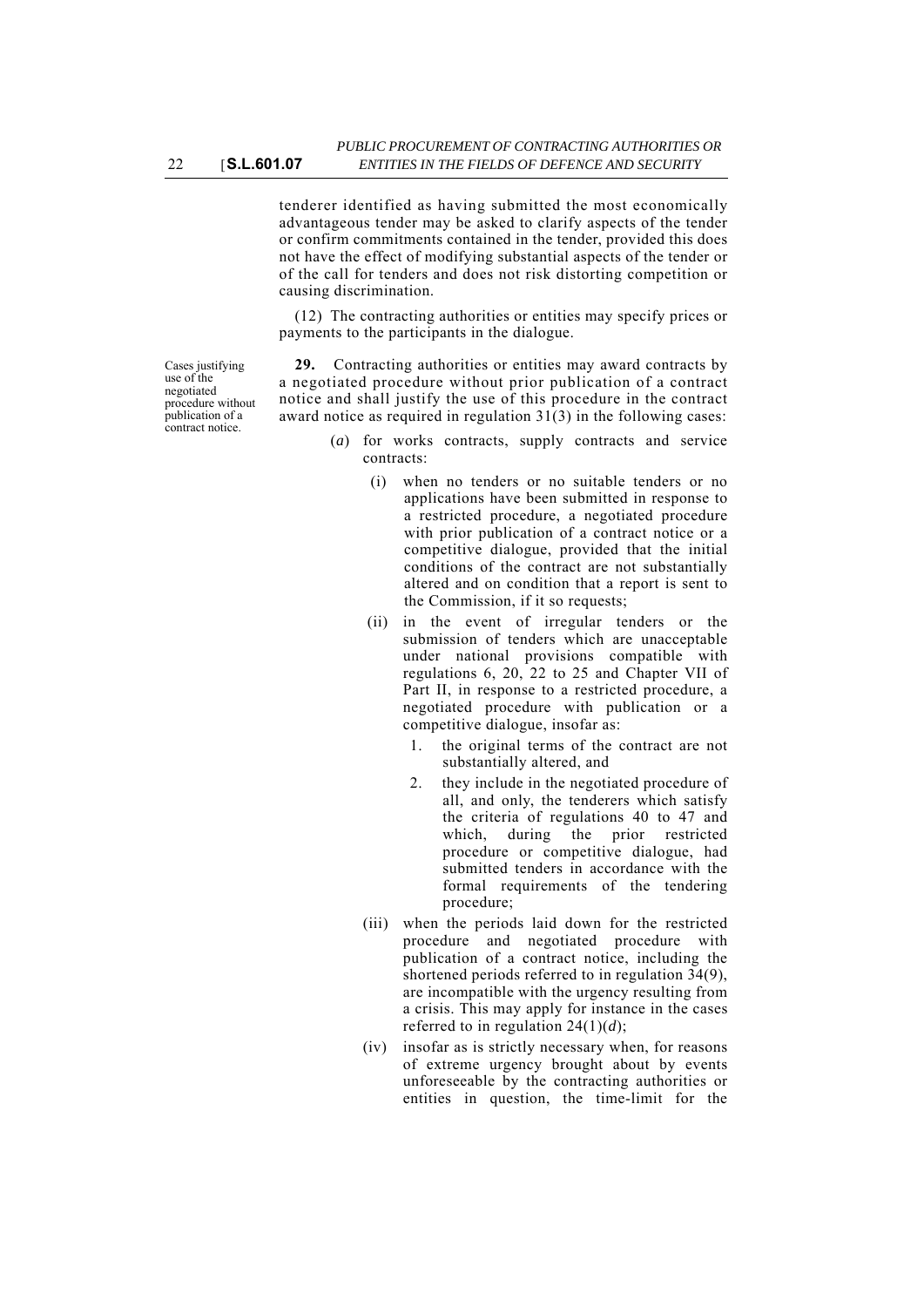restricted procedure or the negotiated procedure with publication of a contract notice, including the shortened time-limits as referred to in regulation 34(7), cannot be complied with. The circumstances invoked to justify extreme urgency must not in any event be attributable to the contracting authority or entity;

- (v) when, for technical reasons or reasons connected with the protection of exclusive rights, the contract may be awarded only to a particular economic operator;
- (*b*) for service contracts and supply contracts:
	- (i) for research and development services other than those referred to in regulation 14;
	- (ii) for products manufactured purely for the purpose of research and development, with the exception of quantity production to establish commercial viability or recover research and development costs;
- (*c*) for supply contracts:
	- (i) for additional deliveries by the original supplier which are intended either as a partial replacement of normal supplies or installations or as the extension of existing supplies or installations where a change of supplier would oblige the contracting authority or entity to acquire material having different technical characteristics which would result in incompatibility or disproportionate technical difficulties in operation and maintenance:

Provided that the length of such contracts, as well as that of recurrent contracts, may not exceed five years, except in exceptional circumstances determined by taking into account the expected service life of any delivered items, installations or systems, and the technical difficulties which a change of supplier may cause;

- (ii) for supplies quoted and purchased on a commodity market;
- (iii) for the purchase of supplies on particularly advantageous terms, from either a supplier which is definitively winding up its business activities, or the receivers or liquidators of a bankruptcy, an arrangement with creditors, or a similar procedure under national laws or regulations;
- (*d*) for works contracts and service contracts:
	- (i) for additional works or services not included in the project initially considered or in the original contract but which have, through unforeseen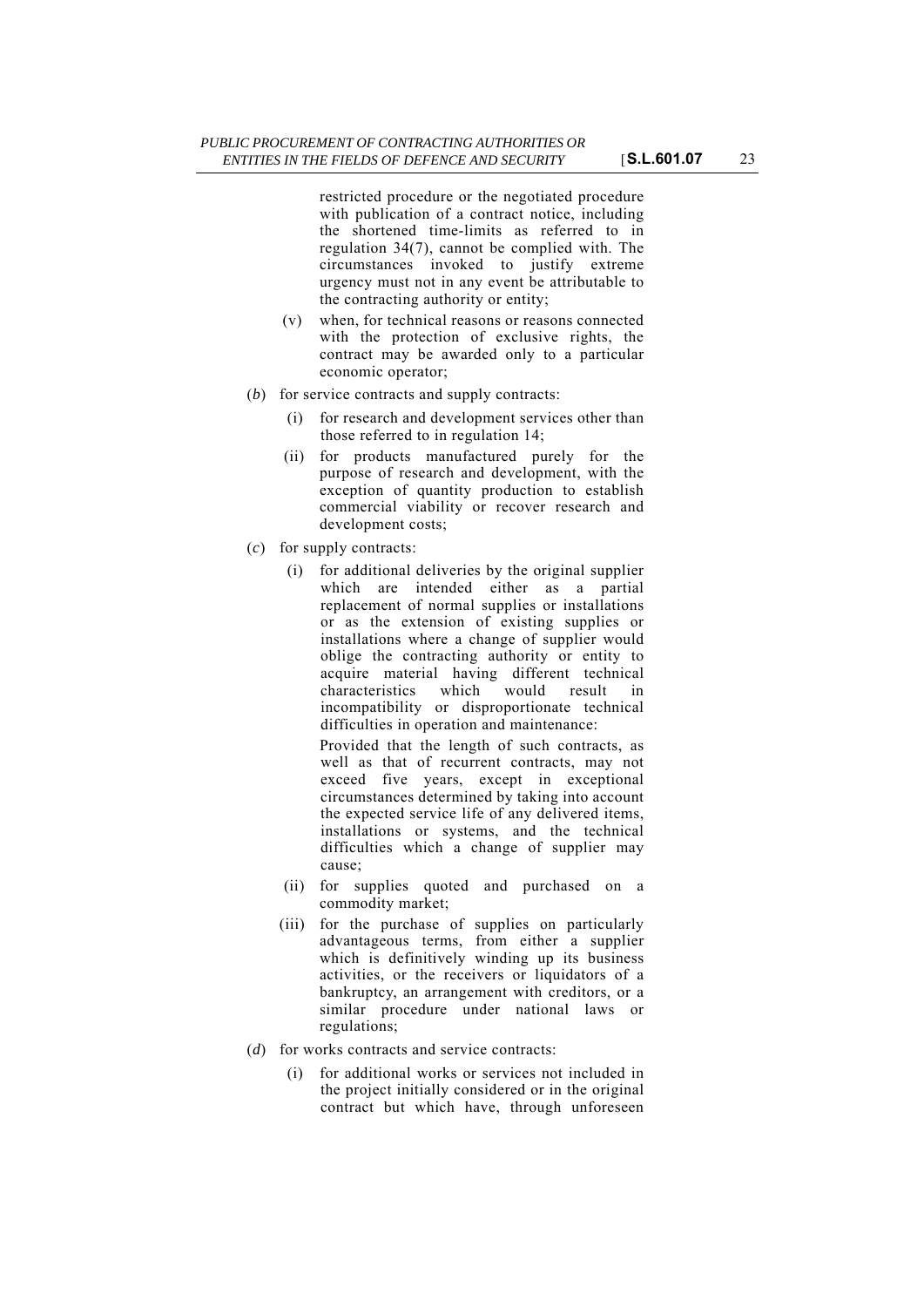circumstances, become necessary for the performance of the works or services described therein, on condition that the award is made to the economic operator performing such works or services:

- 1. when such additional works or services cannot be technically or economically separated from the original contract without major inconvenience to the contracting authorities or entities, or
- 2. when such works or services, although separable from the performance of the original contract, are strictly necessary for its completion.

However, the aggregate value of contracts awarded for additional works or services may not exceed 50% of the amount of the original contract;

(ii) for new works or services consisting in the repetition of similar works or services entrusted to the economic operator to which the same contracting authorities or entities awarded an original contract, provided that such works or services are in conformity with a basic project for which the original contract was awarded according to the restricted procedure, the negotiated procedure with publication of a contract notice or a competitive dialogue:

Provided that as soon as the first project is put up for tender, the possible use of this procedure shall be disclosed, and the total estimated cost of subsequent works or services shall be taken into consideration by the contracting authorities or entities when they apply regulation 9:

Provided further that this procedure may be used only during the five years following the conclusion of the original contract, except in exceptional circumstances determined by taking into account the expected service life of any delivered items, installations or systems, and the technical difficulties which a change of supplier may cause;

(*e*) for contracts related to the provision of air and maritime transport services for the armed forces or security forces of Malta deployed or to be deployed abroad, when the contracting authority or entity has to procure such services from economic operators that guarantee the validity of their tenders only for such short periods that the time-limit for the restricted procedure or the negotiated procedure with publication of a contract notice, including the shortened timelimits as referred to in regulation 34(9), cannot be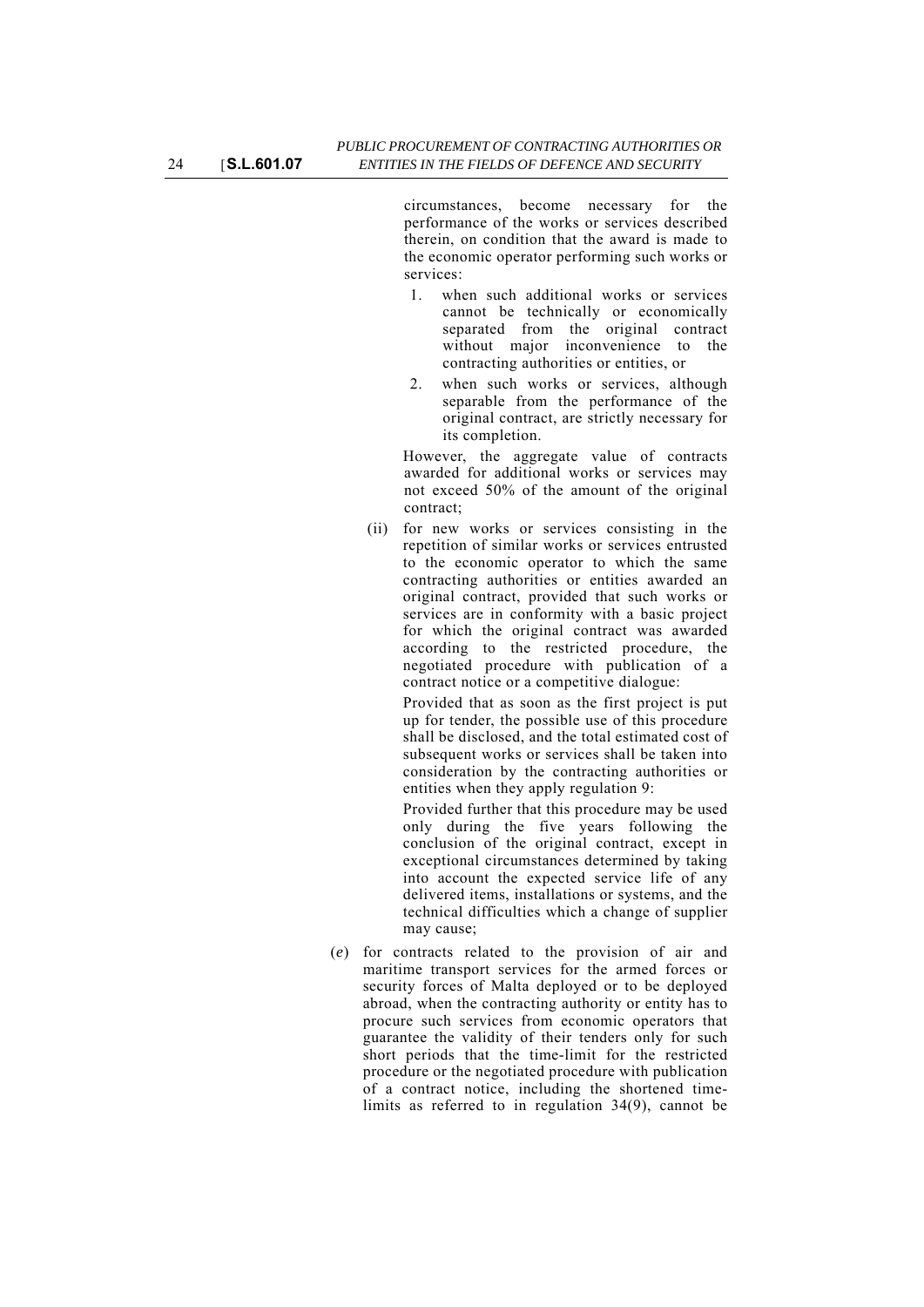#### complied with.

**30.** (1) Contracting authorities or entities may conclude framework agreements.

Framework agreements.

(2) For the purpose of concluding a framework agreement, contracting authorities or entities shall follow the rules of procedure referred to herein for all phases up to the award of contracts based on that framework agreement. The parties to the framework agreement shall be chosen by applying the award criteria set in accordance with regulation 48.

(3) Contracts based on a framework agreement shall be awarded in accordance with the procedures laid down in subregulations (8) and (9). Those procedures may be applied only between the contracting authorities or entities and the economic operators originally party to the framework agreement.

(4) When awarding contracts based on a framework agreement, the parties may under no circumstances make substantial amendments to the terms laid down in that framework agreement, in particular in the case referred to in sub-regulation (8).

(5) The term of a framework agreement may not exceed seven years, except in exceptional circumstances determined by taking into account the expected service life of any delivered items, installations or systems, and the technical difficulties which a change of supplier may cause.

(6) For the exceptional circumstances mentioned in subregulation (5), the contracting authorities or entities shall provide an appropriate justification for those circumstances in the notice referred to in regulation 31(3).

(7) Contracting authorities or entities may not use framework agreements improperly or in such a way as to prevent, restrict or distort competition.

Where a framework agreement is concluded with a single economic operator, contracts based on that agreement shall be awarded within the limits of the terms laid down in the framework agreement.

For the award of those contracts, contracting authorities or entities may consult the operator party to the framework agreement in writing, requesting it to supplement its tender as necessary.

(9) Where a framework agreement is concluded with several economic operators, the latter must be at least three in number, insofar as there is a sufficient number of economic operators that satisfy the selection criteria and, or of admissible tenders that meet the award criteria.

(10) Contracts based on framework agreements concluded with several economic operators may be awarded either:

- (*a*) by application of the terms laid down in the framework agreement without reopening competition, or
- (*b*) where not all the terms are laid down in the framework agreement, when the parties are again in competition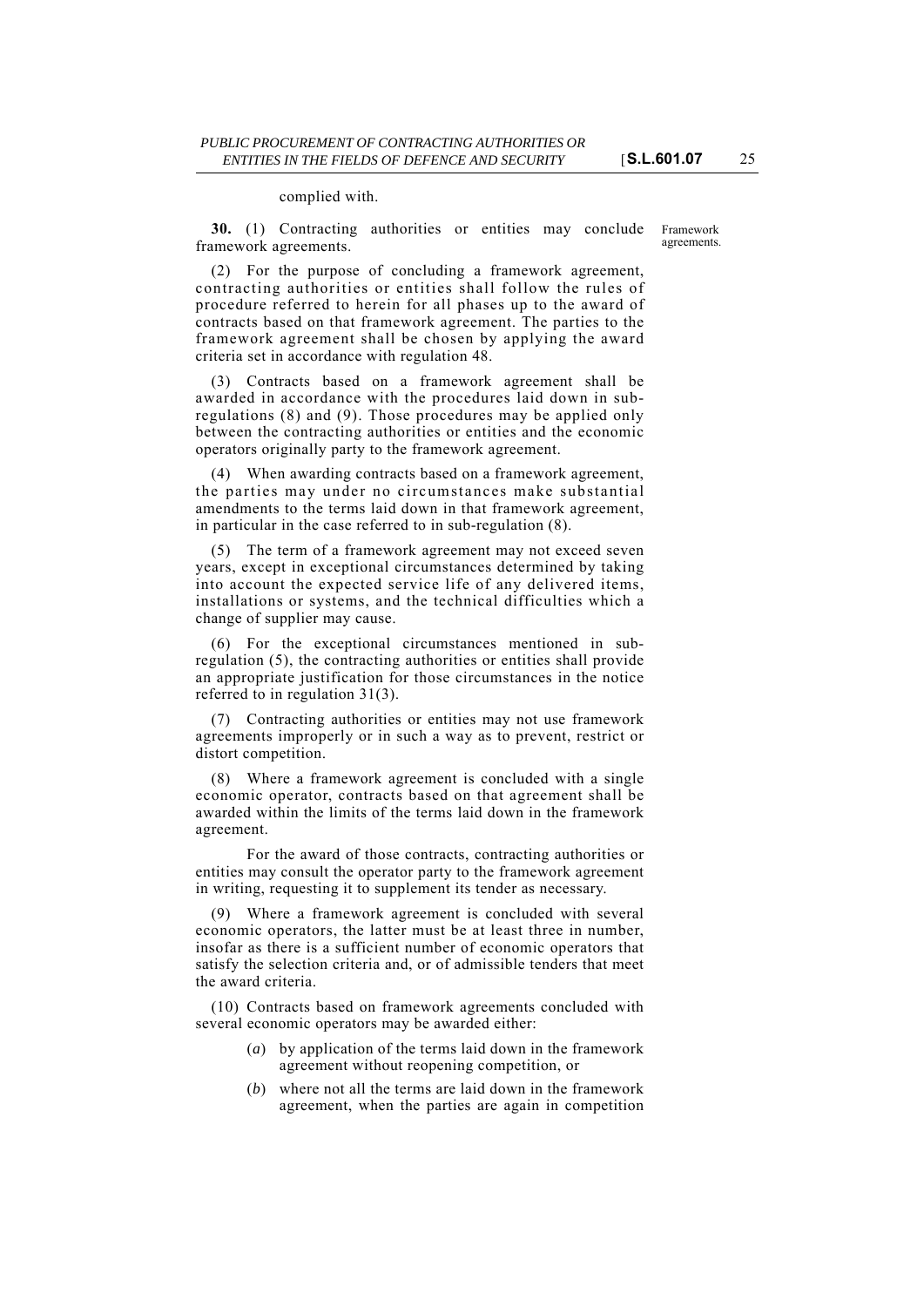on the basis of the same and, if necessary, more precisely formulated terms, and, where appropriate, other terms referred to in the contract documents of the framework agreement, in accordance with the following procedure:

- (i) for every contract to be awarded, contracting authorities or entities shall consult in writing the economic operators capable of performing the contract;
- (ii) contracting authorities or entities shall fix a time-limit which is sufficiently long to allow tenders for each specific contract to be submitted, taking into account factors such as the complexity of the subject-matter of the contract and the time needed to submit tenders;
- (iii) tenders shall be submitted in writing and their content remain confidential until the stipulated time-limit for reply has expired;
- (iv) contracting authorities or entities shall award each contract to the tenderer which has submitted the best tender on the basis of the award criteria set out in the contract documents of the framework agreement.

#### Chapter VI

#### Rules on advertising and transparency

### Section 1

#### Publication of notices

Notices. **31.** (1) Contracting authorities or entities may make known, by means of a prior information notice published by the Commission or by themselves on their 'buyer profile', as described in point 2 of Schedule V:

> (*a*) where supplies are concerned, the estimated total value of the contracts or the framework agreements by product area which they intend to award over the following twelve months.

The product area shall be established by the contracting authorities or entities by reference to the CPV nomenclature;

- (*b*) where services are concerned, the estimated total value of the contracts or framework agreements in each of the categories of services which they intend to award over the following twelve months;
- (*c*) where works are concerned, the essential characteristics of the contracts or framework agreements which they intend to award.

(2) The notices referred to in sub-regulation (1) shall be sent to the Commission or published on the buyer profile at the earliest opportunity after the decision approving the project for which the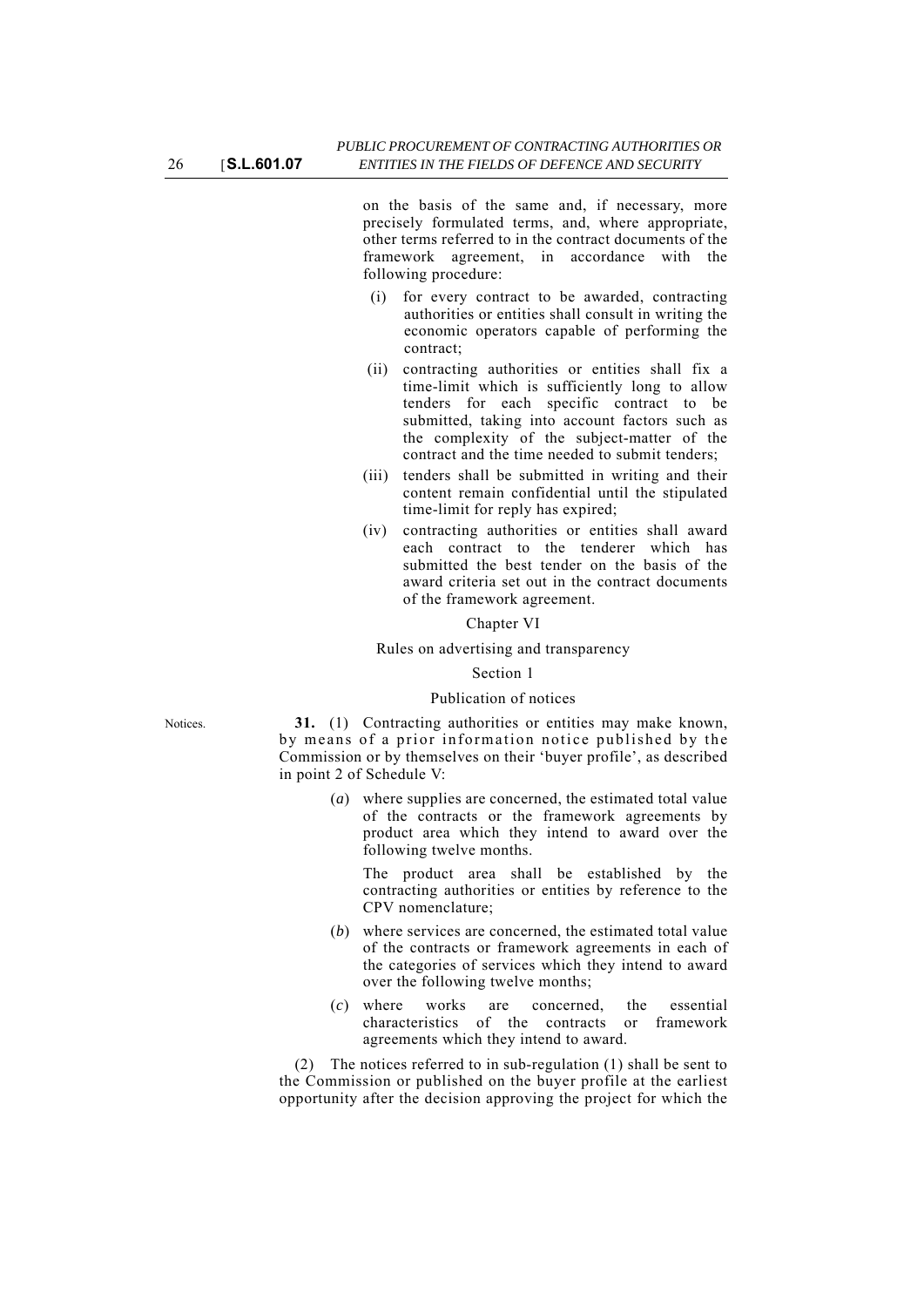contracting authorities or entities intend to award contracts or framework agreements.

(3) Contracting authorities or entities that publish a prior information notice on their buyer profiles shall send the Commission, electronically, a notice of publication of the prior information notice on a buyer profile, in accordance with the format and detailed procedures for sending notices set out in point 3 of Schedule V.

(4) Publication of the notices referred to in sub-regulation (1) shall be compulsory only where the contracting authorities or entities take the option of shortening the time-limits for the receipt of tenders as laid down in regulation 34(4).

(5) Sub-regulations (1) to (4) shall not apply to negotiated procedures without the prior publication of a contract notice.

(6) Contracting authorities or entities which wish to award a contract or a framework agreement by restricted procedure, negotiated procedure with the publication of a contract notice or a competitive dialogue shall make known their intention by means of a contract notice.

(7) Contracting authorities or entities which have awarded a contract or concluded a framework agreement shall send a notice of the results of the award procedure no later than forty-eight days after the award of the contract or the conclusion of the framework agreement.

(8) In the case of framework agreements concluded in accordance with regulation 30, the contracting authorities or entities shall not be bound to send a notice of the results of the award procedure for each contract based on that agreement.

(9) Certain information on the contract award or the conclusion of the framework agreement may be withheld from publication where release of such information would impede law enforcement or otherwise be contrary to the public interest, in particular defence and, or security interests, would harm the legitimate commercial interests of economic operators, public or private, or might prejudice fair competition between them.

**32.** Contracting authorities or entities may publish, in accordance with regulation 33, notices concerning contracts which are not subject to the publication requirement laid down in these regulations.

**33.** (1) Notices shall include the information referred to in Schedule III and, where appropriate, any other information deemed useful by the contracting authority or entity in the format of the standard forms adopted by the Commission in accordance with the advisory procedure referred to in Article 67(2) of Directive 2009/ 81/EC of the European Parliament and of the Council.

(2) Notices sent by contracting authorities or entities to the Commission shall be sent either by electronic means in accordance with the format and procedures for transmission set out in point 3 of Schedule V, or by other means. In the event of recourse to the

Non-mandatory publication.

Form and manner of publication of notices.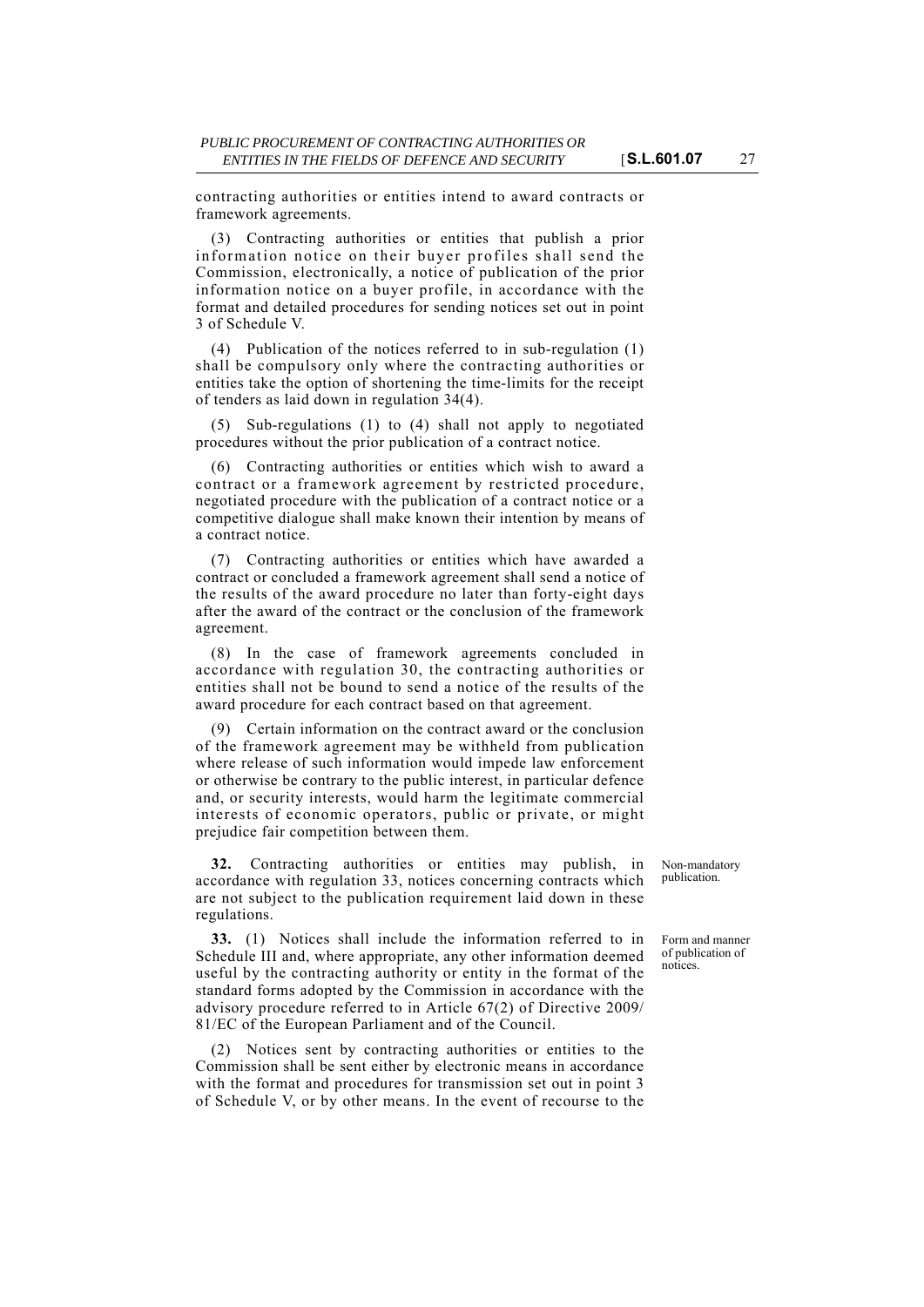accelerated procedure set out in regulation 34(9), notices must be sent either by fax or by electronic means, in accordance with the format and procedures for transmission set out in point 3 of Schedule V.

(3) Notices shall be published in accordance with the technical characteristics for publication set out in point 1(a) and (b) of Schedule V.

(4) Notices drawn up and transmitted by electronic means in accordance with the format and procedures for transmission set out in point 3 of Schedule V shall be published no later than five days after they are sent.

(5) Notices which are not transmitted by electronic means in accordance with the format and procedures for transmission set out in point 3 of Schedule V shall be published no later than twelve days after they are sent, or, in the case of the accelerated procedure referred to in regulation 34(9), no later than five days after they are sent.

(6) Contract notices shall be published in full in the English language which shall constitute the sole authentic text. A summary of the important elements of each notice shall be published in the other official languages.

(7) Notices and their contents may not be published by the contracting authorities or entities on a buyer profile before the date on which they are sent to the Commission.

(8) The notices published shall not contain information other than that contained in the notices sent to the Commission or published on a buyer profile in accordance with regulation  $31(1)(a)$ , but shall mention the date of dispatch of the notice to the Commission or its publication on a buyer profile.

(9) Prior information notices may not be published on a buyer profile before the dispatch to the Commission of the notice of their publication in that form. The notice shall mention the date of that dispatch.

(10) The content of notices not sent by electronic means in accordance with the format and procedures for transmission set out in point 3 of Schedule V shall be limited to approximately 650 words.

(11) Contracting authorities or entities must be able to supply proof of the dates on which notices are dispatched.

(12) The Commission shall give the contracting authority or entity confirmation of the publication of the information sent, mentioning the date of such publication. Such confirmation shall constitute proof of publication.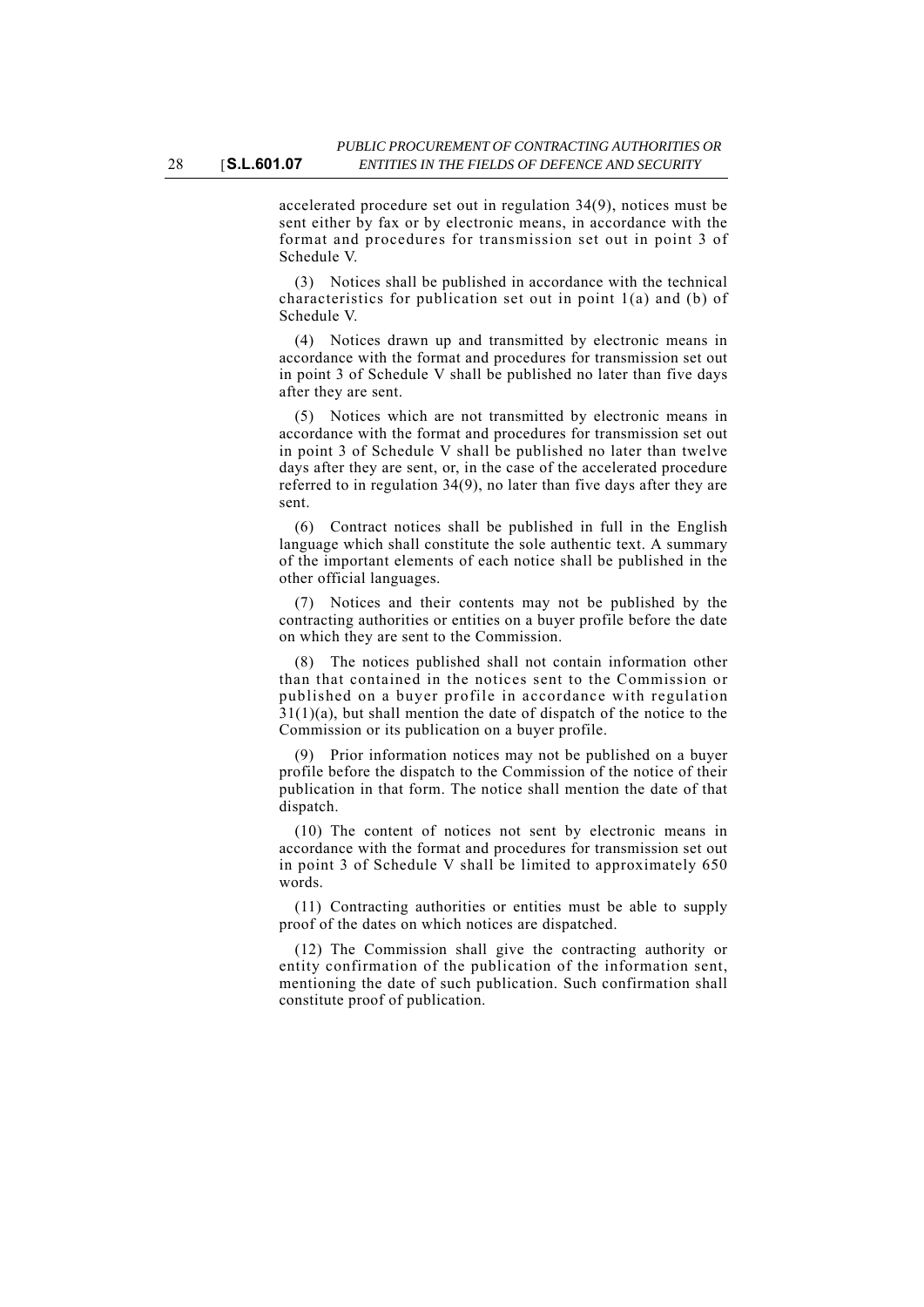#### Section 2

#### Time limits

**34.** (1) When fixing the time-limits for receipt of requests to participate and tenders, contracting authorities or entities shall take particular account of the complexity of the contract and the time required for drawing up tenders, without prejudice to the minimum time-limits set by this regulation.

(2) In restricted procedures, negotiated procedures with the publication of a contract notice and use of a competitive dialogue, the minimum time-limit for receipt of requests to participate shall be thirty-seven days from the date on which the contract notice is sent.

(3) In the case of restricted procedures, the minimum timelimit for the receipt of tenders shall be forty days from the date on which the invitation is sent.

(4) When contracting authorities or entities have published a prior information notice, the minimum time-limit for the receipt of tenders under sub-regulation (3) may, as a general rule, be shortened to thirty-six days, but under no circumstances to less than twenty-two days.

The time-limit shall run from the date on which the invitation to tender was sent.

(5) The shortened time-limits referred to in sub-regulation (1) shall be permitted, provided that the prior information notice has included all the information required for the contract notice set out in Schedule III, insofar as that information is available at the time the notice is published and that the prior information notice was sent for publication between fifty-two days and twelve months before the date on which the contract notice was sent.

(6) Where notices are drawn up and transmitted by electronic means in accordance with the format and procedure for sending notices set out in point 3 of Schedule V, the time-limit for the receipt of the requests to participate referred to in sub-regulation (2) may be shortened by seven days.

(7) The time-limits for receipt of tenders referred to in subregulation (3) may be reduced by five days where the contracting authority or entity offers unrestricted and full direct access by electronic means to the contract documents and any supporting documents from the date of publication of the notice in accordance with Schedule V, specifying in the text of the notice the internet address at which this documentation is accessible.

This reduction may be added to that referred to in subregulation (6).

(8) If, for whatever reason, the contract documents and supporting documents or additional information, although requested in good time, are not supplied within the time-limits set out in regulation 35, or where tenders can be made only after a visit to the site or after on-the-spot inspection of the documents supporting the contract documents, the time-limits for the receipt of Time-limits for receipt of requests to participate and for receipt of tenders.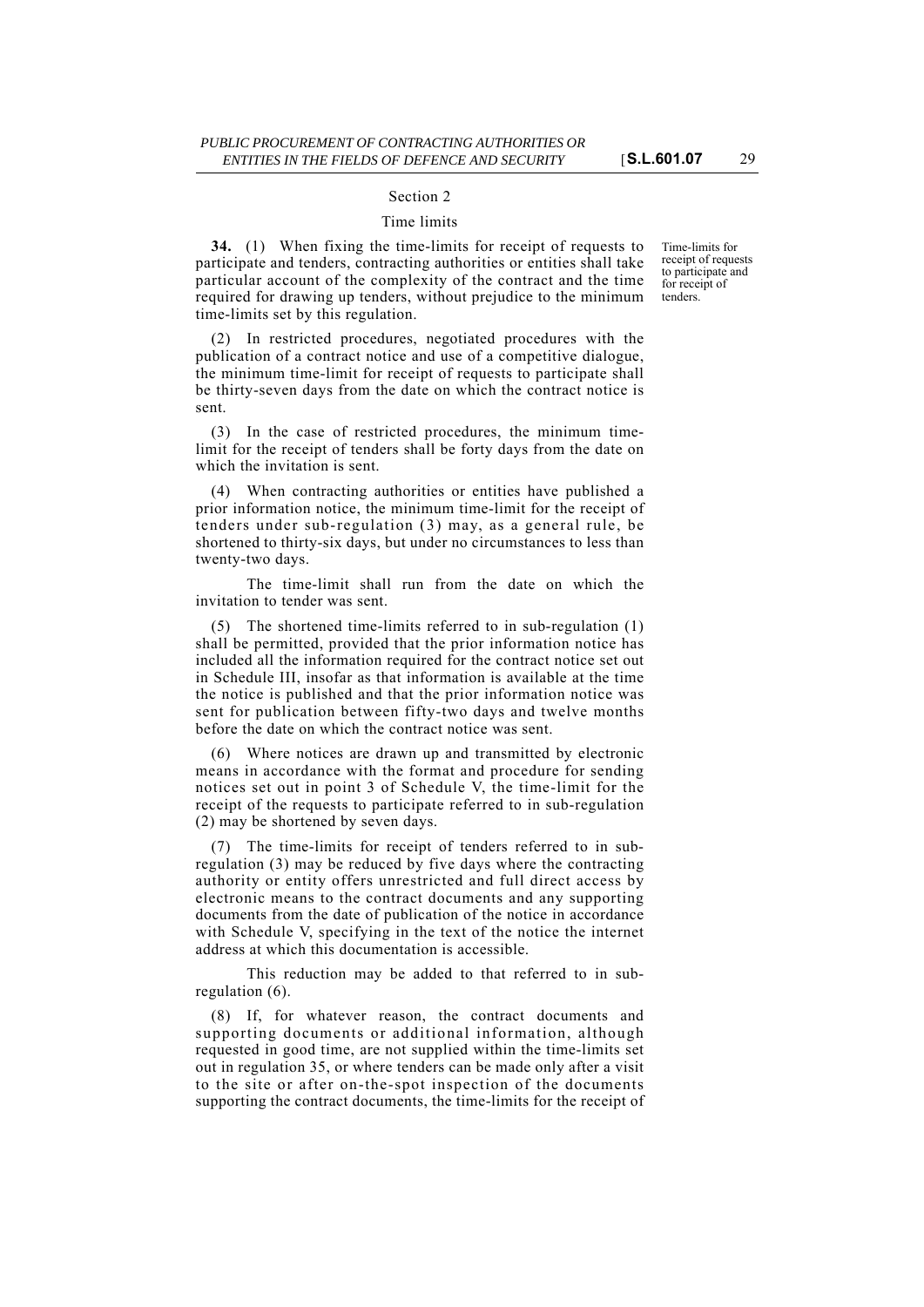tenders shall be extended so that all economic operators concerned may be aware of all the information needed to produce tenders.

(9) In the case of restricted procedures and negotiated procedures with publication of a contract notice, where urgency renders impracticable the minimum time-limits laid down in this regulation, contracting authorities or entities may fix:

- (*a*) a time-limit for receipt of requests to participate which may not be less than fiften days from the date on which the contract notice is dispatched, or less than ten days if the notice was sent by electronic means, in accordance with the format and procedure for sending notices set out in point 3 of Schedule V; and
- (*b*) in the case of restricted procedures, a time-limit for receipt of tenders which shall not be less than ten days from the date of the invitation to tender.

### Section 3

#### Information content and means of transmission

Invitations to tender, negotiate or participate in a dialogue.

**35.** (1) In restricted procedures, negotiated procedures with the publication of a contract notice and competitive dialogues, the contracting authorities or entities shall simultaneously and in writing invite the selected candidates to submit their tenders or to negotiate, or, in the case of a competitive dialogue, to take part in the dialogue.

- (2) The invitation to the candidates shall include either:
	- (*a*) a copy of the contract documents or of the descriptive document and any supporting documents, or
	- (*b*) a reference to accessing the documents referred to in paragraph (*a*) when they are made directly available by electronic means in accordance with regulation 34(7).

(3) Where the contract documents, the descriptive document and, or any supporting documents are held by an entity other than the contracting authority or entity responsible for the award procedure, the invitation shall state the address from which that documentation may be requested and, if appropriate, the closing date for requesting such documents, the sum payable for obtaining them and any payment procedures. The competent department shall send that documentation to the economic operator without delay upon receipt of a request.

(4) The additional information on the contract documents, the descriptive document and, or the supporting documents shall be sent by the contracting authority or entity or the competent department not less than six days before the deadline fixed for the receipt of tenders, provided that it is requested in good time. In the event of a restricted or an accelerated procedure, that period shall be four days.

(5) In addition to the particulars provided for in subregulations (2), (3) and (4), the invitation shall contain at least: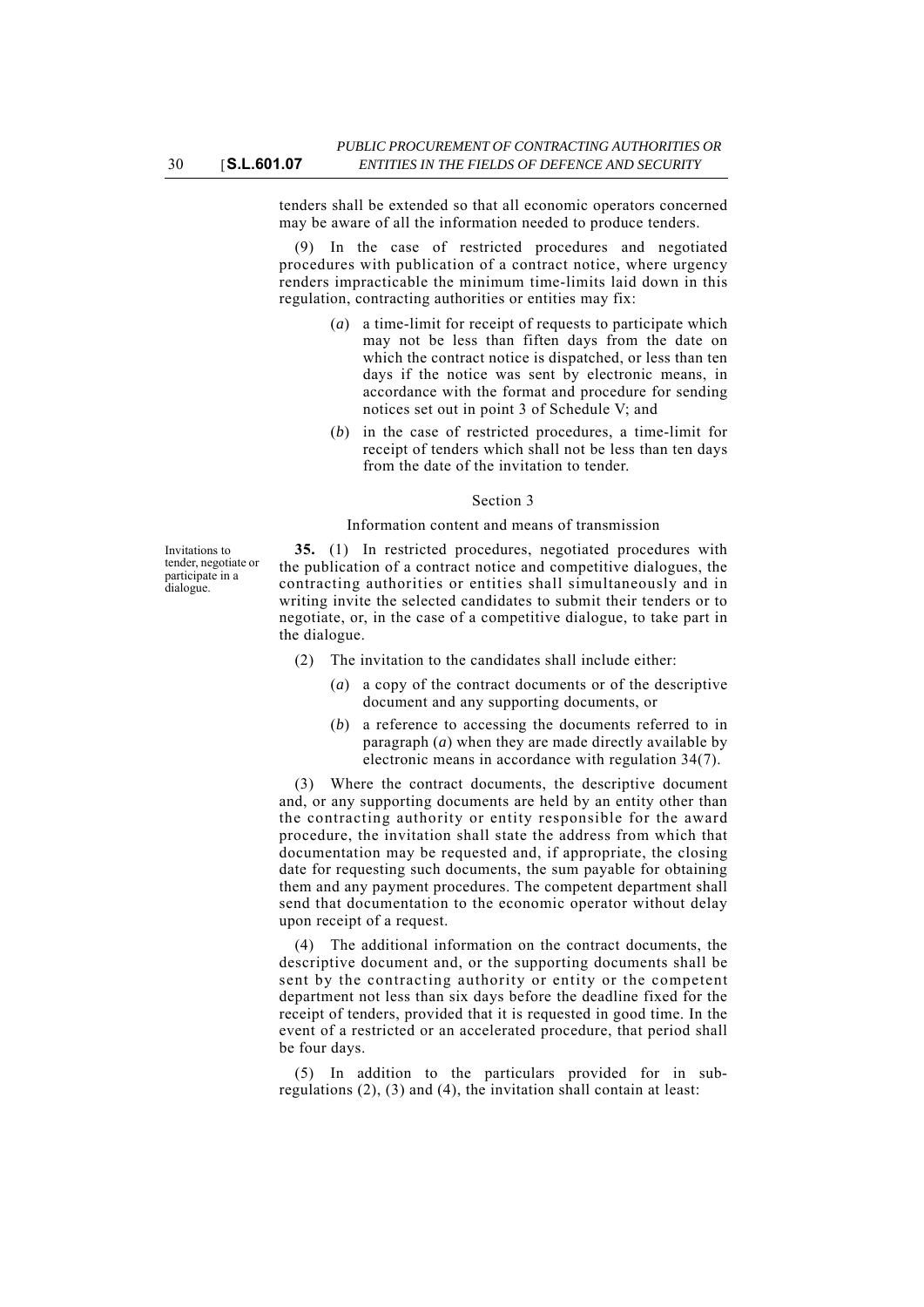- (*a*) a reference to the contract notice published;
- (*b*) the deadline for receipt of tenders, the address to which the tenders must be sent and the language or languages in which the tenders must be drawn up. In the case of a competitive dialogue, this information shall not be contained in the invitation to take part in the dialogue, but in the invitation to submit a tender;
- (*c*) in the case of a competitive dialogue, the date and the address set for the start of the consultation stage and the language or languages used;
- (*d*) an indication of any documents to be annexed, either to support the verifiable statements provided by the candidate in accordance with regulation 39, or to supplement the information provided for in that regulation under the same conditions as those laid down in regulations 42 and 43;
- (*e*) the relative weighting of criteria for the award of the contract or, where appropriate, the descending order of importance of the criteria used to define the economically most advantageous tender, if they are not given in the contract notice, the contract documents or the descriptive document.

**36.** (1) The contracting authorities or entities shall, at the earliest opportunity, inform candidates and tenderers of decisions reached concerning the award of a contract or the conclusion of a framework agreement, including the grounds for any decision not to award a contract or conclude a framework agreement for which there has been competitive tendering or to recommence the procedure; that information shall be given in writing upon request to the contracting authorities or entities.

(2) At the request of the party concerned, the contracting authority or entity shall, subject to sub-regulation (3), at the earliest opportunity and at the latest within fifteen days of receipt of the written request for information, inform the parties as follows:

- (*a*) any unsuccessful candidate of the reasons for the rejection of the application;
- (*b*) any unsuccessful tenderer of the reasons for the rejection of the tender, including, in particular, for the cases referred to in regulation 19(4) and (5), the reasons for its decision of non-equivalence or its decision that the works, supplies or services do not meet the performance or functional requirements, and in the cases referred to in regulations 23 and 24, the reasons for its decision of non-conformity with the requirements of security of information and security of supply;
- (*c*) any tenderer which has made an admissible tender that has been rejected, of the characteristics and relative advantages of the tender selected, as well as the name of the successful tenderer or the parties to the

Information for candidates and tenderers.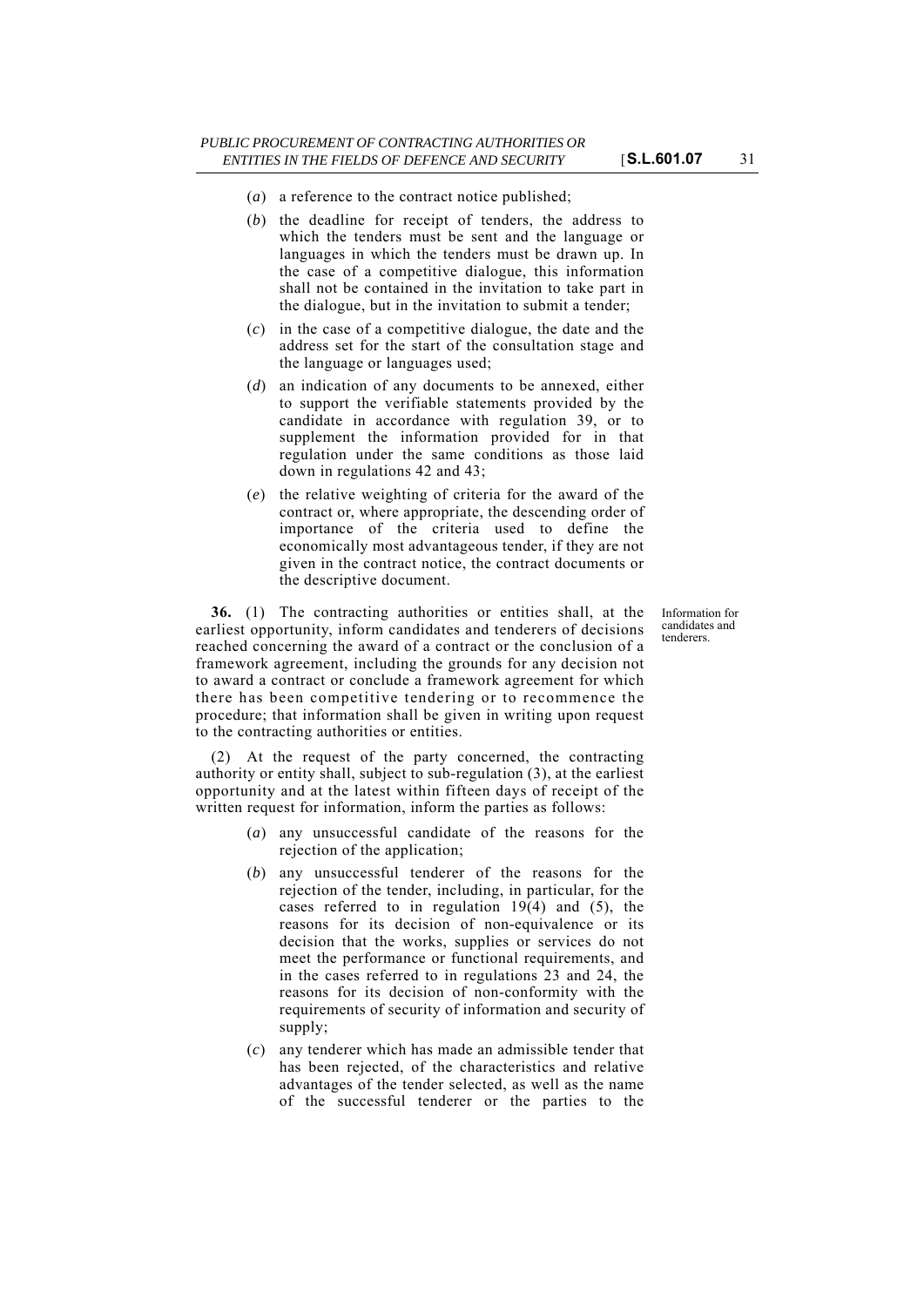### framework agreement.

(3) Contracting authorities or entities may decide to withhold certain information on the contract award or the conclusion of the framework agreements referred to in sub-regulation (1) where release of such information would impede law enforcement or otherwise be contrary to the public interest, in particular defence and, or security interests, would prejudice the legitimate commercial interests of economic operators, whether public or private, or might prejudice fair competition between them.

#### Section 4

#### Communication

Rules applying to communication.

**37.** (1) All communication and information exchange referred to in this Title may be made by post, fax, electronic means in accordance with sub-regulations (4) and (5), telephone in the cases and circumstances referred to in sub-regulation (6), or a combination of those means, according to the choice of the contracting authority or entity.

(2) The means of communication chosen must be generally available and thus not restrict the access of economic operators to the tendering procedure.

(3) Communication and the exchange and storage of information shall be carried out in such a way as to ensure that the integrity of data and the confidentiality of requests to participate and tenders are preserved, and that the contracting authorities or entities examine the content of requests to participate and tenders only after the time-limit set for submitting them has expired.

(4) The tools to be used for communicating by electronic means, as well as their technical characteristics, must be nondiscriminatory, generally available and compatible with information and communication technology products in general use.

(5) The following rules shall apply to devices for the electronic transmission and receipt of tenders and devices for the electronic receipt of requests to participate:

- (*a*) information regarding the specifications necessary for the electronic submission of tenders and requests to participate, including encryption, shall be available to interested parties. Moreover, devices for the electronic receipt of tenders and requests to participate shall conform to the requirements of Schedule VII;
- (*b*) contracting authorities or entities may, in compliance with Article 5 of Directive 1999/93/EC, require electronic tenders to be accompanied by an advanced electronic signature, in conformity with paragraph 1 thereof;
- (*c*) contracting authorities or entities may introduce or maintain voluntary arrangements for accreditation intended to improve the level of the certification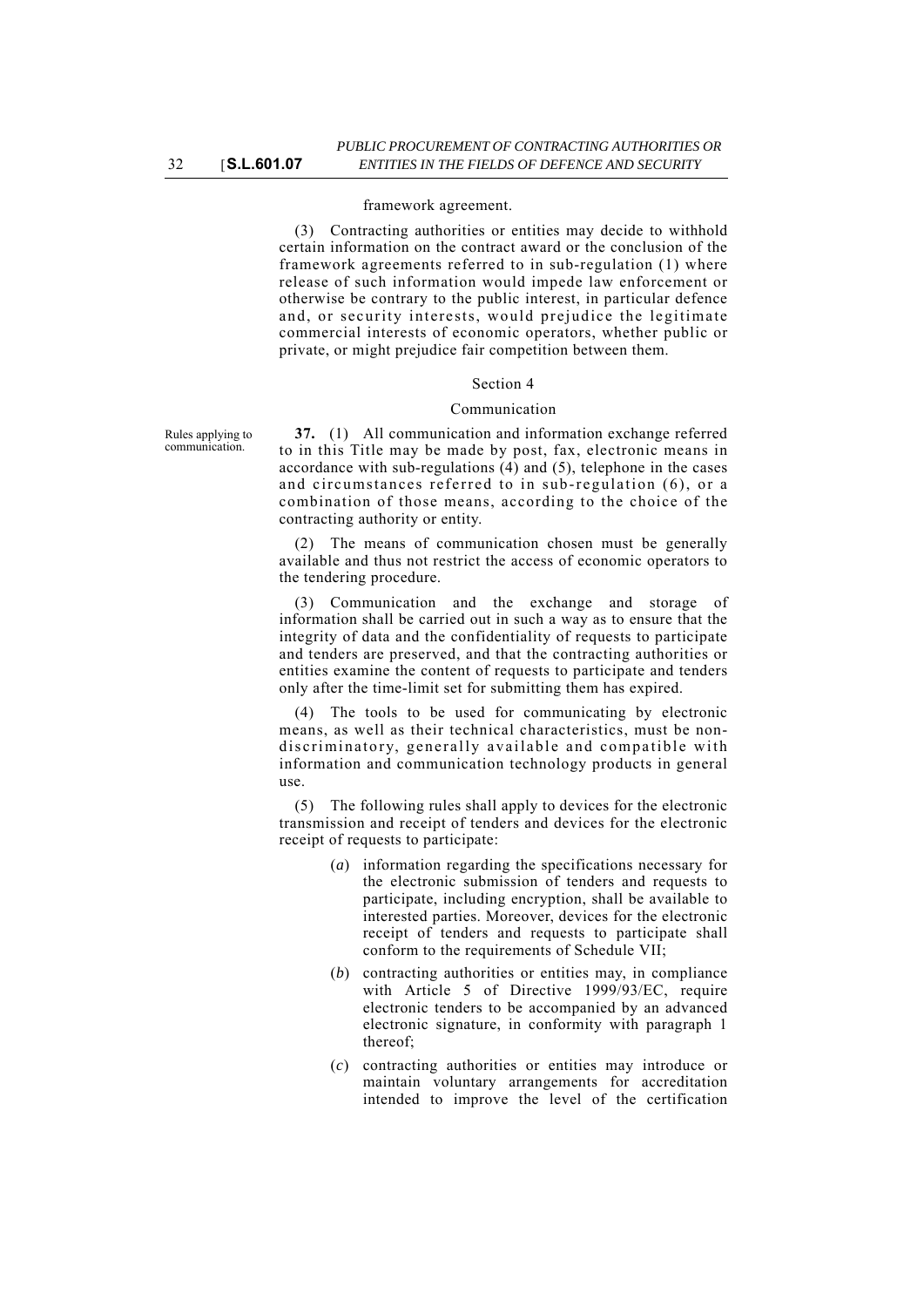service provided for such devices;

(*d*) tenderers or candidates shall undertake to submit, before expiry of the time-limit laid down for submission of tenders or requests to participate, the documents, certificates and declarations referred to in regulations 40 to 45 and regulation 47, if they do not exist in electronic format.

(6) The following rules shall apply to the transmission of requests to participate:

- (*a*) requests to participate in procedures for the award of contracts may be made in writing or by telephone;
- (*b*) where requests to participate are made by telephone, a written confirmation must be sent before expiry of the time-limit set for their receipt;
- (*c*) contracting authorities or entities may require that requests for participation made by fax must be confirmed by post or electronic means where this is necessary for the purposes of legal proof. Any such requirement, together with the time-limit by which it must be met, must be stated by the contracting authority or entity in the contract notice.

#### Section 5

#### Reports

**38.** (1) For every contract and framework agreement, the Content of reports. contracting authorities or entities shall draw up a written report to confirm that the selection procedure was undertaken in a transparent and non-discriminatory manner, which shall include at least the following:

- (*a*) the name and address of the contracting authority or entity and the subject and value of the contract or framework agreement;
- (*b*) the award procedure chosen;
- (*c*) in the case of a competitive dialogue, the circumstances justifying the use of this procedure;
- (*d*) in the case of a negotiated procedure without prior publication of a contract notice, the circumstances referred to in regulation 29 which justify the use of this procedure; if appropriate, justification for exceeding the time-limits laid down in the proviso to regulation  $29(c)(i)$  and the second proviso to regulation  $29(d)(ii)$  and for exceeding the 50% limit laid down in the concluding provision of regulation  $29(d)(i)$ ;
- (*e*) if appropriate, the reasons for the framework agreement lasting more than seven years;
- (*f*) the name of the candidates chosen and the reason for this choice;
- (*g*) the name of the candidates excluded and the reasons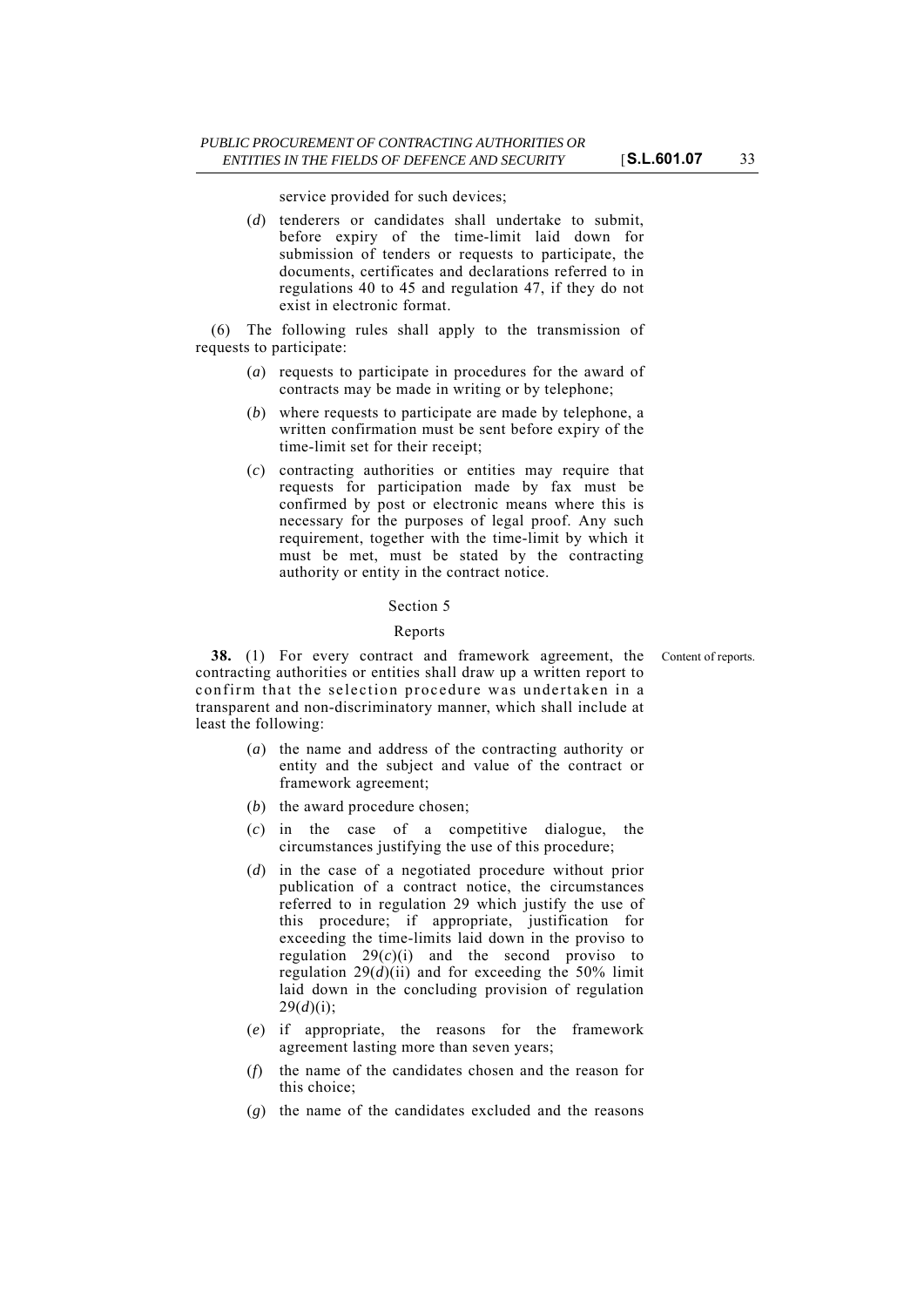for their rejection;

- (*h*) the reasons for the rejection of tenders;
- (*i*) the name of the successful tenderer and the reasons why its tender was selected, and, if known, the share of the contract or framework agreement which the successful tenderer intends, or will be required, to subcontract to third parties;
- (*j*) if necessary, the reasons why the contracting authority or entity decided not to award a contract or framework agreement.

(2) Contracting authorities or entities shall take appropriate steps to document the progress of award procedures conducted by electronic means.

(3) The report, or the main features of it, shall be communicated to the Commission, if it so requests.

#### Chapter VII

### Conduct of the procedure

#### Section 1

#### General Provisions

**39.** (1) Contracts shall be awarded on the basis of the criteria laid down in regulations 48 and 50, taking into account regulation 20, after the suitability of the economic operators not excluded under regulations 40 or 41 has been checked by contracting authorities or entities in accordance with the criteria of economic and financial standing, of professional and technical knowledge or ability referred to in regulations 42 to 47 and, where appropriate, with the non-discriminatory rules and criteria referred to in subregulation (3).

(2) Contracting authorities or entities may require candidates to meet minimum capacity levels in accordance with regulations 42 and 43 and the extent of the information referred to in regulations 42 and 43 and the minimum levels of ability required for a specific contract must be related and proportionate to the subject-matter of the contract.

These minimum levels shall be indicated in the contract notice.

(3) In restricted procedures, negotiated procedures with publication of a contract notice and competitive dialogues, contracting authorities or entities may limit the number of suitable candidates they will invite to tender or with which they will conduct a dialogue. In this case:

> (*a*) the contracting authorities or entities shall indicate in the contract notice the objective and nondiscriminatory criteria or rules they intend to apply, the minimum number of candidates they intend to invite and, where appropriate, the maximum number. The minimum number of candidates they intend to

Verification of the suitability and choice of participants and award of contracts.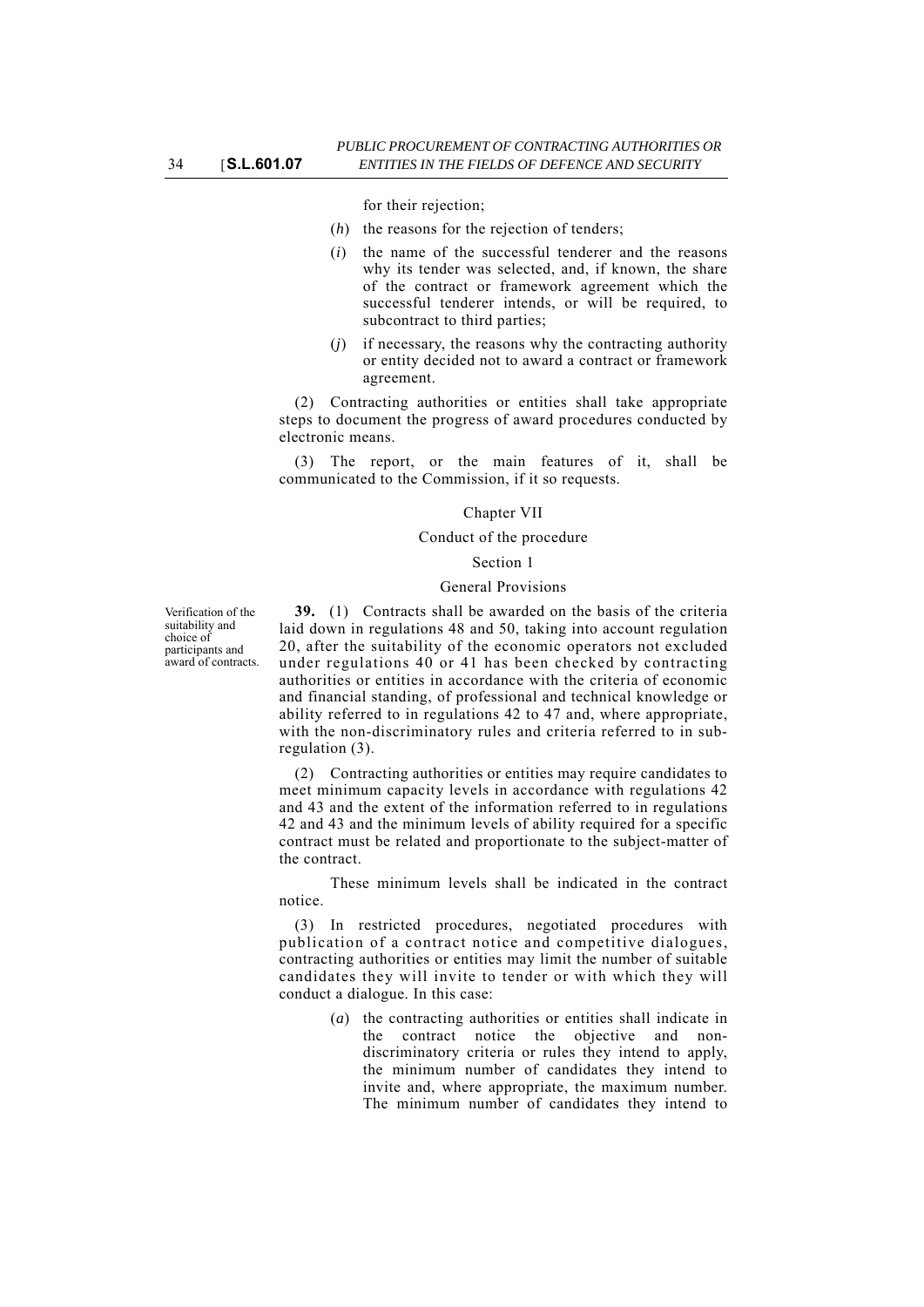invite may not be less than three;

(*b*) subsequently, the contracting authorities or entities shall invite a number of candidates at least equal to the minimum number set in advance, provided a sufficient number of suitable candidates is available.

(4) Where the number of candidates meeting the selection criteria and the minimum levels of ability is below the minimum number, the contracting authority or entity may continue the procedure by inviting the candidate or candidates with the required capabilities.

(5) If the contracting authority or entity considers that the number of suitable candidates is too low to ensure genuine competition, it may suspend the procedure and re-publish the initial contract notice in accordance with regulations 31(2) and 33, fixing a new deadline for the submission of requests to participate. In this case, the candidates selected upon the first publication and those selected upon the second shall be invited in accordance with regulation 35. This option shall be without prejudice to the ability of the contracting authority or entity to cancel the ongoing procurement procedure and launch a new procedure.

(6) In the context of an award procedure, the contracting authority or entity may not include economic operators other than those which made a request to participate, or candidates without the requisite capabilities.

(7) Where the contracting authorities or entities exercise the option of reducing the number of solutions to be discussed or of tenders to be negotiated, as provided for in regulations 27(6) and 28(4), they shall do so by applying the award criteria stated in the contract notice or the contract documents. In the final stage, the number arrived at shall make for genuine competition insofar as there are enough solutions or suitable candidates.

### Section 2

### Criteria for qualitative selection

**40.** (1) Any candidate or tenderer which has been the subject of a conviction by final judgment of which the contracting authority or entity is aware, for one or more of the reasons listed hereunder, shall be excluded from participation in a contract:

- Personal situation of the candidate or tenderer.
- (*a*) participation in a criminal organisation, as defined in Article 2(1) of Joint Action 98/733/JHA;
- (*b*) corruption, as defined in Article 3 of the Council Act of 26 May 1997 drawing up, on the basis of Article K.3 (2)(c) of the Treaty on European Union, the Convention on the fight against corruption involving officials of the European Communities or officials of Member States of the European Union, and Article 2(1) of Council Framework Decision 2003/568/JHA of 22 July 2003 on combating corruption in the private sector;
- (*c*) fraud within the meaning of Article 1 of the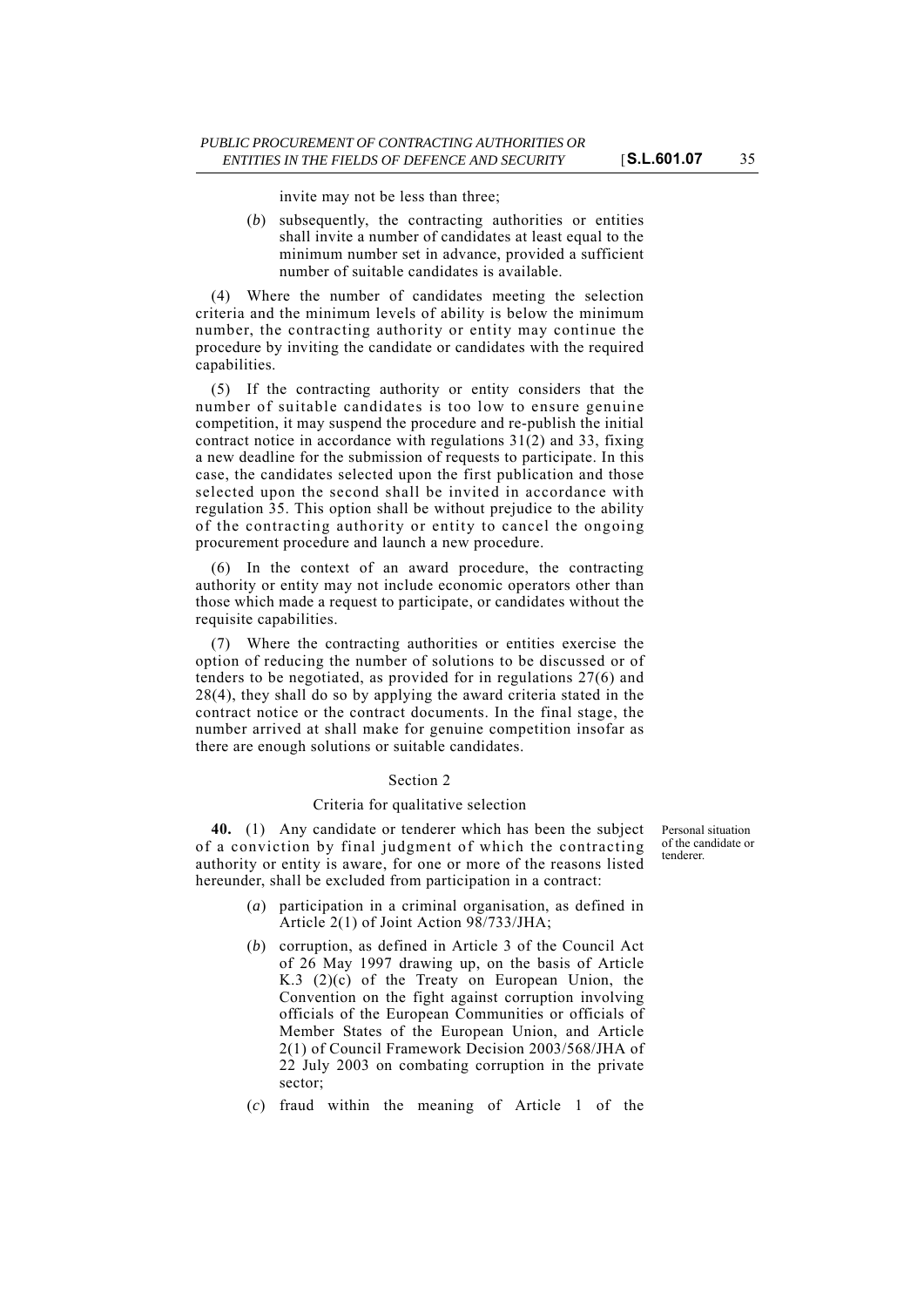Convention relating to the Protection of the Financial Interests of the European Communities;

- (*d*) terrorist offences or offences linked to terrorist activities, as defined in Articles 1 and 3 of Framework Decision 2002/475/JHA respectively, or inciting, aiding or abetting or attempting to commit an offence, as referred to in Article 4 of that Framework Decision;
- (*e*) money laundering and terrorist financing, as defined in Article 1 of Directive 2005/60/EC:

Provided that the Director may authorise a derogation from the application of this sub-regulation for overriding requirements in the general interest.

(2) For the purposes of sub-regulation (1), the contracting authorities or entities shall, where appropriate, ask candidates or tenderers to supply the documents referred to in sub-regulation (6) and may, where they have doubts concerning the personal situation of such candidates or tenderers, also apply to the competent authorities to obtain any information they consider necessary on the personal situation of the candidates or tenderers concerned.

(3) Where the information concerns a candidate or tenderer established in a State other than that of the contracting authority or entity, the contracting authority or entity may seek the cooperation of the competent authorities.

(4) If the candidates or tenderers are established in Malta according to nationals laws, the requests mentioned in this regulation shall relate to legal and, or natural persons, including, if appropriate, company directors and any person having powers of representation, decision or control in respect of the candidate or tenderer.

(5) Any economic operator may be excluded from participation in a contract where that economic operator:

- (*a*) is bankrupt or is being wound up, or whose affairs are being administered by the court, who has entered into an arrangement with creditors or who has suspended business activities or who is in any analogous situation arising from a similar procedure under national laws and regulations;
- (*b*) is the subject of proceedings for a declaration of bankruptcy, for an order for compulsory winding up or administration by the court or for an arrangement with creditors or of any other similar proceedings under national laws or regulations;
- (*c*) has been convicted of an offence concerning his professional conduct by a judgement which has the force of *res judicata* in accordance with national laws or regulations;
- (*d*) has been declared guilty of grave professional misconduct proven by any means which the contracting authorities or entities can demonstrate;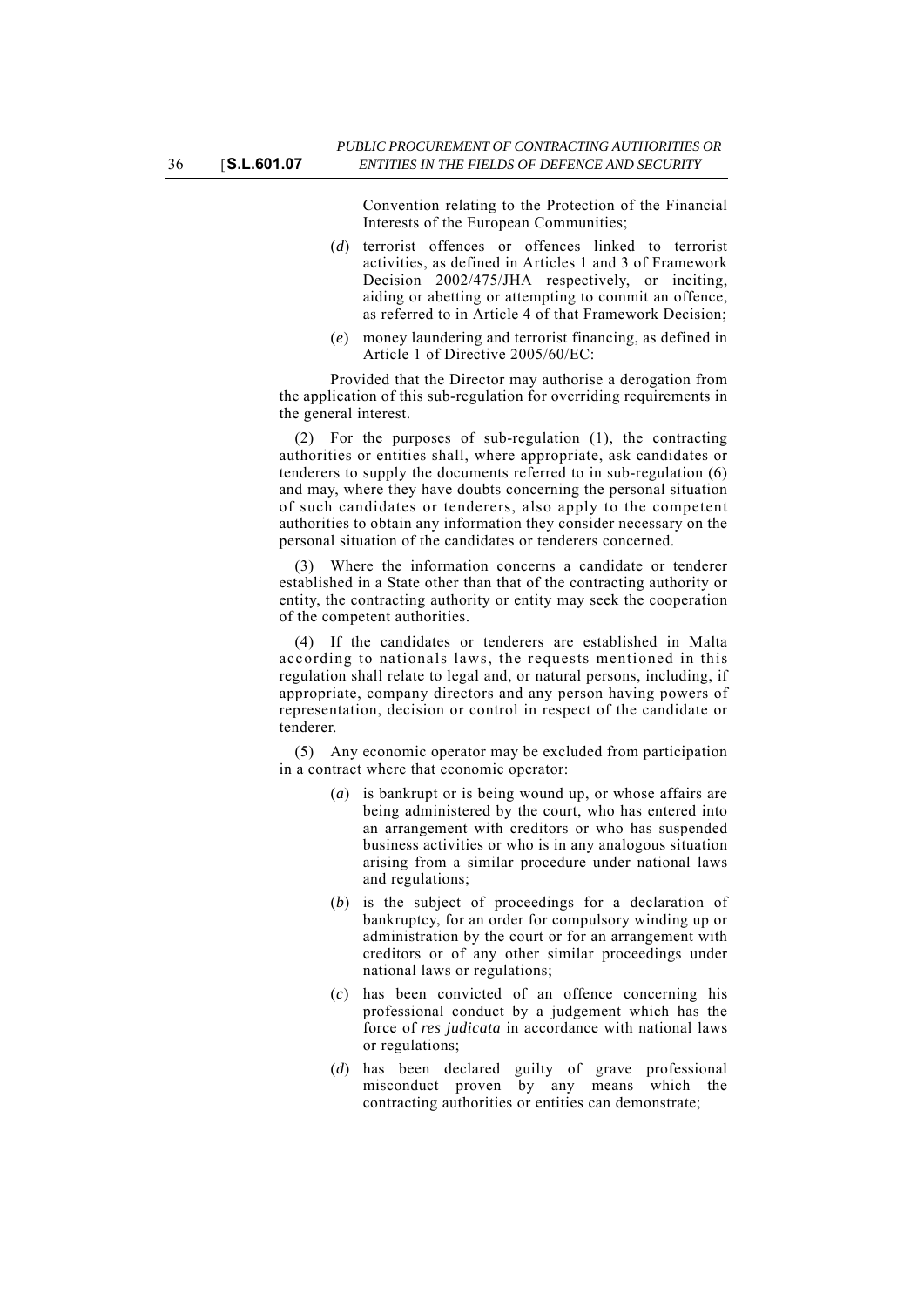- (*e*) has been found, on the basis of any means of evidence, including protected data sources, not to possess the reliability necessary to exclude risks to national security;
- (*f*) has not fulfilled obligations relating to the payment of social security contributions in accordance with national laws or regulations or the country in which he is established;
- (*g*) has not fulfilled obligations relating to the payment of taxes in accordance with national legal provisions or the country in which he is established;
- (*h*) is guilty of serious misrepresentation in supplying the information required under these regulations or has not supplied such information.

(6) Where the contracting authority requires proof from the candidate or tenderer that none of the cases quoted in subregulations (1) or  $(2)(a)$ ,  $(b)$ ,  $(c)$ ,  $(f)$  and  $(g)$  applies to him, it shall accept, as sufficient evidence, relevant certification issued by a competent judicial or administrative body in the country of origin or the country whence that person comes showing that these requirements have been met.

(7) Where the certification referred to in sub-regulations (1) and  $(2)(a)$ ,  $(b)$  and  $(c)$  is not available, it may be replaced by a declaration on oath or by a solemn declaration made by the person concerned before a Commissioner for Oaths in Malta or before a judicial or administrative authority, a notary or a competent professional or trade body, in that person's country of residence.

**41.** (1) The contracting authority or entity may request an economic operator to prove his enrolment, as prescribed in his country of establishment, in one of the professional or trade registers or to provide a declaration or certificate as described in Part A of Schedule VI for works contracts, Part B of Schedule VI for supply contracts and Part C of Schedule VI for service contracts.

(2) In procedures for the award of service contracts, insofar as candidates have to possess a particular authorisation or be a member of a particular organisation in order to be able to perform the service concerned in their country of origin, the contracting authority or entity may require them to prove that they hold such authorisation or membership.

(3) The provisions of sub-regulations (1) and (2) shall be without prejudice to the principles of Community Law on the freedom of establishment and the freedom to provide services.

**42.** (1) Proof of the economic operator's economic and financial standing may, as a general rule, be furnished, *inter alia*, by one or more of the following:

> (*a*) appropriate statements from banks, or where appropriate, evidence of relevant professional indemnity insurance;

Suitability to pursue the professional activity.

Economic and financial standing.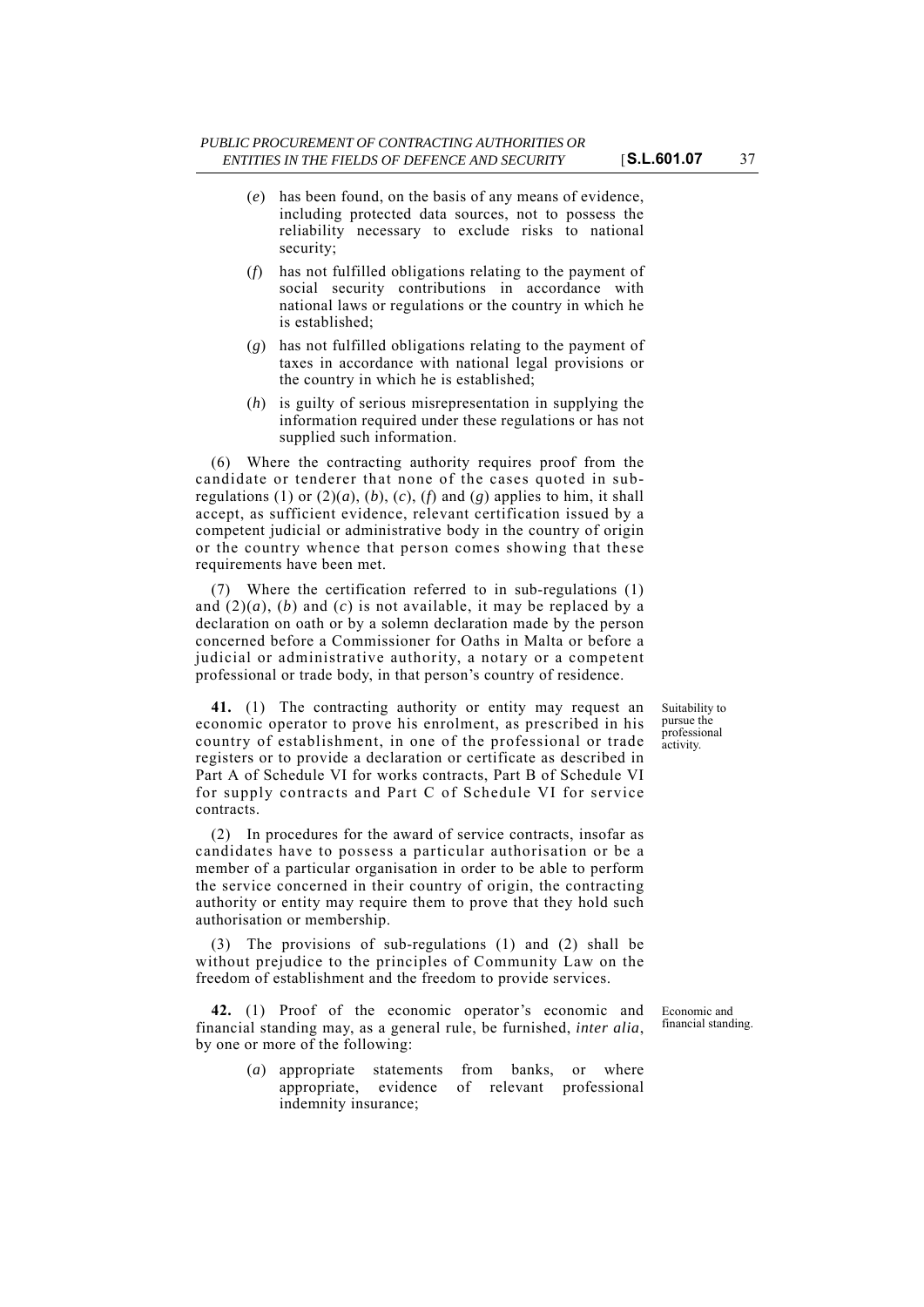- (*b*) the presentation of balance-sheets or extracts therefrom, where publication of the balance sheets is required under company law in the country in which the economic operator is established;
- (*c*) a statement of the economic operator's overall turnover and, where appropriate, its turnover in respect of the products, works or services to which the contract relates for the three previous financial years depending on the date on which the economic operator was set up or the economic operator started trading, as far as the information on these turnovers is available;

(2) An economic operator may, where appropriate and for a particular contract, rely on the capacities of other entities, regardless of the legal nature of the links which it has with them. It must in that case prove to the contracting authority that it will have at its disposal the resources necessary, for example, by producing an undertaking by those entities to that effect.

(3) Under the same conditions, a group of economic operators as referred to in regulation 6 may rely on the capabilities of participants in the group or of other entities.

(4) Contracting authorities or entities shall specify, in the contract notice or in the invitation to tender, which references mentioned in sub-regulation (1) have been chosen and which must be provided, and of any others it deems fit.

(5) In the event that a candidate or tenderer is, for any valid reason, unable to provide the references requested by a contracting authority or entity, its economic and financial standing may be substantiated by any other document which the contracting authority or entity considers appropriate.

Technical and, or professional ability.

**43.** (1) Evidence of the economic operators' technical abilities may be furnished by one or more of the following means according to the nature, quantity or importance, and use of the works, supplies or services:

- (*a*) (**i**) a list of the works carried out over the past five<br>vears, accompanied by certificates of years, accompanied by certificates of satisfactory execution for the most important works. These certificates shall indicate the value, date and site of the works and shall specify whether they were carried out according to the rules of the trade and properly completed. Where appropriate, the competent authority shall submit these certificates to the contracting authority direct;
	- (ii) a list of the principal deliveries effected or the main services provided in the past three years, with the sums, dates and recipients, whether public or private, involved. Evidence of delivery and services provided shall be given:
		- where the recipient was a contracting authority, in the form of certificates issued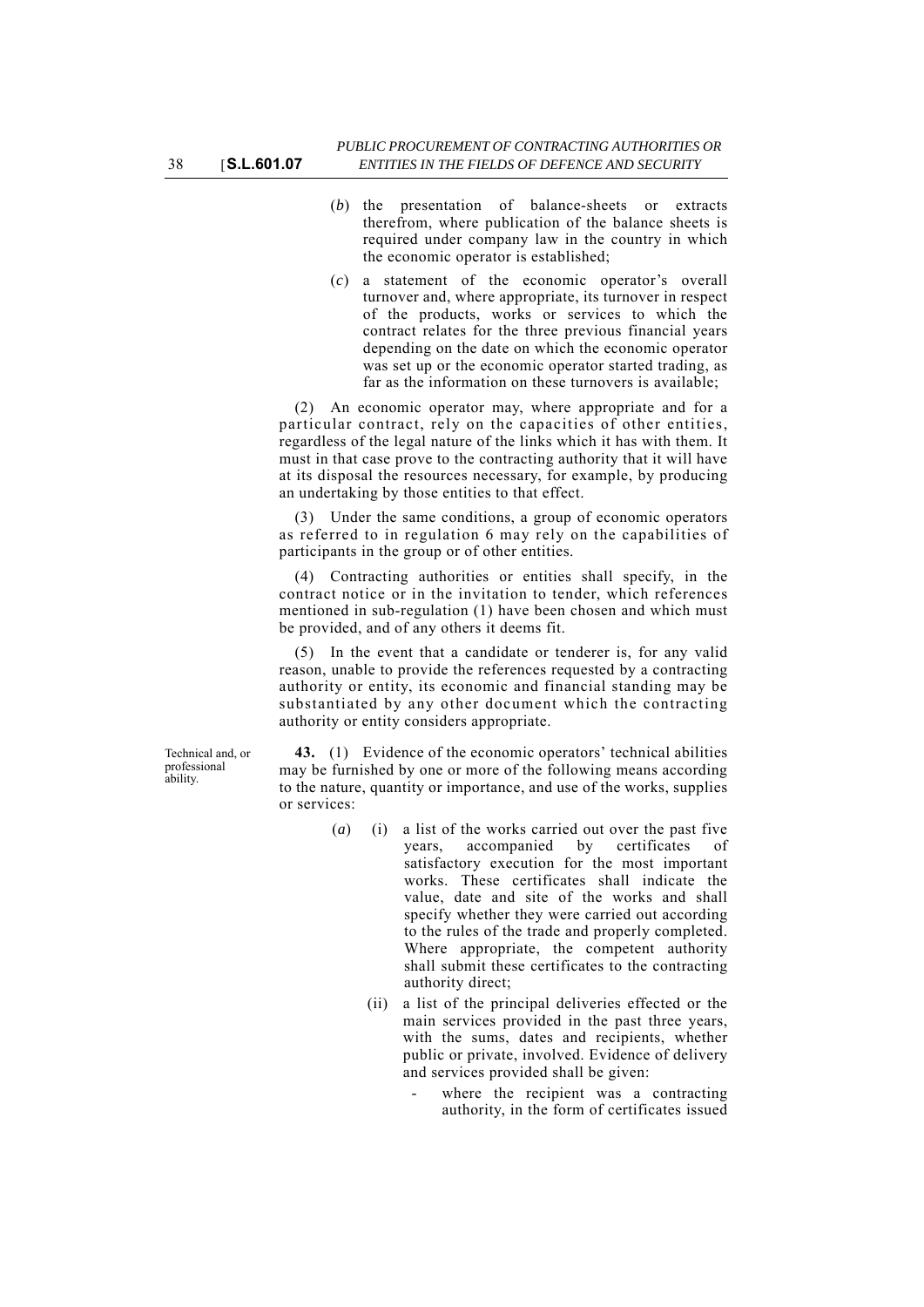or countersigned by the competent authority;

- where the recipient was a private purchaser, by the purchaser's certification or, failing this, simply by a declaration by the economic operator;
- (*b*) an indication of the technicians or technical bodies involved, whether or not belonging directly to the economic operator's undertaking, especially those responsible for quality control and, in the case of public works contracts, those upon whom the contractor can call in order to carry out the work;
- (*c*) a description of the technical facilities and measures used by the economic operator to ensure quality and the undertaking's study and research facilities, as well as internal rules regarding intellectual property;
- (*d*) a check carried out by the contracting authorities or entities or on their behalf by a competent official body of the country in which the economic operator is established, subject to that body's agreement, on the production capacities of the supplier or the technical capacity of the economic operator and, if necessary, on the means of study and research which are available to it and the quality control measures it will operate;
- (*e*) in the case of works contracts, service contracts or supply contracts also covering siting and installation operations or services, the educational and professional qualifications of the economic operator and, or those of the undertaking's managerial staff and, in particular, those of the person or persons responsible for providing the services or managing the work;
- (*f*) for public works contracts and public services contracts, and only in appropriate cases, an indication of the environmental management measures that the economic operator will be able to apply when performing the contract;
- (*g*) a statement of the average annual manpower of the service provider or contractor and the number of managerial staff for the last three years;
- (*h*) a description of the tools, material, technical equipment, staff numbers and know-how and, or sources of supply - with an indication of the geographical location when it is outside the territory of the European Union - which the economic operator has at its disposal to perform the contract, cope with any additional needs required by the contracting authority or entity as a result of a crisis or carry out the maintenance, modernisation or adaptation of the supplies covered by the contract;
- (*i*) with regard to the products to be supplied, provision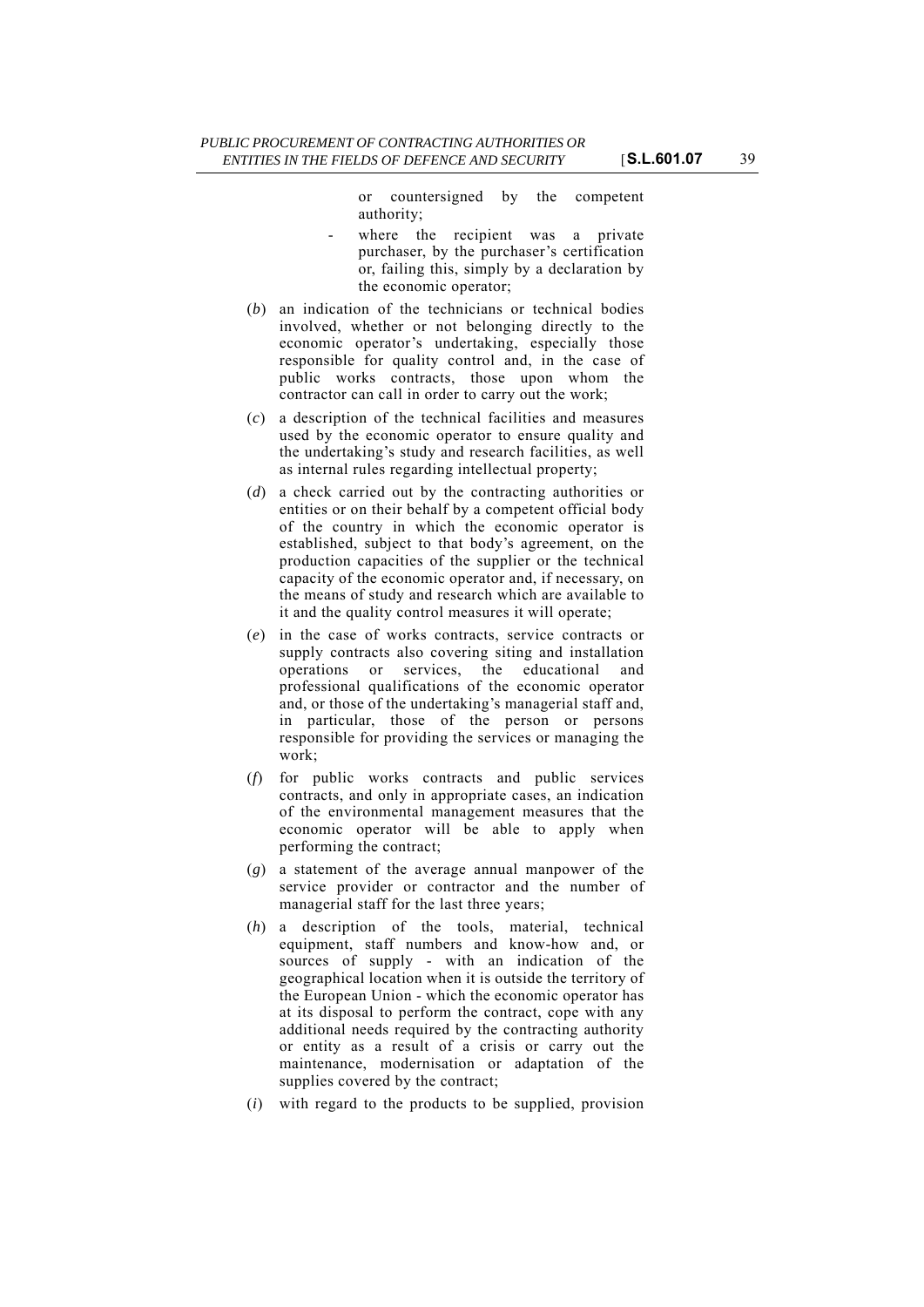of:

- (i) samples, descriptions and or photographs, the authenticity of which must be certified if the contracting authority or entity so requests;
- (ii) certificates drawn up by official quality control institutes or agencies of recognised competence attesting the conformity of products, clearly identified by references to specifications or standards;
- (*j*) in the case of contracts involving, entailing and, or containing classified information, evidence of the ability to process, store and transmit such information at the level of protection required by the contracting authority or entity.

(2) In the absence of harmonisation at Community level of national security clearance systems, contracting authorities or entities may provide that this evidence has to comply with the relevant provisions of their respective national laws on security clearance. Contracting authorities or entities shall recognise security clearances which they consider equivalent to those issued in accordance with their national law, notwithstanding the possibility to conduct and take into account further investigations of their own, if considered necessary.

(3) The contracting authority or entity may, where appropriate, grant candidates which do not yet hold security clearance additional time to obtain such clearance. In this case, it shall indicate this possibility and the time-limit in the contract notice.

(4) The contracting authority or entity may ask the national security authority of the candidate's Member State or the security authority designated by that Member State to check the conformity of the premises and facilities that may be used, the industrial and administrative procedures that will be followed, the methods for managing information and, or the situation of staff likely to be employed to carry out the contract.

(5) An economic operator may, where appropriate and for a particular contract, rely on the capacities of other entities, regardless of the legal nature of the links which it has with them. It shall in that case prove to the contracting authority or entity that it will have at its disposal the resources necessary for the execution of the contract, for example by producing an undertaking by those entities to put the necessary resources at the disposal of the economic operator.

(6) Under the same conditions, a group of economic operators as referred to in regulation 6 may rely on the abilities of participants in the group or of other entities.

(7) In procedures for awarding contracts having as their object supplies requiring siting or installation work, the provision of services and, or the execution of works, the ability of economic operators to provide the service or to execute the installation or the work may be evaluated in particular with regard to their skills,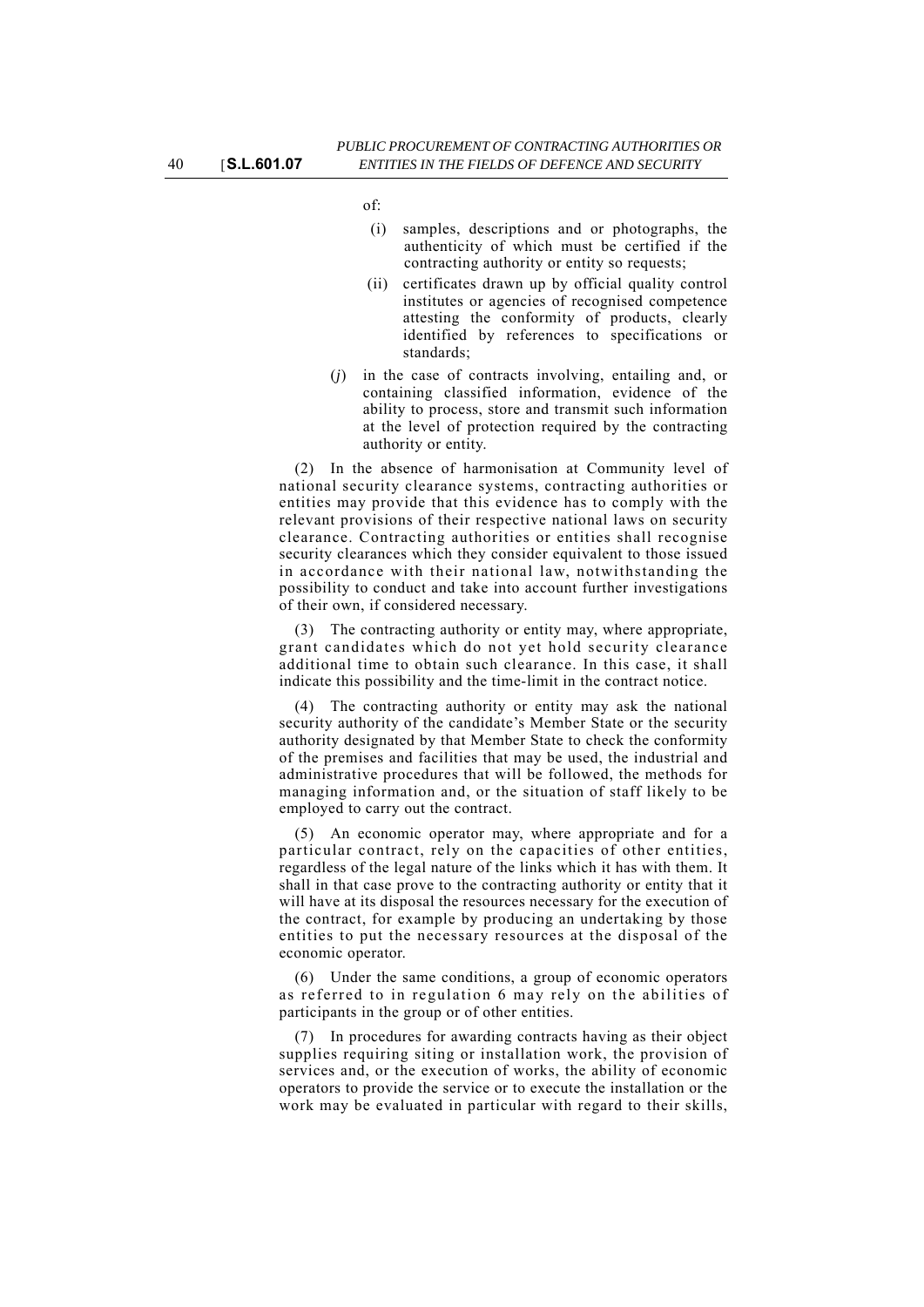efficiency, experience and reliability.

(8) The contracting authority or entity shall specify in the notice which of the references referred to in sub-regulation (1) it has chosen and which other references must be provided.

(9) In the event for any valid reason, the economic operator is unable to provide the references requested by the contracting authority or entity, it may prove its technical and, or professional ability by any other document which the contracting authority or entity considers appropriate.

**44.** Should contracting authorities or entities require the production of certificates drawn up by independent accredited bodies attesting the compliance of the economic operator with certain quality management systems standards, such contracting authorities or entities shall refer to quality management systems based on the relevant European standards certified by independent accredited bodies conforming to the European standards concerning accreditation and certification. They shall recognise equivalent certificates from independent accredited bodies established in other Member States. They shall also accept other evidence of equivalent quality management systems from economic operators.

**45.** Should contracting authorities or entities, in the cases referred to in regulation 43(1)(*f*), require the production of certificates drawn up by independent bodies attesting the compliance of the economic operator with certain environmental management standards, they shall refer to the Community Eco-Management and Audit Scheme (EMAS) or to environmental management standards based on the relevant European or international standards certified by bodies conforming to Community law or the relevant European or international standards concerning certification. They shall recognise equivalent certificates from bodies established in other Member States. They shall also accept other evidence of equivalent environmental management measures from economic operators

**46.** The contracting authority or entity may invite economic operators to supplement or clarify the certificates and documents submitted pursuant to regulations 40 to 45.

**47.** (1) Contracting authorities or entities may introduce either official lists of approved contractors, suppliers or service providers or certification by certification bodies established under public or private law.

(2) The Director shall adapt conditions for registration on the lists and for the issue of certificates by certification bodies mentioned in sub-regulation (1) to the provisions of regulation 42(1), (4) and (5), regulation  $44(1)(a)$  to  $(i)$ , (2) and (4) and, where appropriate regulation 45.

(3) Furthermore the Director shall also adapt the conditions referred to in sub-regulation (1) to regulations 42(2) and 43(2) as regards application for registration submitted by economic operators belonging to a group and claiming resources made

Quality management systems standards.

Environmental management standards.

Additional documentation and information.

Official lists of approved economic operators and certification by bodies establsihed under public or private law.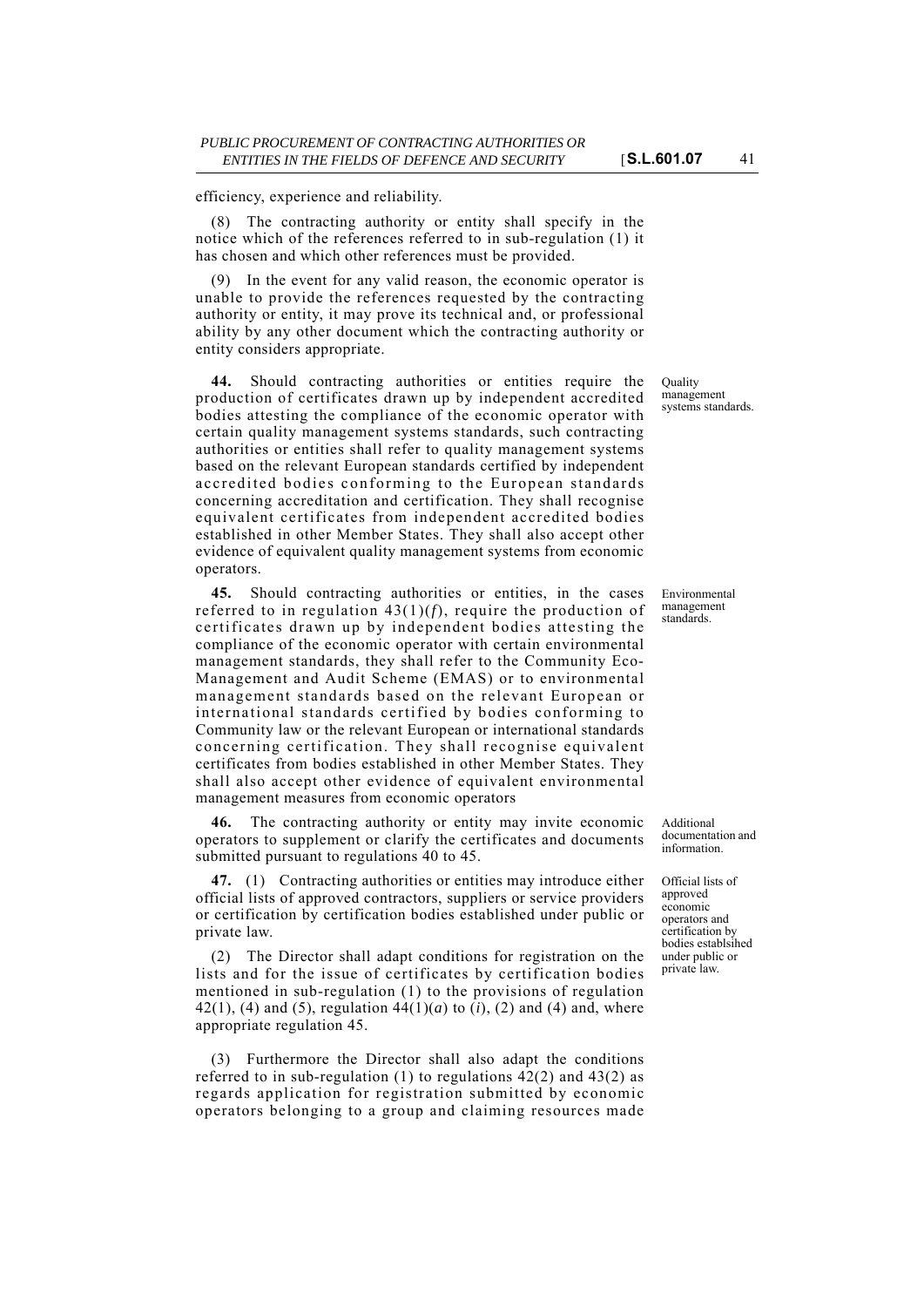available to them by the other companies in the group. In such a case, these operators must prove to the Director that they will have these resources at their disposal throughout the period of validity of the certificate attesting to their being registered in the official list, and that throughout the same period these companies must continue to fulfil the qualitative selection requirements laid down in the provisions referred to in sub-regulation (2) on which operators rely for their registration.

(4) Economic operators registered in the official lists of their country may, for each contract, submit to the contracting authority a certificate of registration issued by the competent authority. This certificate shall state the reference which enabled them to be registered in the list or to obtain certification and the classification given in that list.

(5) Certified registration on official lists by the competent authorities or a certificate issued by the certification body shall not, for the purposes of the contracting authorities or entities of other Member States, constitute a presumption of suitability except as regards regulation 40(1) and (2)(*a*) to (*d*) and (h), regulation 41, regulation  $42(1)(b)$  and (*c*) and regulation  $43(1)(a)(i)$  and (*b*) to (*g*) in the case of contractors, regulation  $43(1)(a)(ii)$ , (*b*) to (*e*) and (*i*) in the case of suppliers and regulation  $43(1)(a)(ii)$ , (*b*) to (*e*) and (*g*) in the case of service providers.

(6) Information which can be deduced from registration on official lists or certification may not be questioned without justification. With regard to the payment of social security contributions and taxes, an additional certificate may be required of any registered economic operator whenever a contract is offered.

(7) The contracting authorities shall apply the above provisions only in favour of economic operators established in the Member State holding the official list.

(8) When economic operators from other Member States are being registered in a local official list, no proof or statement can be required other than those requested of national economic operators and, in any event, only those provided for under regulations 40 to 44 and, where appropriate, regulation 45:

Provided that economic operators from other Member States may not be obliged to undergo such registration or certification in order to participate in a contract. Contracting authorities or entities shall recognise equivalent certificates from bodies established in other Member States. They shall also accept other equivalent means of proof.

(9) Economic operators may apply at any time to be registered on an official list or for a certificate to be issued. They must be informed within a reasonably short period of time of the decision of the authority drawing up the list or of the competent certification body.

(10 The certification bodies referred to in sub-regulation (1)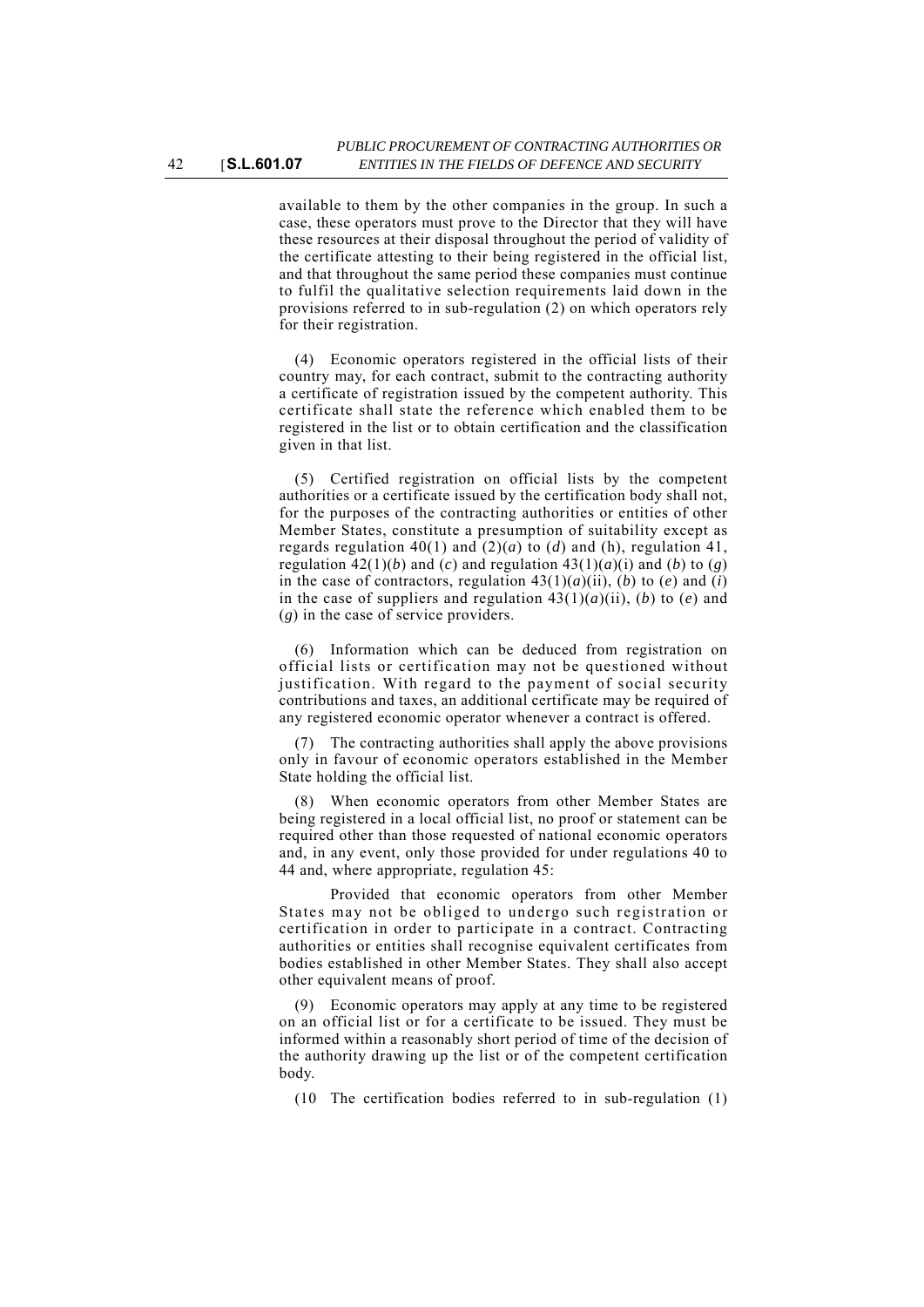shall be bodies complying with European certification standards.

(11) Contracting authorities or entities that have official lists or certification bodies as referred to in sub-regulation (1) shall be obliged to inform the Commission and the other Member States of the address of the body to which applications should be sent.

#### Section 3

### Award of the contract

**48.** (1) The criteria on which the contracting authorities or entities shall base the award of contracts shall be either:

- (*a*) when the award is made to the most economically advantageous tender from the point of view of the contracting authority or entity, various criteria linked to the subject-matter of the contract in question: for example, quality, price, technical merit, functional characteristics, environmental characteristics, running costs, lifecycle costs, cost-effectiveness, after-sales service and technical assistance, delivery date and delivery period or period of completion, security of supply, interoperability and operational characteristics; or
- (*b*) the lowest price only.

(2) The contracting authority or entity shall specify in the contract documentation (contract notices, contract documents, descriptive documents or supporting documents) the relative weighting which it gives to each of the criteria chosen to determine the most economically advantageous tender.

(3) The weightings can be expressed by providing for a range with an appropriate maximum spread.

(4) Where, in the opinion of the contracting authority or entity, weighting is not possible for demonstrable reasons, the contracting authority or entity shall indicate in the contract documentation (contract notices, contract documents, descriptive documents or supporting documents) the criteria in descending order of importance.

**49.** (1) The Director may provide that contracting authorities or entities may use electronic auctions.

Use of electronic auctions.

(2) In restricted and negotiated procedures with publication of a contract notice, the contracting authorities or entities may decide that the award of a contract shall be preceded by an electronic auction when the contract specifications can be established with precision.

(3) In the circumstances mentioned in sub-regulation (2), an electronic auction may be held on the reopening of competition among the parties to a framework agreement as provided for in regulation  $30(10)(b)(ii)$ .

- (4) The electronic auction shall be based:
	- (*a*) solely on price, where the contract is awarded to the

Contract award criteria.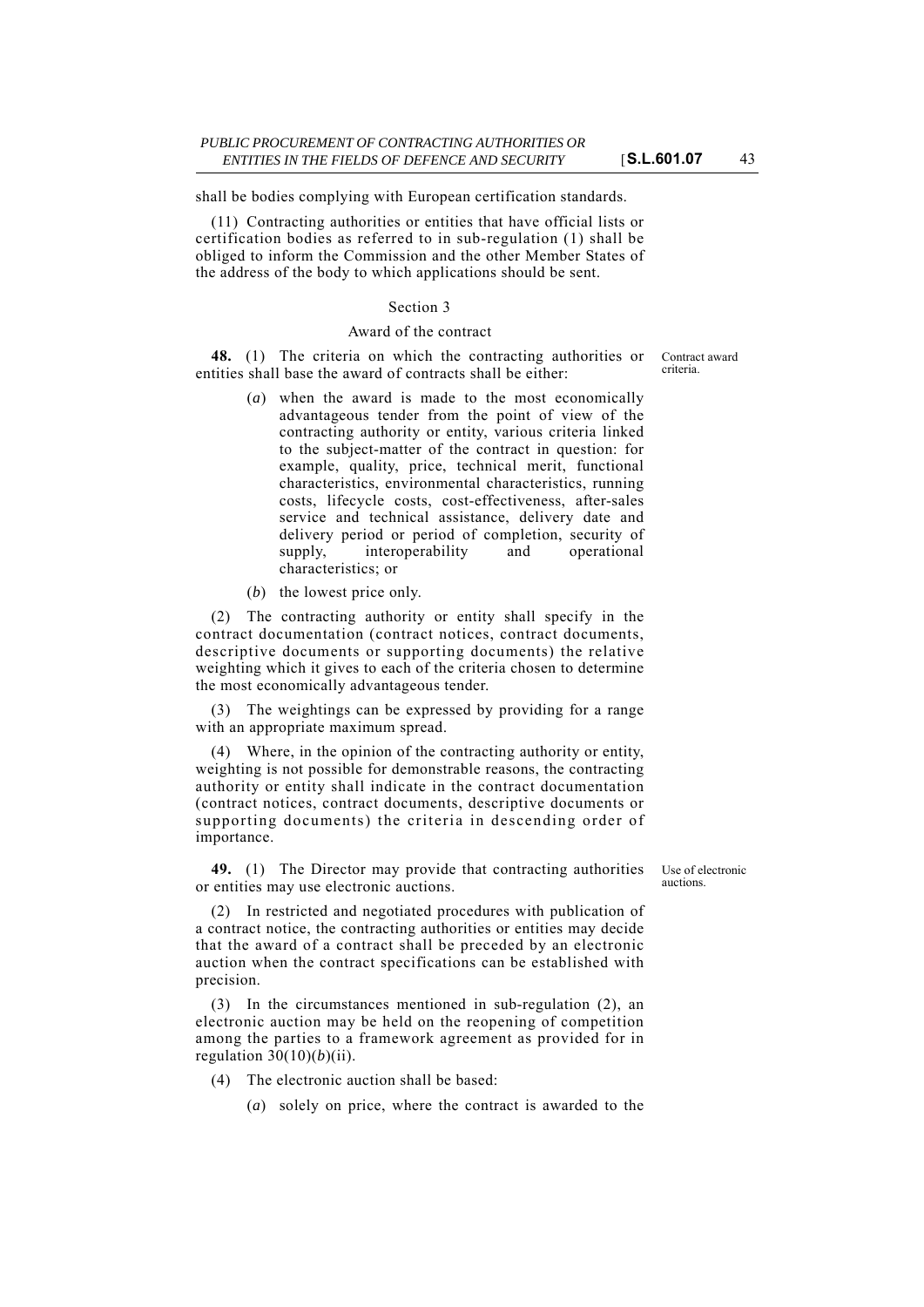lowest price; or

(*b*) on price and, or on the new values of the features of the tenders indicated in the contract documents, where the contract is awarded to the most economically advantageous tender.

(5) Contracting authorities or entities which decide to hold an electronic auction shall state that fact in the contract notice.

(6) The contract documents shall include, *inter alia*, the following details:

- (*a*) the features, the values for which will be the subject of electronic auction, provided that such features are quantifiable and can be expressed in figures or percentages;
- (*b*) any limitations on the values which may be submitted, as they result from the specifications relating to the subject of the contract;
- (*c*) the information which will be made available to tenderers in the course of the electronic auction and, where appropriate, when it will be made available to them;
- (*d*) the relevant information concerning the electronic auction process;
- (*e*) the conditions under which tenderers will be able to bid and, in particular, the minimum differences which will, where appropriate, be required when bidding;
- (*f*) the relevant information concerning the electronic equipment used and the arrangements and technical specifications for connection.

(7) Before proceeding with an electronic auction, contracting authorities or entities shall make a full initial evaluation of the tenders in accordance with the award criterion or criteria set and with the weighting fixed for them.

(8) All tenderers which have submitted admissible tenders shall be invited simultaneously by electronic means to submit new prices and, or new values; the invitation shall contain all relevant information concerning individual connection to the electronic equipment being used and shall state the date and time of the start of the electronic auction. The electronic auction may take place in a number of successive phases. The electronic auction may not start sooner than two working days after the date on which invitations are sent out.

(9) When the contract is to be awarded on the basis of the most economically advantageous tender, the invitation shall be accompanied by the outcome of a full evaluation of the relevant tenderer, carried out in accordance with the weighting provided for in regulation 48(3).

(10) The invitation mentioned in sub-regulations (8) and (9) shall also state the mathematical formula to be used in the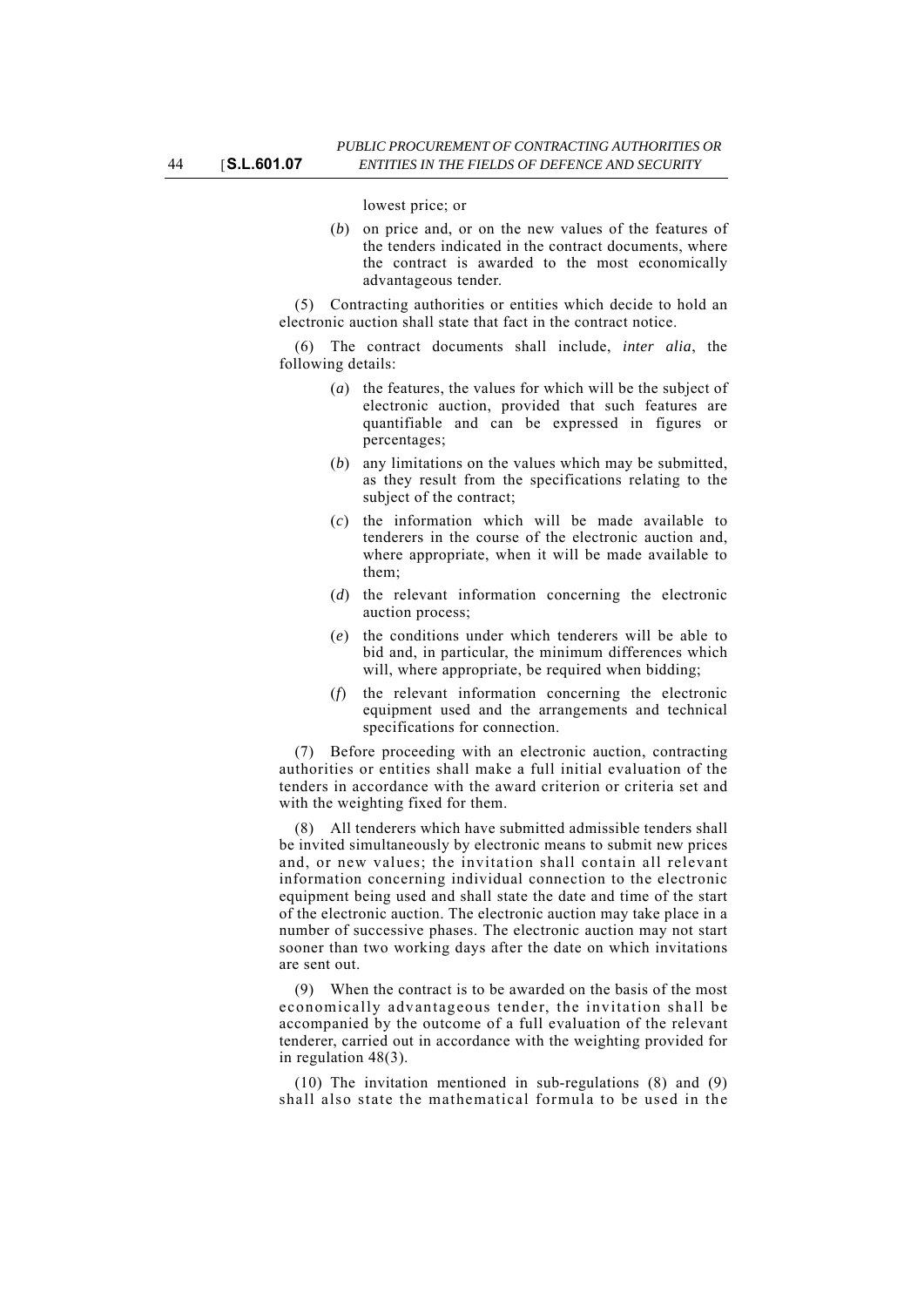electronic auction to determine automatic re-rankings on the basis

of the new prices and, or new values submitted. That formula shall incorporate the weighting of all the criteria fixed to determine the most economically advantageous tender, as indicated in the contract notice or in the specifications; for that purpose, any ranges shall, however, be reduced in advance to a specified value:

Provided that where variants are authorised, a separate formula shall be provided for each variant.

(11) Throughout each phase of an electronic auction, the contracting authorities or entities shall instantaneously communicate to all tenderers at least sufficient information to enable them to ascertain their relative rankings at any moment. They may also communicate other information concerning other prices or values submitted, provided that that is stated in the contract documents. They may also at any time announce the number of participants in that phase of the auction. In no case, however, may they disclose the identities of the tenderers during any phase of an electronic auction.

(12) Contracting authorities or entities shall close an electronic auction in one or more of the following manners:

- (*a*) in accordance with the date and time fixed in advance, as indicated in the invitation to take part in the auction;
- (*b*) when they receive no more new prices or new values which meet the requirements concerning minimum differences. In that event, the contracting authorities or entities shall state in the invitation to take part in the auction the time which they will allow to elapse after receiving the last submission before closing the electronic auction;
- (*c*) when the phases in the auction, fixed in the invitation to take part in the auction, have been completed.

(13) When the contracting authorities or entities decide to close an electronic auction in accordance with sub-regulation (12)(*c*), possibly in combination with the arrangements laid down in subregulation  $(12)(b)$ , the invitation to take part in the auction shall indicate the timetable for each phase of the auction.

(14) After closing an electronic auction, contracting authorities or entities shall award the contract in accordance with regulation 48 on the basis of the results of the electronic auction.

(15) Contracting authorities or entities may not have improper recourse to electronic auctions, nor may they use them in such a way as to prevent, restrict or distort competition or to change the subject-matter of the contract, as put for tender in the published contract notice and defined in the contract documents.

**50.** (1) If, for a given contract, tenders appear to be abnormally low in relation to the goods, works or services, the contracting authority or entity shall, before it rejects those tenders, request in writing details of the constituent elements of the tender

Abnormally low tenders.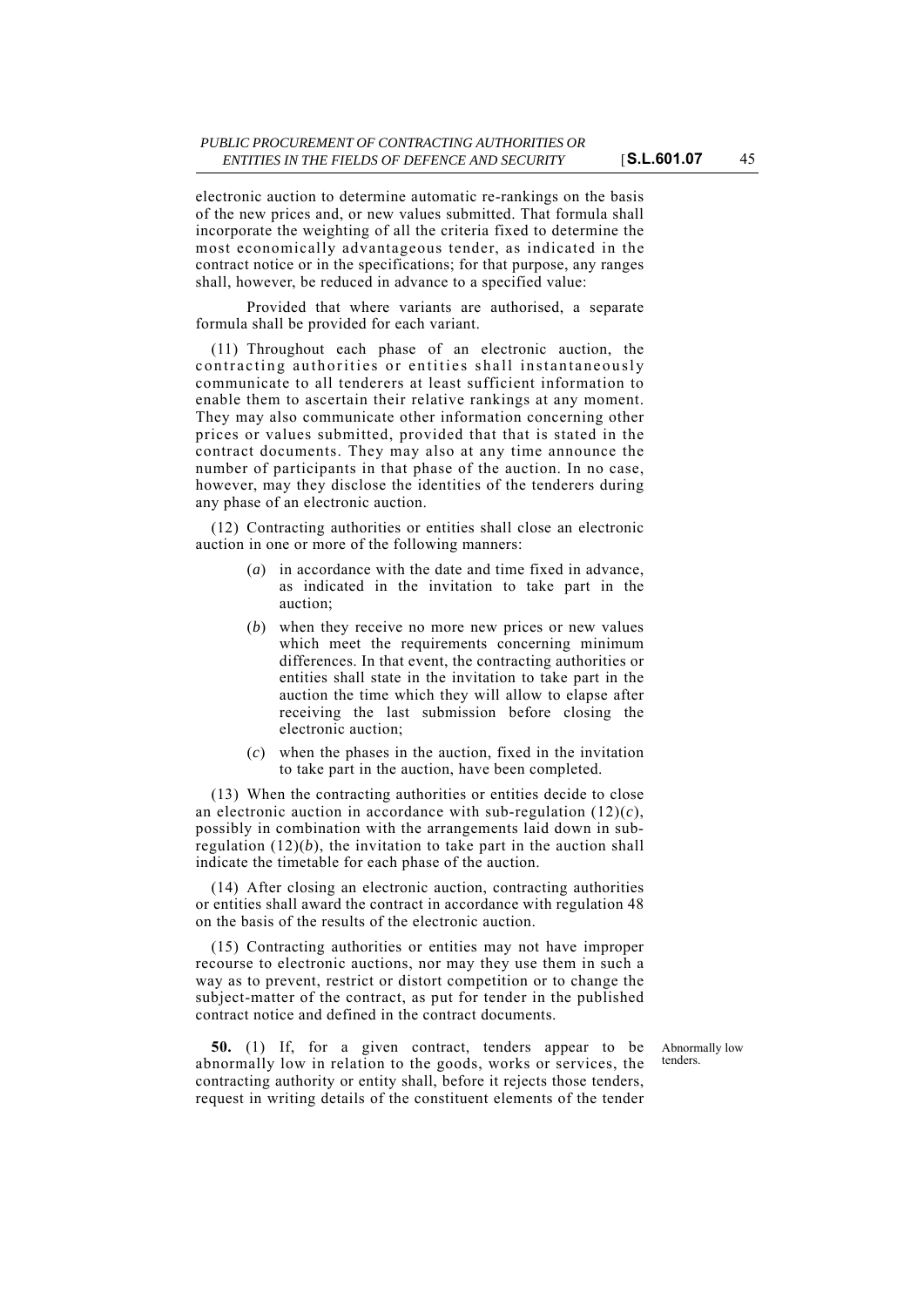which it considers relevant.

(2) Details requested in accordance with sub-regulation (1) may relate in particular to:

- (*a*) the economics of the construction method, manufacturing process or services provided;
- (*b*) the technical solutions chosen and, or any exceptionally favourable conditions available to the tenderer for the execution of the work or for the supply of the goods or services;
- (*c*) the originality of the work, supplies or services proposed by the tenderer;
- (*d*) compliance with the provisions relating to employment protection and working conditions in force at the place where the work, service or supply is to be performed;
- (*e*) the possibility of the tenderer obtaining State aid.

(3) The contracting authority or entity shall verify those constituent elements by consulting the tenderer, taking account of the evidence supplied.

(4) Where a contracting authority or entity establishes that a tender is abnormally low because the tenderer has obtained State aid, the tender can be rejected on that ground alone only after consultation with the tenderer where the latter is unable to prove, within a sufficient time-limit fixed by the contracting authority or entity, that the aid in question was granted legally. Where the contracting authority or entity rejects a tender in those circumstances, it shall inform the Commission thereof.

#### Part III

### Rules applicable to subcontracting

#### Chapter 1

#### Subcontracts awarded by successful tenderers which are not contracting authorities or entities

Scope. **51.** (1) Where, in accordance with regulation  $22(3)$  and  $(4)$ , this Part applies, the Director shall take the necessary measures to ensure that successful tenderers which are not contracting authorities or entities apply the rules set out in regulations 52 to 54 when they award subcontracts to third parties.

> (2) For the purposes of sub-regulation (1), groups of undertakings which have been formed to obtain the contract, or undertakings related to them, shall not be considered third parties.

> (3) The tenderer shall include the exhaustive list of such undertakings in the tender. That list shall be updated following any change in the relationship between the undertakings.

Principles. **52.** The successful tenderer shall act transparently and treat all potential subcontractors in an equal and non-discriminatory way.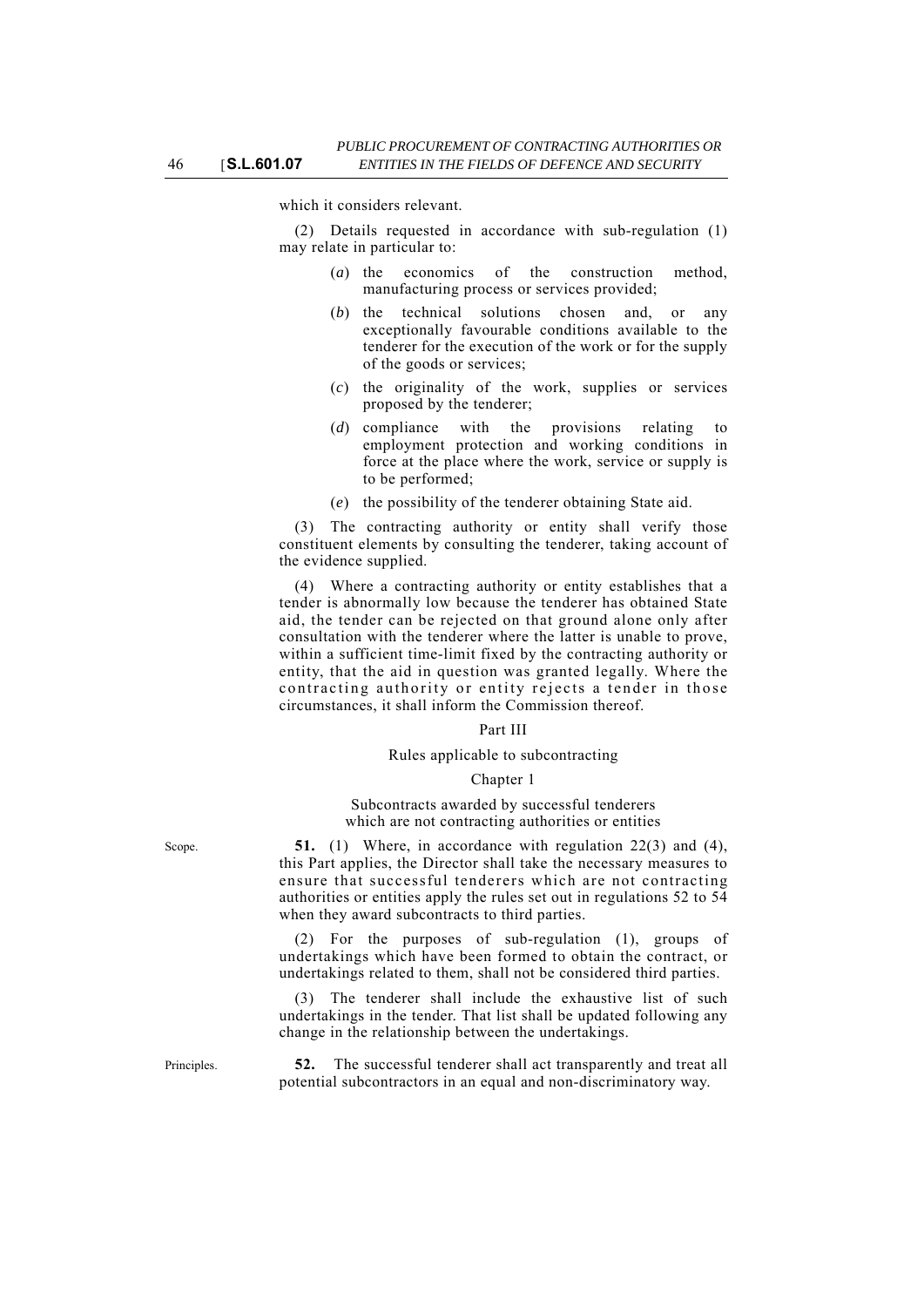**53.** (1) When a successful tenderer which is not a contracting authority or entity awards a subcontract which has a value, excluding VAT, estimated not to be lower than the thresholds laid down in regulation 9, it shall make known its intention by the way of a notice.

(2) Subcontract notices shall contain the information referred to in Schedule IV and any other information deemed useful by the successful tenderer, if necessary with the approval of the contracting authority or entity.

(3) Subcontract notices shall be drawn up in accordance with the standard form adopted by the Commission in accordance with the advisory procedure referred to in Article 67(2) of Directive 2009/81/EC on the coordination of procedures for the award of certain works contracts, supply contracts and service contracts by contracting authorities or entities in the fields of defence and security, and amending Directives 2004/17/EC and 2004/18/EC.

(4) Subcontract notices shall be published in accordance with regulation  $33(2)$  to  $(8)$ .

(5) A subcontract notice shall not be required when a subcontract meets the conditions of regulation 29.

(6) Successful tenderers may publish, in accordance with regulation 33, subcontract notices for which advertising is not required.

(7) Contracting authorities or entities may also provide that the successful tenderer may fulfil the subcontracting requirement set out in regulation 22(3) or (4) to (9) by awarding subcontracts on the basis of a framework agreement concluded in accordance with the rules set out in regulations 52 and 54 and in sub-regulations (1) to (7) of this regulation.

(8) Subcontracts based on such a framework agreement shall be awarded within the limits of the terms laid down in the framework agreement. They may only be awarded to economic operators that were originally party to the framework agreement. When awarding contracts, the parties shall in all circumstances propose terms consistent with those of the framework agreement.

(9) The term of a framework agreement may not exceed seven years, except in exceptional circumstances determined by taking into account the expected service life of any delivered items, installations or systems, and the technical difficulties which a change of supplier may cause.

(10) Framework agreements may not be used improperly or in such a way as to prevent, restrict or distort competition.

(11) For the award of subcontracts which have a value, excluding VAT, estimated to be less than the thresholds laid down in regulation 9, successful tenderers apply the principles of the Treaty regarding transparency and competition.

(12) Regulation 10 shall apply to the calculation of the estimated value of subcontracts.

Thresholds and rules on advertising.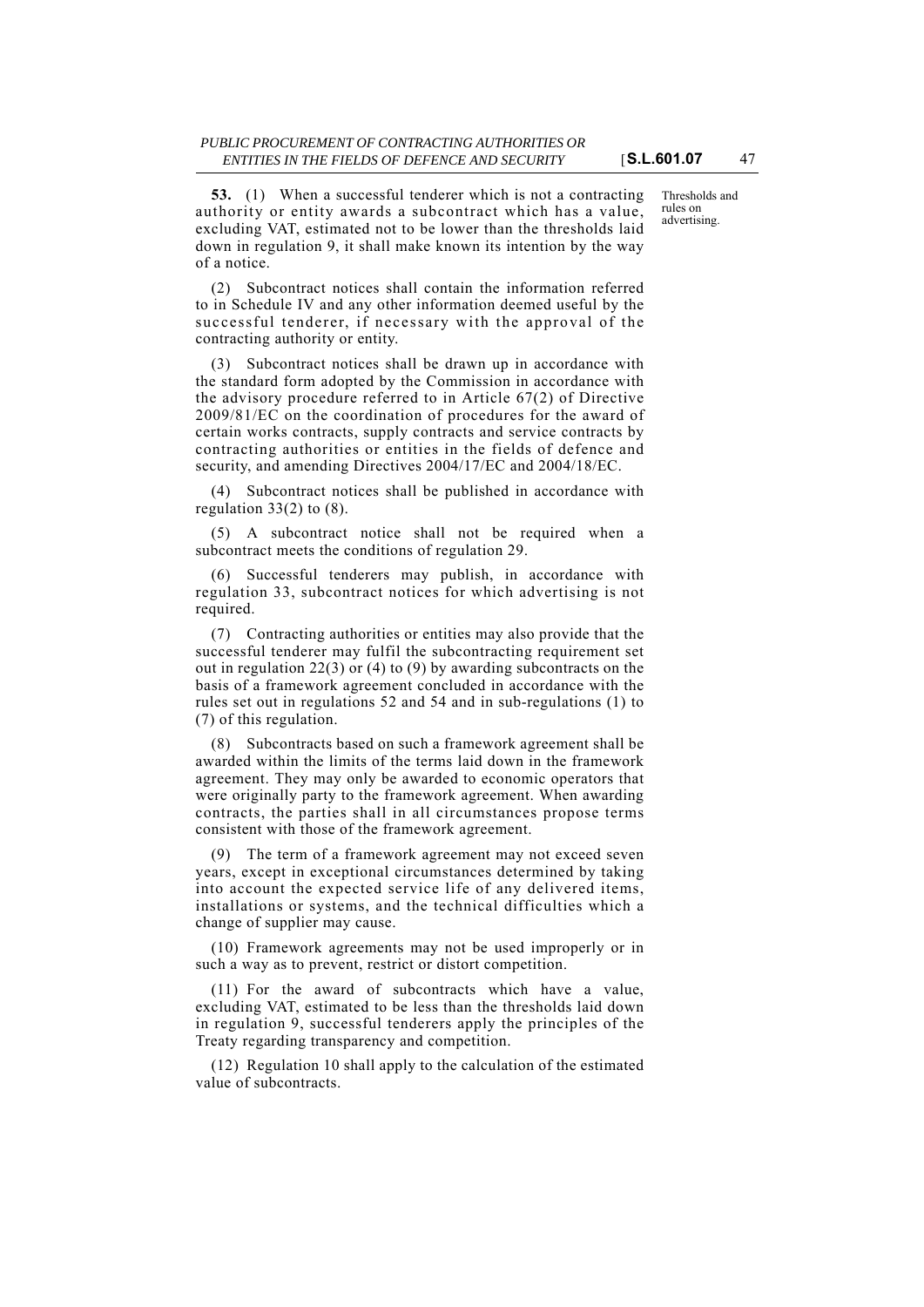Criteria for qualitative selection of subcontractors.

**54.** (1) In the subcontract notice, the successful tenderer shall indicate the criteria for qualitative selection prescribed by the contracting authority or entity, as well as any other criteria it will apply for the qualitative selection of subcontractors. All these criteria shall be objective, non-discriminatory and consistent with the criteria applied by the contracting authority or entity for the selection of the tenderers for the main contract. The capabilities required must be directly related to the subject of the subcontract, and the levels of ability required must be commensurate with it.

(2) The successful tenderer shall not be required to subcontract if it proves to the satisfaction of the contracting authority or entity that none of the subcontractors participating in the competition or their proposed bids meet the criteria indicated in the subcontract notice and thereby would prevent the successful tenderer from fulfilling the requirements set out in the main contract.

#### Chapter II

Subcontracts awarded by successful tenderers which are contracting authorities or entities

**55.** Where successful tenderers are contracting authorities or entities, they shall comply with the provisions on main contracts laid down in Parts I and II when they award subcontracts.

#### Part IV

#### Application of the Public Procurement Regulations

**56.** Regulations, 4, 5, 6,7, 8, 9, 10, 11, 12, 14, 34 and Parts VII, VIII, IX, X, XI, XII, XIII and XIV of the Public Procurement Regulations shall, *mutatis mutandis*, apply to these regulations.

#### Part V

### Statistical Obligations

**57.** In order to permit assessment of the results of applying these regulations, the Director shall forward to the Commission a statistical report, prepared in accordance with regulation 58, addressing supply, services and works contracts awarded by contracting authorities or entities during the preceding year, by no later than 31 October of each year.

**58.** (1) The statistical report shall specify the number and value of contracts awarded. It shall address, separately, supply, services and works contracts.

(2) The data referred to in sub-regulation (1) shall be broken down by procedure used and shall specify, for each procedure, supplies, services and works identified by group of the CPV nomenclature.

(3) Where contracts have been concluded in accordance with the negotiated procedure without publication of a contract notice, the data referred to in sub-regulation (1) shall also be broken down by the circumstances referred to in regulation 29.

(4) The content of the statistical report shall be determined in accordance with the advisory procedure of the Commission as set

Rules to be applied.

Review procedures. S.L. 601.03

Statistical obligations.

Contents of statistical report.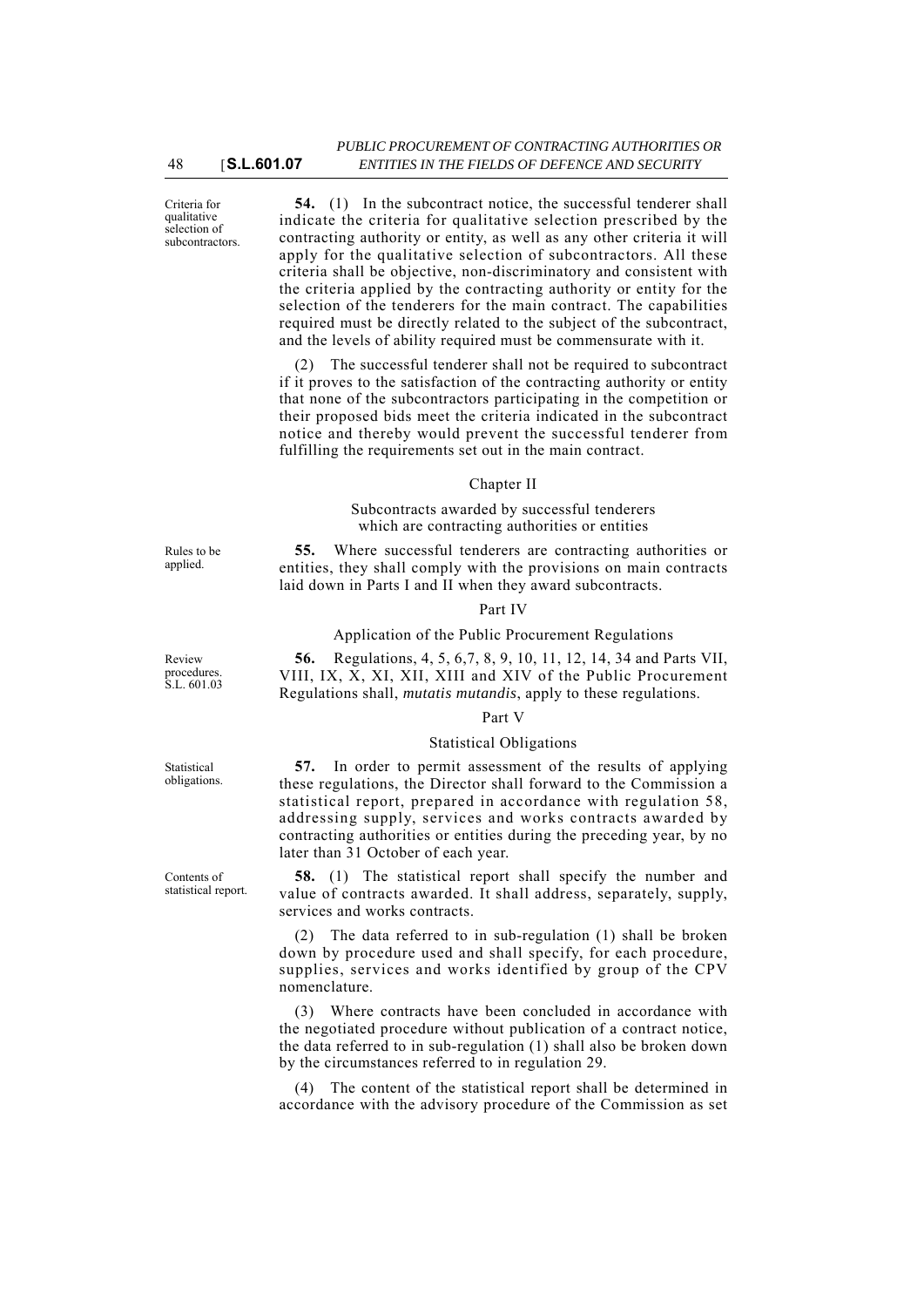out in Article 67 of Directive 2009/81/EC on the coordination of procedures for the award of certain works contracts, supply contracts and service contracts by contracting authorities or entities in the fields of defence and security, and amending Directives 2004/17/EC and 2004/18/EC.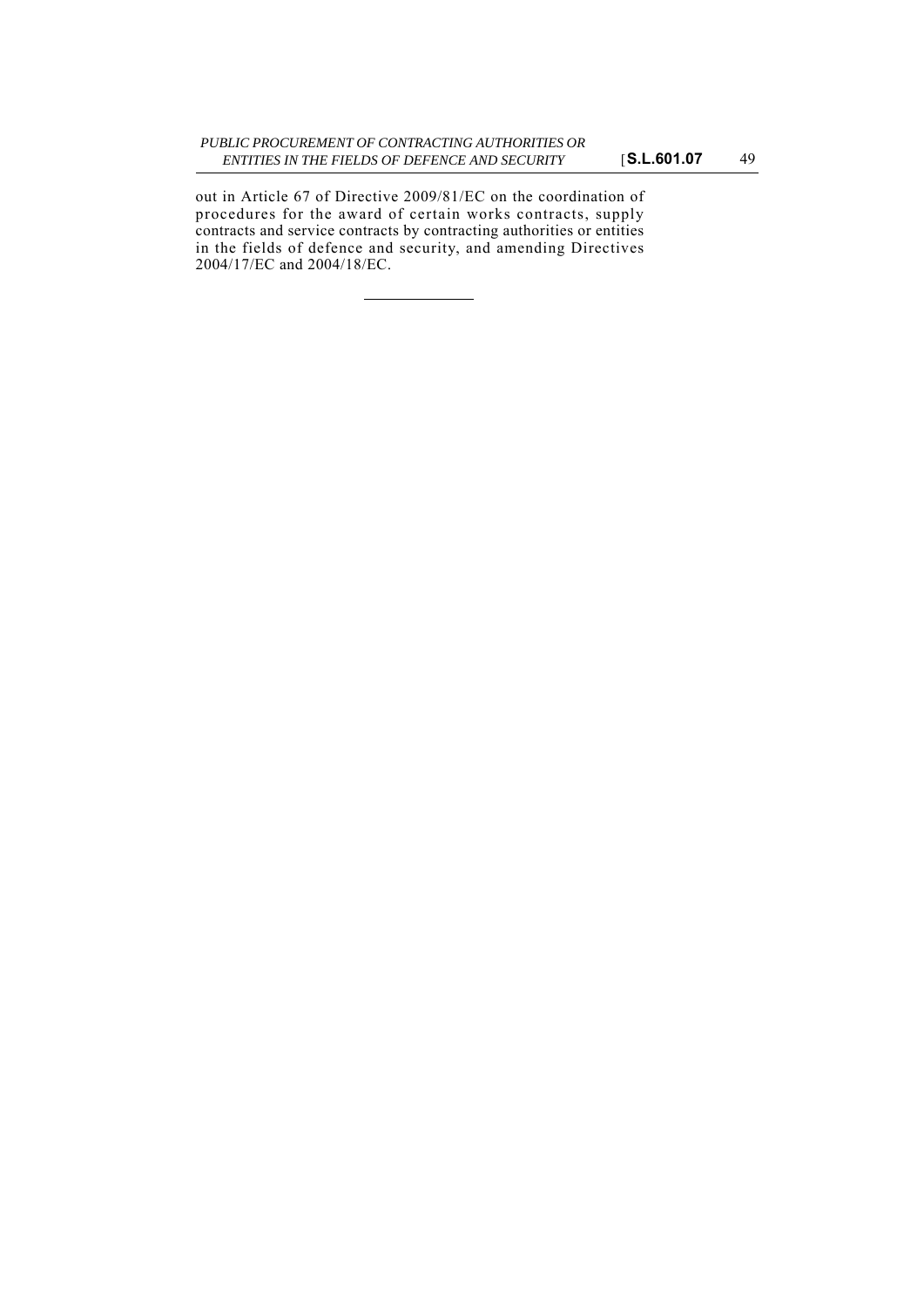| Category<br>N <sub>o</sub> | Subject                                                                                                                                                                     | CPV Reference No                                                                                                                                                                          |
|----------------------------|-----------------------------------------------------------------------------------------------------------------------------------------------------------------------------|-------------------------------------------------------------------------------------------------------------------------------------------------------------------------------------------|
| 1                          | Maintenance and repair services                                                                                                                                             | 50000000-5, from 50100000-6 to<br>50884000-5 (except<br>from<br>50310000-1 to 50324200-4 and<br>$50116510-9, 50190000-3,$<br>50229000-6, 50243000-0) and<br>from 51000000-9 to 51900000-1 |
| 2                          | Foreign military-aid-related services                                                                                                                                       | 75211300-1                                                                                                                                                                                |
| 3                          | Defence services, military defence<br>services and civil defence services                                                                                                   | $75221000 - 1$ ,<br>$75220000 - 4,$<br>75222000-8                                                                                                                                         |
| 4                          | Investigation and security services                                                                                                                                         | From 79700000-1 to 79720000-7                                                                                                                                                             |
| 5                          | Land transport services                                                                                                                                                     | 60000000-8, from 60100000-9 to<br>60183000-4 (except 60160000-7,<br>$60161000-4$ ,<br>and<br>from<br>64120000-3 to 64121200-2                                                             |
| 6                          | Air transport services of passengers<br>and freight, except transport of mail                                                                                               | 60400000-2, from 60410000-5 to<br>60424120-3 (except 60411000-2,<br>60421000-5), from 60440000-4 to<br>60445000-9 and 60500000-3                                                          |
| 7                          | Transport of mail by land and by air                                                                                                                                        | $60160000-7$ , $60161000-4$ ,<br>60411000-2, 60421000-5                                                                                                                                   |
| 8                          | Rail transport services                                                                                                                                                     | From 60200000-0 to 60220000-6                                                                                                                                                             |
| 9                          | Water transport services                                                                                                                                                    | From 60600000-4 to 60653000-0,<br>from $63727000 - 1$<br>and<br>t o<br>63727200-3                                                                                                         |
| 10                         | Supporting and auxiliary transport From 63100000-0 to 63111000-0,<br>services                                                                                               | from 63120000-6 to 63121100-4,<br>63122000-0, 63512000-1 and<br>from 63520000-0 to 6370000-6                                                                                              |
| 11                         | Telecommunication services                                                                                                                                                  | From 64200000-8 to 64228200-2,<br>72318000-7, and from 72700000-<br>7 to 72720000-3                                                                                                       |
| $\overline{12}$            | Financial services: Insurance services From 66500000-5 to 66720000-3                                                                                                        |                                                                                                                                                                                           |
| 13                         | Computer and related services                                                                                                                                               | From 50310000-1 to 50324200-4,<br>from 72000000-5 to 72920000-5<br>(except 72318000-7 and from<br>72700000-7 to 72720000-3),<br>79342410-4, 9342410-4                                     |
| 14                         | Research and development services From 73000000-2 to 73436000-7<br>(except research and development<br>services referred to in regulation<br>$14(j)$ ) and evaluation tests |                                                                                                                                                                                           |
| 15                         | Accounting,<br>auditing<br>bookkeeping services                                                                                                                             | and From 79210000-9 to 79212500-8                                                                                                                                                         |

# SCHEDULE I

# Services referred to in regulations 3 and 16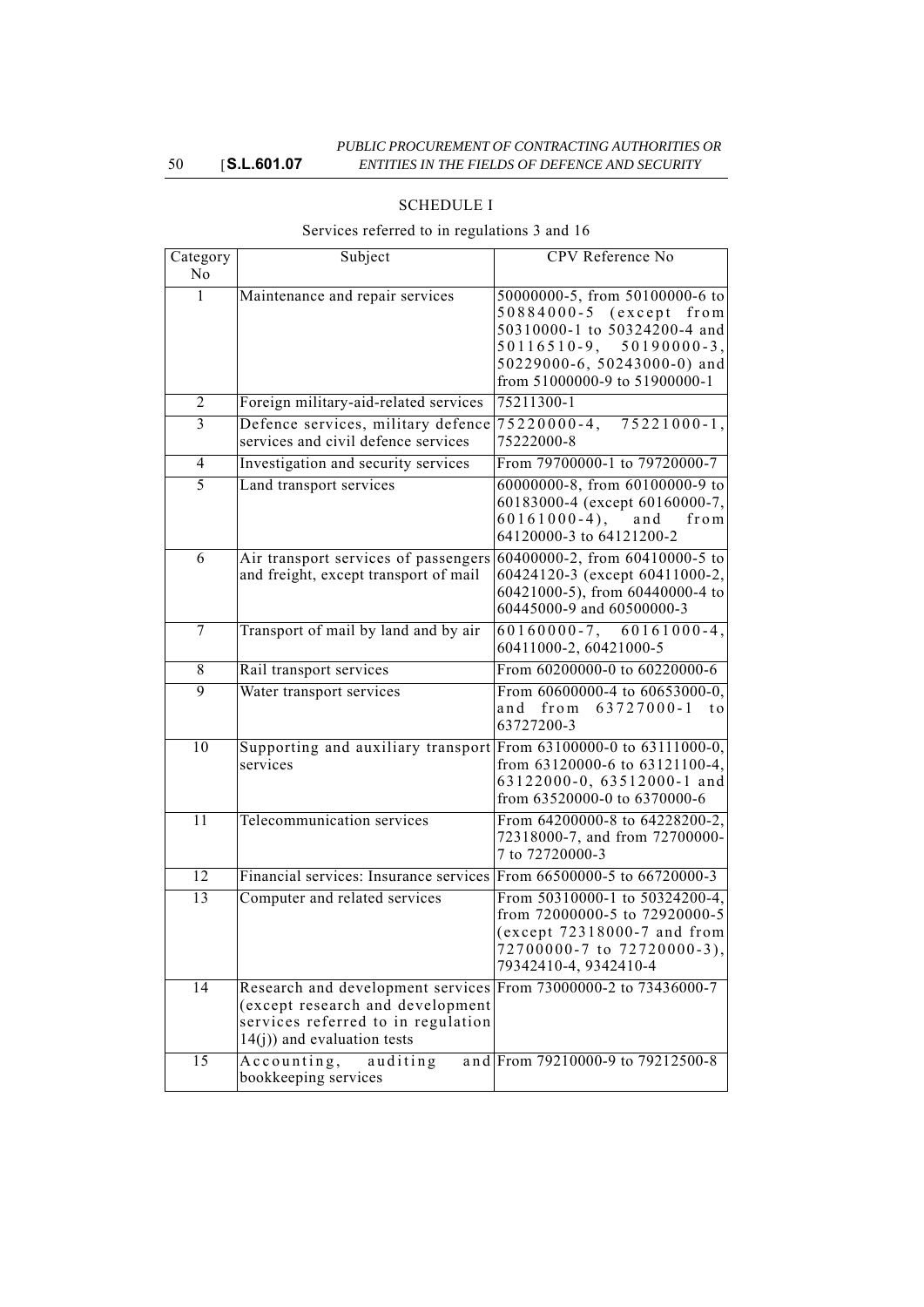### *PUBLIC PROCUREMENT OF CONTRACTING AUTHORITIES OR ENTITIES IN THE FIELDS OF DEFENCE AND SECURITY* [**S.L.601.07** 51

| Category<br>N <sub>0</sub> | Subject                                                                                                                                                                                                                                                                                                                   | <b>CPV</b> Reference No                                                                                                               |
|----------------------------|---------------------------------------------------------------------------------------------------------------------------------------------------------------------------------------------------------------------------------------------------------------------------------------------------------------------------|---------------------------------------------------------------------------------------------------------------------------------------|
| 16                         | Management consulting services From 73200000-4 to 73220000-0,<br>(except arbitration and conciliation from 79400000-8 to 79421200-3<br>services) and related services                                                                                                                                                     | and 79342000-3, 79342100-4,<br>79342300-6, 79342320-2,<br>79342321-9, 79910000-6,<br>79991000-7 and 98362000-8                        |
| 17                         | Architectural services; engineering From 71000000-8 to 71900000-7<br>services and integrated engineering $\vert$ (except 71550000-8)<br>services; urban planning and 79994000-8<br>landscape engineering services;<br>related scientific and technical<br>consulting services; technical testing<br>and analysis services | and                                                                                                                                   |
| $\overline{18}$            | Building-cleaning services and From 70300000-4 to 70340000-6<br>property management services                                                                                                                                                                                                                              | and from<br>90900000-6<br>$\mathbf{t}$<br>90924000-0                                                                                  |
| 19                         | Sewage and refuse disposal services;<br>sanitation and similar services                                                                                                                                                                                                                                                   | From 90400000-1 to 90743200-9<br>(except 90712200-3), from<br>90910000-9 to 90920000-2 and<br>$50190000-3, 50229000-6,$<br>50243000-0 |
| 20                         | Training and simulation services in $80330000-6$ , $80600000-0$ ,<br>the fields of defence and security                                                                                                                                                                                                                   | $80620000 - 6,$<br>$80610000 - 3$ ,<br>$80630000 - 9,$<br>$80640000 - 2$ ,<br>80650000-5, 80660000-8                                  |

# SCHEDULE II

Services referred to in regulations 3 and 17

| Category<br>N <sub>0</sub> | Subject                                                                                                                                   | CPV Reference No                                                                                |
|----------------------------|-------------------------------------------------------------------------------------------------------------------------------------------|-------------------------------------------------------------------------------------------------|
| 21                         | Hotel and restaurant services                                                                                                             | From 55100000-1 to 55524000-9<br>and from 98340000-8<br>t o<br>98341100-6                       |
| 22                         | Supporting and auxiliary transport From 63000000-9 to 63734000-3<br>services                                                              | (except 63711200-8, 63712700-0,<br>63712710-3), from 63727000-1 to<br>63727200-3 and 98361000-1 |
| 23                         | Legal services                                                                                                                            | From 79100000-5 to 79140000-7                                                                   |
| 24                         | Personnel placement and supply From 79600000-0 to 79635000-4<br>services (except employment (except 79611000-0, 79632000-3,<br>contracts) | 79633000-0) and from 98500000-<br>8 to 98514000-9                                               |
| 25                         | Health and social services                                                                                                                | 79611000-0 and from 85000000-9<br>to 85323000-9 (except 85321000-<br>5, 85322000-2)             |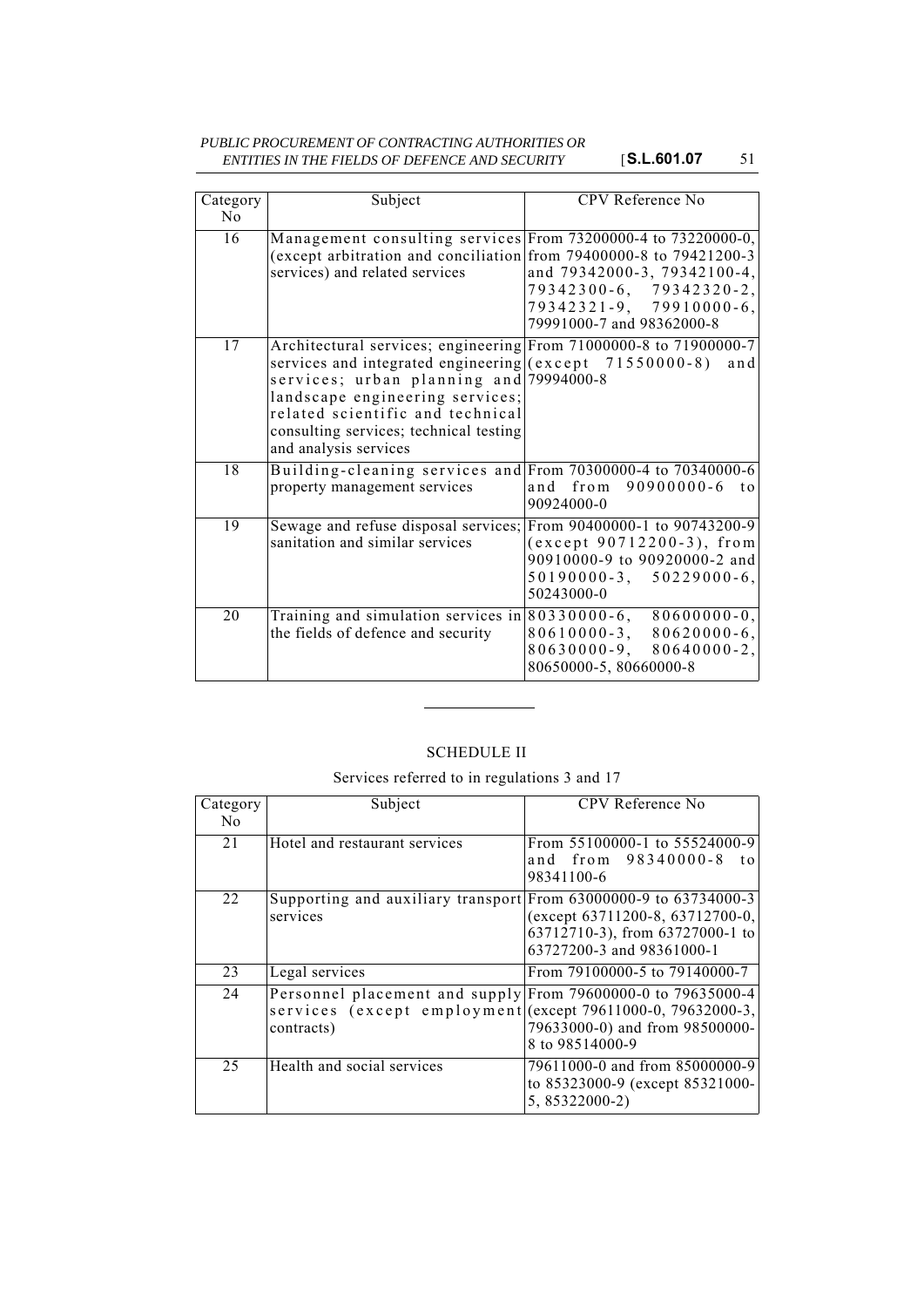#### 52 [**S.L.601.07** *PUBLIC PROCUREMENT OF CONTRACTING AUTHORITIES OR ENTITIES IN THE FIELDS OF DEFENCE AND SECURITY*

| Category<br>N٥ | Subject        | CPV Reference No |
|----------------|----------------|------------------|
| 26             | Other services |                  |

### SCHEDULE III

Information to be included in the notices referred to in regulation 33 NOTICE OF PUBLICATION OF A PRIOR INFORMATION NOTICE ON A BUYER PROFILE

- 1. Country of the contracting authority and, or entity
- 2. Name of the contracting authority and, or entity
- 3. Internet address of the 'buyer profile' (URL)
- 4. CPV nomenclature reference no(s)

### PRIOR INFORMATION NOTICE

The name, address, fax number and e-mail address of the contracting authority and, or entity and, if different, of the service from which additional information may be obtained and, in the case of services and works contracts, of the departments, e.g. the relevant governmental Internet site, from which information can be obtained concerning the general regulatory framework for taxes, environmental protection, employment protection and working conditions applicable in the place where the contract is to be performed.

2. Where appropriate, indication whether the contract is restricted to sheltered workshops, or whether its execution is restricted to the framework of protected job programmes.

3. In the case of works contracts: the nature and extent of the works and the place of execution; if the work is to be subdivided into several lots, the essential characteristics of those lots by reference to the work; if available, an estimate of the range of the cost of the proposed works; CPV nomenclature reference no(s).

In the case of supply contracts: the nature and quantity or value of the products to be supplied, CPV nomenclature reference no(s).

In the case of services contracts: the total value of the proposed purchases in each of the service categories, CPV nomenclature reference no(s).

4. Estimated date for initiating the award procedures in respect of the contract or contracts, in the case of service contracts by category.

5. Where appropriate, indicate whether a framework agreement is involved.

6. Where appropriate, other information.

7. Date of dispatch of the notice or of dispatch of the notice of publication of the prior information notice on the buyer profile.

### CONTRACT NOTICES

Restricted procedures, negotiated procedures with publication of a contract notice and competitive dialogues:

Name, address, telephone and fax number, e-mail address of the contracting authority and, or entity.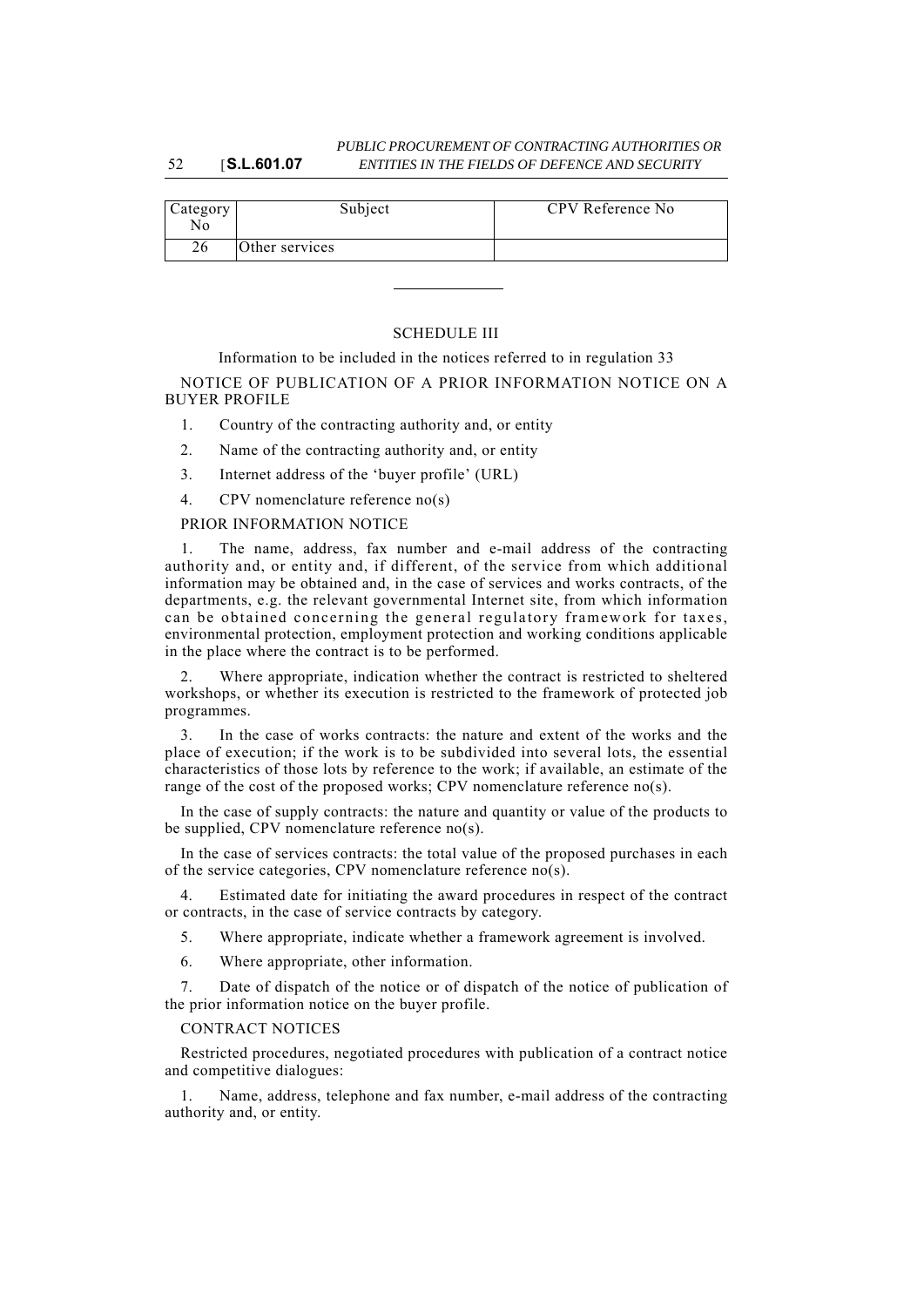2. Where appropriate, indication whether the contract is restricted to sheltered workshops, or whether its execution is restricted to the framework of protected job programmes.

- 3. (*a*) The award procedure chosen;
	- (*b*) Where appropriate, the reasons for use of the accelerated procedure (in restricted and negotiated procedures);
	- (*c*) Where appropriate, indicate whether a framework agreement is involved;
	- (*d*) Where appropriate, the holding of an electronic auction.
- 4. Form of the contract.

5. Place of execution and, or performance of the works, for delivery of products or of the provision of services.

- 6. (*a*) Works contracts:
	- nature and extent of the works and general nature of the work. Indication in particular of options concerning supplementary works, and, if known, the provisional timetable for recourse to these options as well as the number of possible renewals, if any. If the work or the contract is subdivided into several lots, the size of the different lots; CPV nomenclature reference no(s),
	- information concerning the purpose of the work or the contract where the latter also involves the drawing up of projects,
	- in the case of a framework agreement, indication also of the planned duration of the framework agreement, the estimated total value of the works for the entire duration of the framework agreement and, as far as possible, the value and the frequency of the contracts to be awarded.
	- (*b*) Supply contracts:
		- nature of the products to be supplied, indicating in particular whether tenders are requested with a view to purchase, lease rental, hire or hire purchase or a combination of these, CPV nomenclature reference no(s). Quantity of products to be supplied, indicating in particular options concerning supplementary purchases and, if known, the provisional timetable for recourse to these options as well as the number of renewals, if any; CPV nomenclature reference no(s),
		- in the case of regular or renewable contracts during the course of a given period, indication also, if known, of the timetable for subsequent contracts for intended purchases of supplies,
		- in the case of a framework agreement, indication also of the planned duration of the framework agreement, the estimated total value of the supplies for the entire duration of the framework agreement and, as far as possible, the value and the frequency of the contracts to be awarded.
	- (*c*) Service contracts:
		- category and description of the service. CPV nomenclature reference no(s). Quantity of services to be provided. Indication in particular of options concerning supplementary purchases and, if known, the provisional timetable for recourse to these options as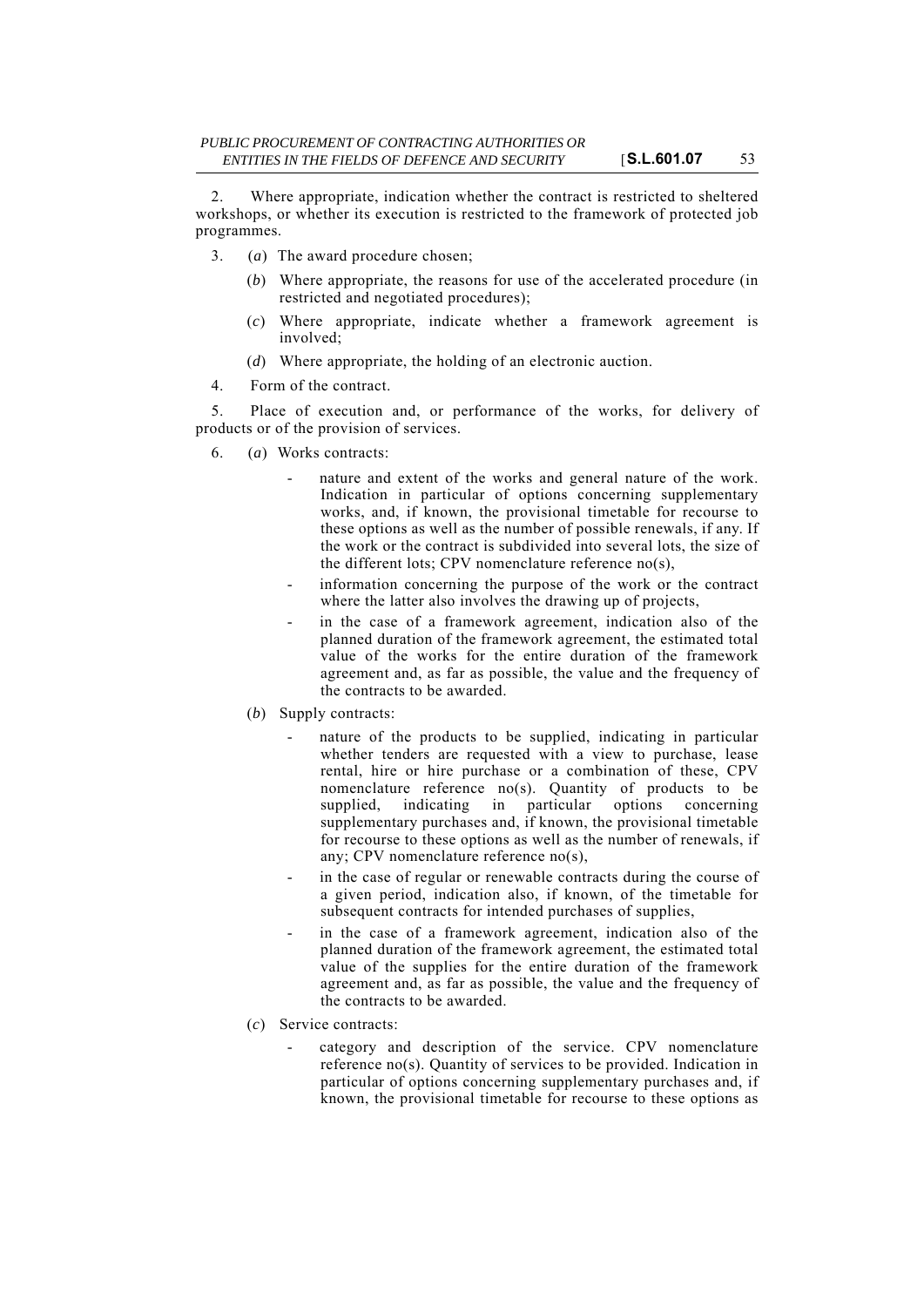well as the number of renewals, if any. In the case of renewable contracts over a given period, an estimate of the time frame, if known, for subsequent contracts for intended purchases of services.

In the case of a framework agreement, indication also of the planned duration of the framework agreement, the estimated total value of the services for the entire duration of the framework agreement and, as far as possible, the value and the frequency of the contracts to be awarded,

- indication of whether the execution of the service is reserved by law, regulation or administrative provision to a particular profession,
- reference to the law, regulation or administrative provision,
- indication of whether legal persons should indicate the names and professional qualifications of the staff to be responsible for the execution of the service.

7. If the contracts are subdivided into lots, indication of the possibility for economic operators of tendering for one, for several and, or for all the lots.

8. Admission or prohibition of variants.

9. Where applicable, indication of the percentage of the contract's global value which is required to be subcontracted to third parties through a tendering procedure (regulation 22(4)).

10. Where applicable, selection criteria regarding the personal situation of subcontractors that may lead to their exclusion, and required information proving that they do not fall within the cases justifying exclusion. Information and any necessary formalities for assessment of the minimum economic and technical capacities required of the subcontractors. Minimum level(s) of capacities possibly required.

11. Time-limit for completion of works or supplies or services or duration of the works or supply or services contract. Where possible, time-limit by which works will begin or time-limit by which delivery of supplies or services will begin.

12. Where applicable, particular conditions to which the performance of the contract is subject.

13. (*a*) The final date for the receipt of requests to participate.

- (*b*) address to which they must be sent.
- (*c* ) the language or languages in which they must be drawn up.

14. Where applicable, any deposits and guarantees required.

15. Main terms concerning financing and payment and, or references to the texts in which these are contained.

16. Where applicable, the legal form to be taken by the grouping of economic operators to which the contract is to be awarded.

17. Selection criteria regarding the personal situation of economic operators that may lead to their exclusion, and information required proving that they do not fall within the cases justifying exclusion. Selection criteria, information and any necessary formalities for assessment of the minimum economic and technical standards required of the economic operator. Minimum level(s) of standards possibly required.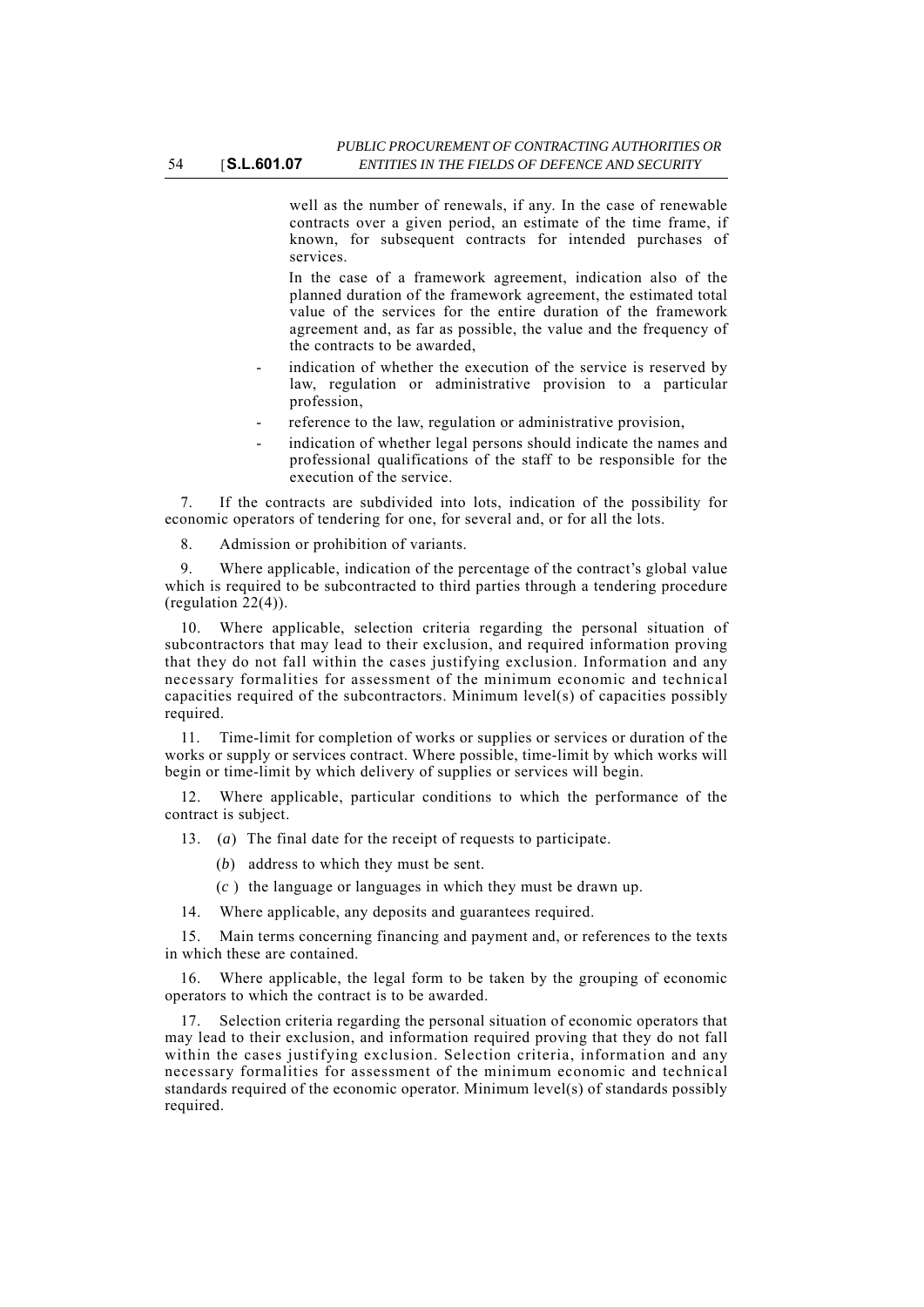18. In the case of framework agreements: the number and, where appropriate, proposed maximum number of economic operators which will be members of it and the duration of the framework agreement.

19. In the case of a competitive dialogue or a negotiated procedure with the publication of a contract notice, indication, if appropriate, of recourse to a staged procedure in order gradually to reduce the number of solutions to be discussed or tenders to be negotiated.

20. In the case of a restricted procedure, a negotiated procedure or a competitive dialogue, when recourse is had to the option of reducing the number of candidates to be invited to submit tenders, to engage in dialogue or to negotiate: minimum and, if appropriate, proposed maximum number of candidates and objective criteria to be used to choose that number of candidates.

21. Criteria referred to in regulation 47 to be used for award of the contract: 'lowest price' or 'most economically advantageous tender'. Criteria representing the most economically advantageous tender as well as their weighting or the criteria in descending order of importance shall be mentioned where they do not appear in the specifications or, in the event of a competitive dialogue, in the descriptive document.

22. Where appropriate, date(s) of publication of the prior information notice in accordance with the technical specifications of publication indicated in Schedule VI or statement that no such publication was made.

23. Date of dispatch of the notice.

CONTRACT AWARD NOTICE

1. Name and address of the contracting authority and, or entity.

2. Award procedure chosen. In the case of a negotiated procedure without prior publication of a contract notice (regulation 29), justification.

3. Works contracts: nature and extent of the services.

Supply contracts: nature and quantity of products supplied, where appropriate, by the supplier; CPV nomenclature reference no(s).

Service contracts: category and description of the service; CPV nomenclature reference no(s); quantity of services purchased.

4. Date of contract award.

- 5. Contract award criteria.
- 6. Number of tenders received.

7. Name and address of the successful economic operators.

8. Price or range of prices (minimum/maximum) paid.

9. Value of the tender (tenders) retained or the highest tender and lowest tender taken into consideration for the contract award.

10. Where appropriate, proportion of contract to be subcontracted to third parties and its value.

11. If appropriate, the reasons for the framework agreement lasting more than seven years.

12. Date of publication of the tender notice in accordance with the technical specifications for publication in Schedule IV.

13. Date of dispatch of this notice.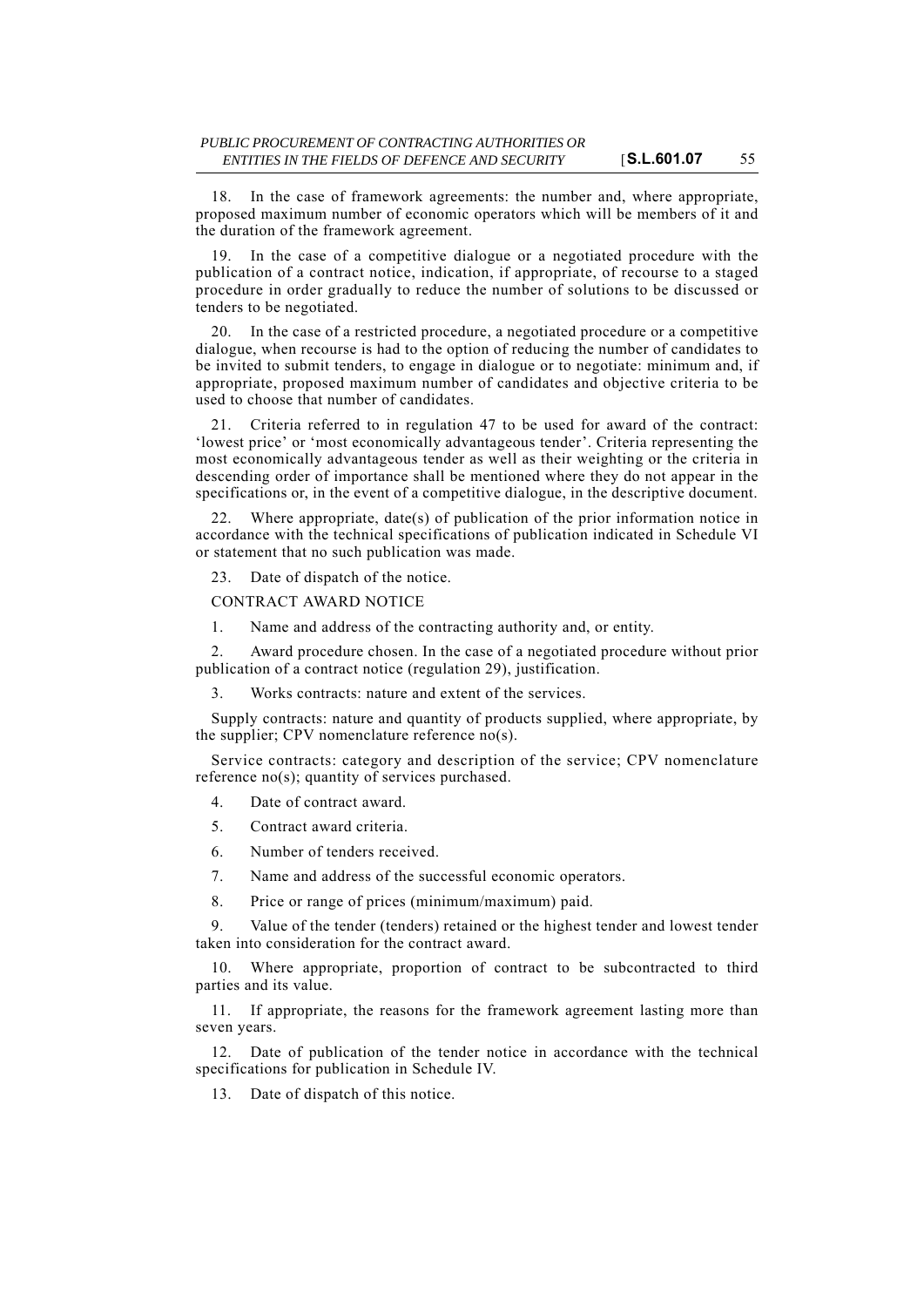### SCHEDULE IV

### Information to be included in the subcontract notices referred to in regulation 53

1. The name, address, fax number and e-mail address of the successful tenderer and, if different, of the service from which additional information may be obtained.

- 2. (*a*) Place of execution/performance of the works, for delivery of products or of the provision of services;
	- (*b*) nature, quantity and extent of the works and general nature of the work; CPV nomenclature reference no(s);
	- (*c*) nature of the products to be supplied, indicating whether tenders are requested with a view to purchase, lease rental, hire or hire purchase or a combination of these, CPV nomenclature reference no(s);
	- (*d*) category and description of service; CPV nomenclature reference no(s).

3. Any time-limit for completion imposed.

4. Name and address of the body from which the specifications and the additional documents may be requested.

- 5. (*a*) Time-limit for the receipt of applications to participate and, or the receipt of tenders;
	- (*b*) address to which they must be sent;
	- (*c*) language(s) in which they must be written.
- 6. Any deposits or guarantees required.

7. Objective criteria which will be applied for selection of the subcontractors related to their personal situation or the assessment of their bid.

- 8. Any other information.
- 9. Date of dispatch of the notice.

### SCHEDULE V

#### FEATURES CONCERNING PUBLICATION

- 1. Publication of notices
	- (*a*) The notices referred to in regulations 31 and 53 must be sent by the contracting authorities and, or entities or successful tenderers to the Publications Office of the European Union in the format referred to in regulation 33. The prior information notices referred to in regulation  $31(1)(a)$ , published on a buyer profile as described in point 2, must also use that format, as must the notice of such publication.

The notices referred to in regulations 31 and 53 must be published by the Office for Publications Office of the European Union or by the contracting authorities or entities in the case of a prior information notice published on a buyer profile in accordance with regulation  $31(1)(a)$ .

In addition, contracting authorities or entities may publish this information on the Internet on a 'buyer profile' as referred to in point 2;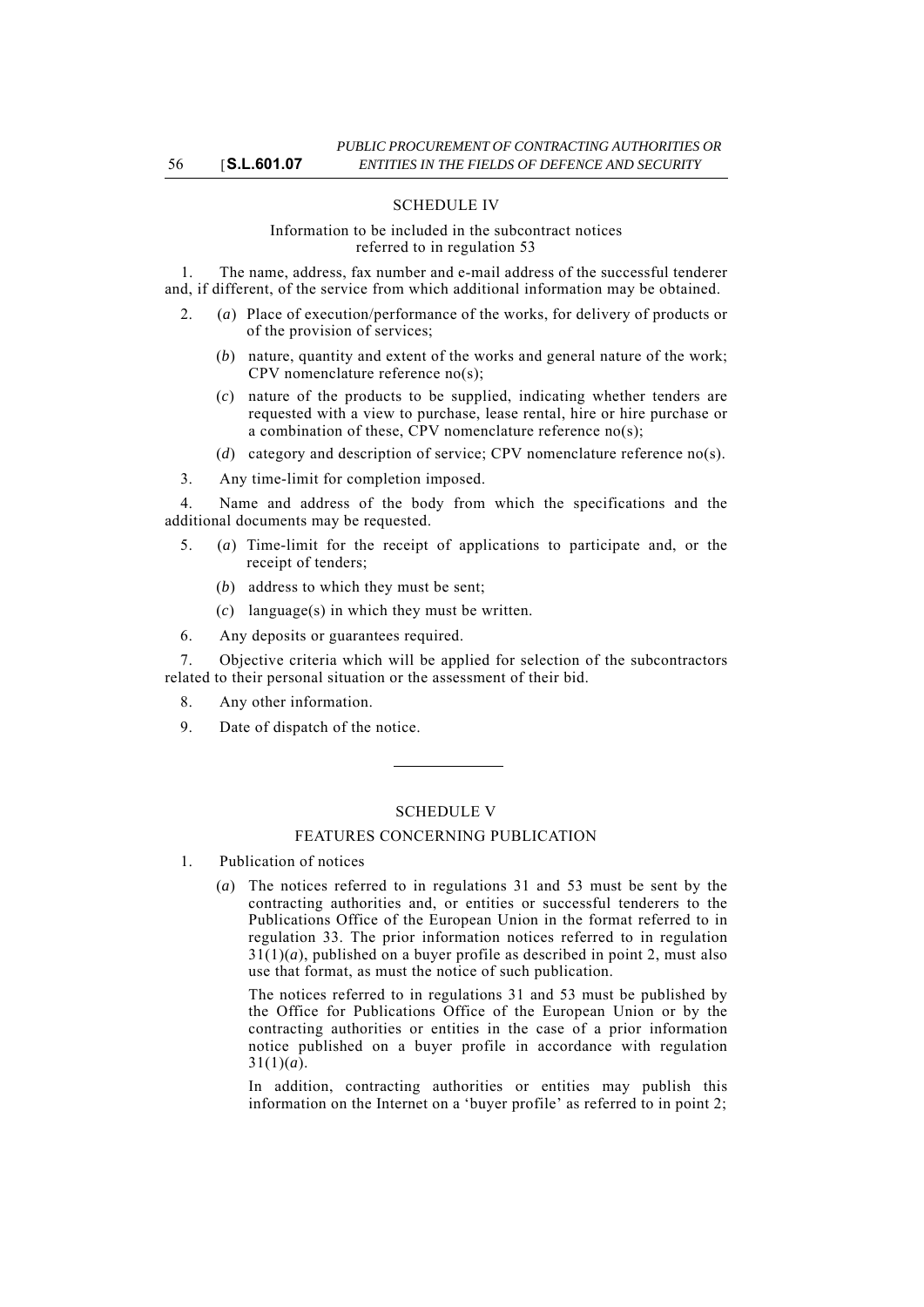- (*b*) the Office for Publications Office of the European Union shall give the contracting authority or entity the confirmation of publication referred to in regulation 33(12).
- 2. Publication of supplementary information

The buyer profile may include prior information notices as referred to in regulation  $31(1)(a)$  information on ongoing invitations to tender, scheduled purchases, contracts concluded, procedures cancelled and any useful general information, such as a contact point, a telephone and fax number, a postal address and an e-mail address.

3. Format and procedures for sending notices electronically

The format and procedure for sending notices electronically are accessible at the Internet address'http://simap.europa.eu'.

# SCHEDULE VI

### **REGISTERS**

### PART A

Works contracts

The professional registers and corresponding declarations and certificates for each Member State are:

- in Belgium the 'Registre du Commerce'/'Handelsregister',
- in Bulgaria, the 'Търговски регистър',
- in the Czech Republic, the 'obchodní rejstřík',
- in Denmark, the 'Erhvervs- og Selskabsstyrelsen',
- in Germany, the 'Handelsregister' and the 'Handwerksrolle',
- in Estonia, the 'Registrite ja Infosüsteemide Keskus'.
- in Ireland, the contractor may be requested to provide a certificate from the Registrar of Companies or the Registrar of Friendly Societies or, if he is not so certified, a certificate stating that the person concerned has declared on oath that he is engaged in the profession in question in the country in which he is established, in a specific place under a given business name,
- in Greece, the 'Μητρώο Εργοληπτικών Επιχειρήσεων MEΕΠ' of the Ministry for Environment, Town and Country Planning and Public Works (Υ.ΠΕ.ΧΩ.Δ.Ε),
- in Spain, the 'Registro Oficial de Licitadores y Empresas Clasificadas del Estado',
- in France, the 'Registre du commerce et des sociétés' and the 'Répertoire des métiers',
- in Italy, the 'Registro della Camera di commercio, industria, agricoltura e artigianato',
- in Cyprus, the contractor may be requested to provide a certificate from the 'Council for the Registration and Audit of Civil Engineering and Building Contractors (Συμβούλιο Εγγραφήςκαι Ελέγχου Εργοληπτών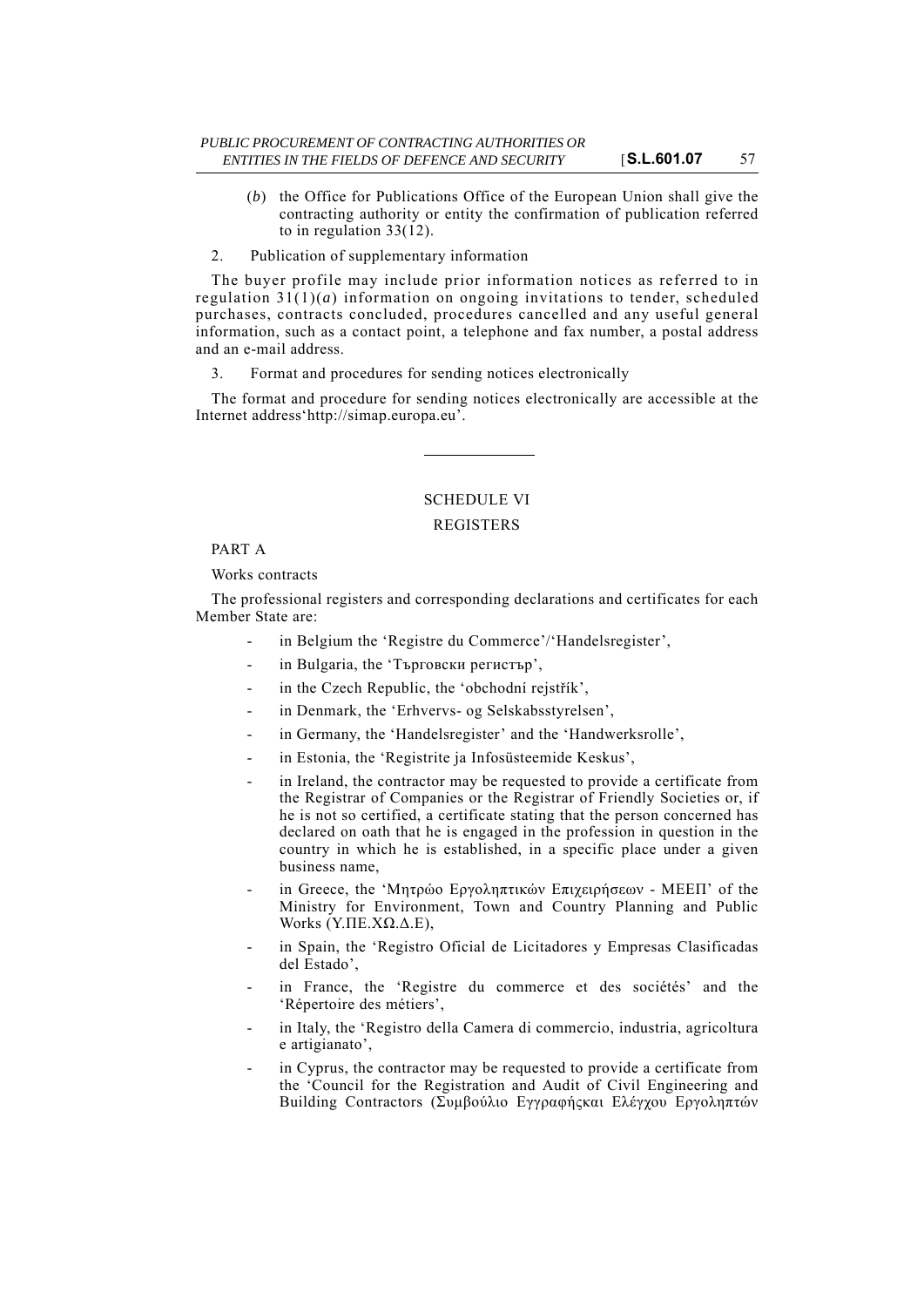Οικοδομικών και Τεχνικών Έργων)' in accordance with the Registration and Audit of Civil Engineering and Building Contractors Law,

- in Latvia, the 'Uzņēmumu reģistrs',
- in Lithuania, the 'Juridinių asmenų registras',
- in Luxembourg, the 'Registre aux firmes' and the 'Rôle de la Chambre des métiers',
- in Hungary, the 'Cégnyilvántartás', the 'egyéni vállalkozók jegyzői nyilvántartása',
- in Malta, the contractor obtains his 'numru ta' reģistrazzjoni tat-Taxxa tal-Valur Miżjud (VAT) u n-numru tal-liċenza ta' kummerċ', and, in the case of a partnership or company, the relevant registration number as issued by the Malta Financial Services Authority,
- in the Netherlands, the 'Handelsregister',
- in Austria, the 'Firmenbuch', the 'Gewerberegister', the 'Mitgliederverzeichnisse der Landeskammern',
- in Poland, the 'Krajowy Rejestr Sądowy',
- in Portugal, the 'Instituto da Construção e do Imobiliário' (INCI),
- in Romania, the 'Registrul Comerțului',
- in Slovenia, the 'Sodni register' and the 'obrtni register',
- in Slovakia, the 'Obchodný register',
- in Finland, the 'Kaupparekisteri'/'Handelsregistret',
- in Sweden, the 'aktiebolags-, handels- eller föreningsregistren',
- in the United Kingdom, the contractor may be requested to provide a certificate from the Registrar of Companies or, if he is not so certified, a certificate stating that the person concerned has declared on oath that he is engaged in the profession in question in the country in which he is established in a specific place under a given business name.

#### PART B

### Supply contracts

The relevant professional and trade registers and declarations and certificates are:

- in Belgium the 'Registre du Commerce'/'Handelsregister',
- in Bulgaria, the 'Търговски регистър',
- in the Czech Republic, the 'obchodní rejstřík',
- in Denmark, the 'Erhvervs- og Selskabsstyrelsen',
- in Germany, the 'Handelsregister' and the 'Handwerksrolle',
- in Estonia, the 'Registrite ja Infosüsteemide Keskus',
- in Greece, the 'Βιοτεχνικό ή Εμπορικό ή Βιομηχανικό Επιμελητήριο' and the 'Μητρώο Κατασκευαστών Αμυντικού Υλικού',
- in Spain, the 'Registro Mercantil' or, in the case of non-registered individuals, a certificate stating that the person concerned has declared on oath that he is engaged in the profession in question,
- in France, the 'Registre du commerce et des sociétés' and the 'Répertoire des métiers',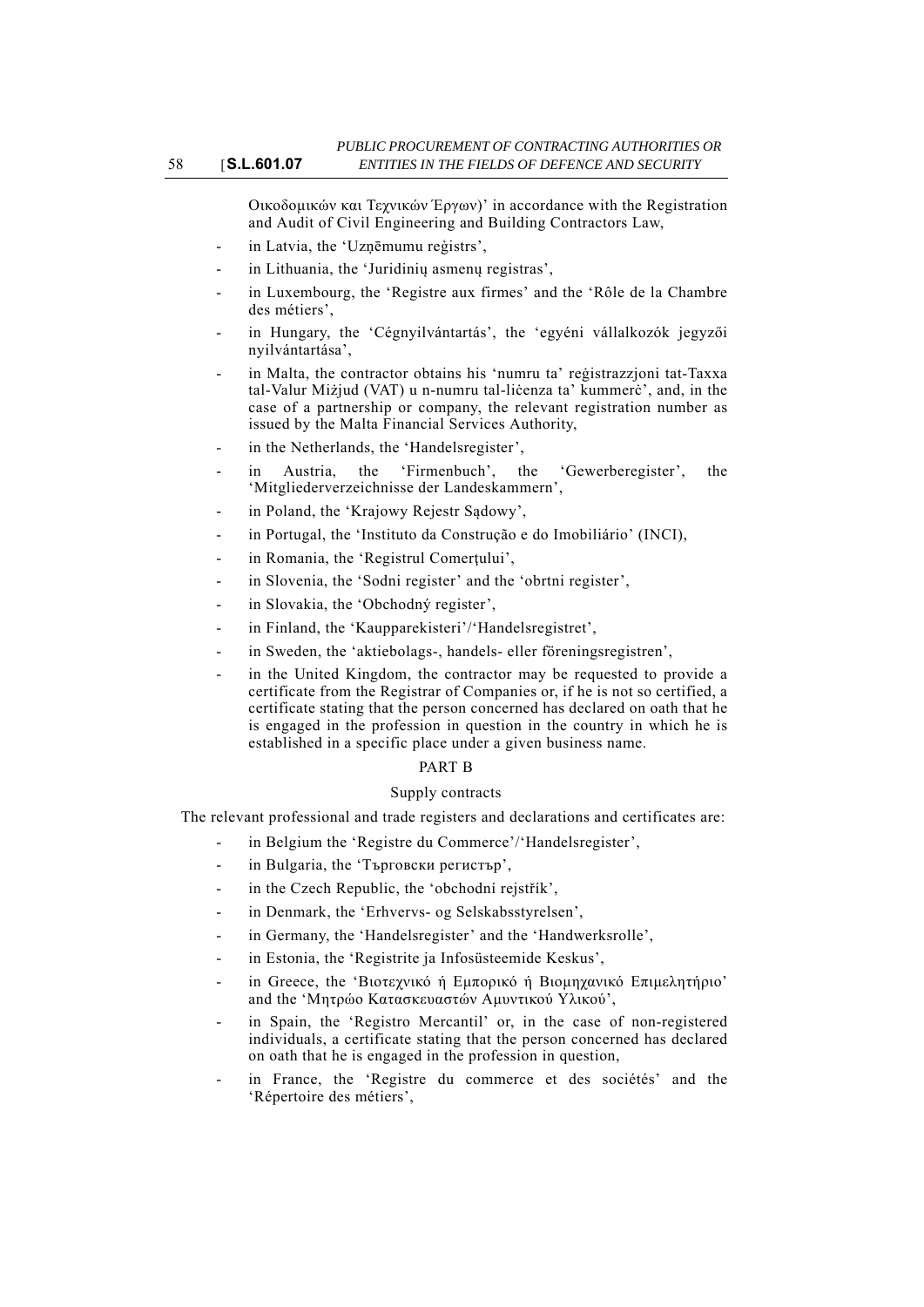- in Ireland, the supplier may be requested to provide a certificate from the Registrar of Companies or the Registrar of Friendly Societies that he is certified as incorporated or registered or, if he is not so certified, a certificate stating that the person concerned has declared on oath that he is engaged in the profession in question in the country in which he is established, in a specific place under a given business name,
- in Italy, the 'Registro della Camera di commercio, industria, agricoltura e artigianato', and the 'Registro delle commissioni provinciali per l'artigianato',
- in Cyprus, the supplier may be requested to provide a certificate from the 'Registrar of Companies and Official Receiver' (Έφορος Εταιρειών και ΕπίσημοςΠαραλήπτης) or, if this is not the case, a certificate stating that the person concerned has declared on oath that he is engaged in the profession in question in the country in which he is established, in a specific place and under a given business name,
- in Latvia, the 'Uznēmumu reģistrs'.
- in Lithuania, the 'Juridinių asmenų registras',
- in Luxembourg, the 'Registre aux firmes' and the 'Rôle de la Chambre des métiers',
- in Hungary, the 'Cégnyilvántartás', the 'egyéni vállalkozók jegyzői nyilvántartása',
- in Malta: the supplier obtains his 'numru ta' reġistrazzjoni tat-Taxxa tal-Valur Miżjud (VAT) u n-numru tal-liċenza ta' kummerċ', and, in the case of a partnership or company, the relevant registration number as issued by the Malta Financial Services Authority,
- in the Netherlands, the 'Handelsregister',
- in Austria, the 'Firmenbuch', the 'Gewerberegister', the 'Mitgliederverzeichnisse der Landeskammern',
- in Poland, the 'Krajowy Rejestr Sądowy',
- in Portugal, the 'Registro Nacional das Pessoas Colectivas',
- in Romania, the 'Registrul Comerțului',
- in Slovenia, the 'Sodni register' and the 'obrtni register',
- in Slovakia, the 'Obchodný register',
- in Finland, the 'Kaupparekisteri'/'Handelsregistret',
- in Sweden, the 'aktiebolags-, handels- eller föreningsregistren',
- in the United Kingdom, the supplier may be requested to provide a certificate from the Registrar of Companies stating that he is certified as incorporated or registered or, if he is not so certified, a certificate stating that the person concerned has declared on oath that he is engaged in the profession in a specific place under a given business name.

### PART C

### Service contracts

The relevant professional and trade registers and declarations and certificates are:

in Belgium, the 'Registre du commerce/Handelsregister' and the 'Ordres professionels/Beroepsorden',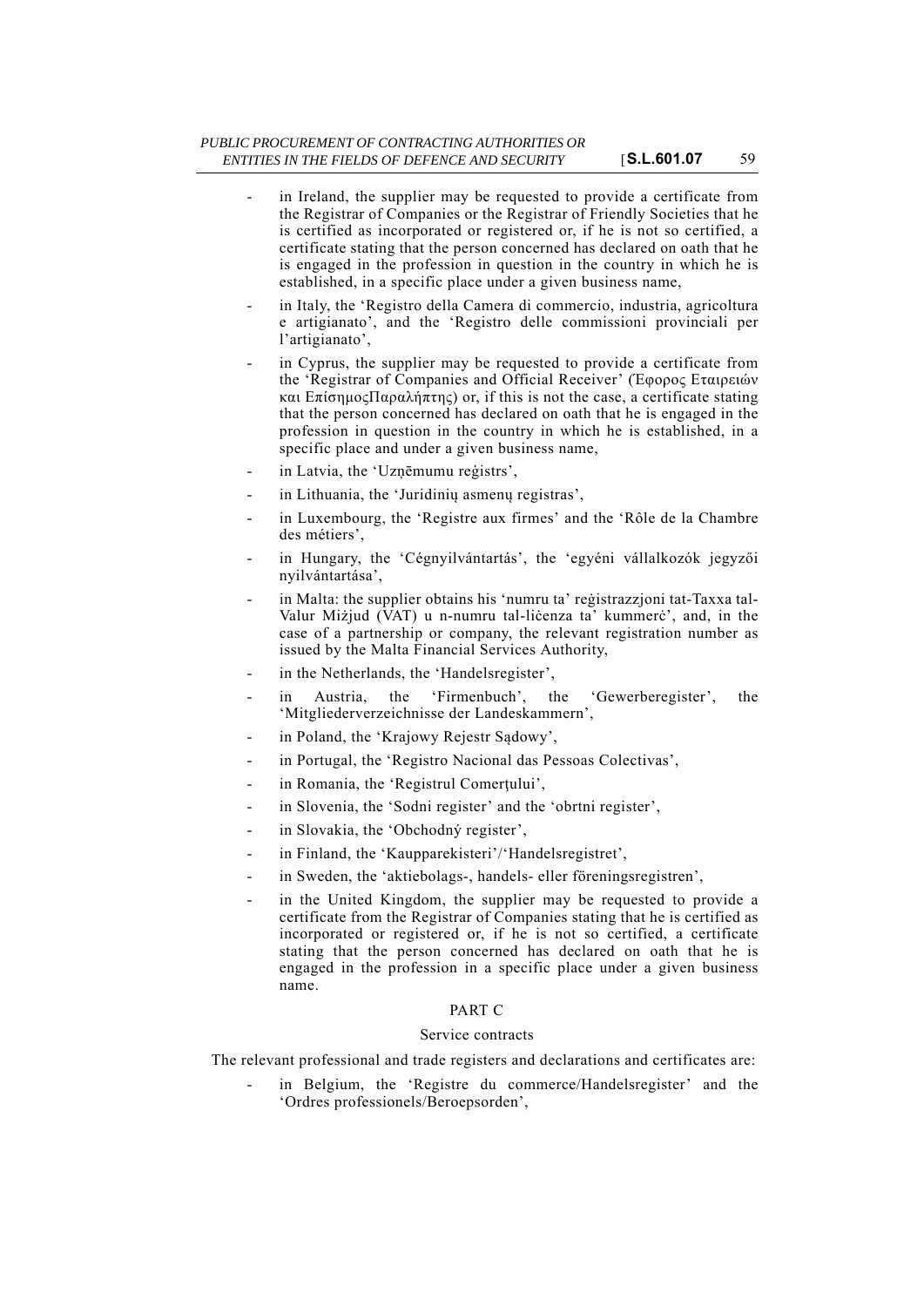- in Bulgaria, the 'Търговски регистър',
- in the Czech Republic, the 'obchodní rejstřík',
- in Denmark, the 'Erhvervs- og Selskabsstyrelsen',
- in Germany, the 'Handelsregister', the 'Handwerksrolle', the 'Vereinsregister', the 'Partnerschaftsregister' and the 'Mitgliedsverzeichnisse der Berufskammern der Länder',
- in Estonia, the 'Registrite ja Infosüsteemide Keskus',
- in Ireland, the service provider may be requested to provide a certificate from the Registrar of Companies or the Registrar of Friendly Societies or, if he is not so certified, a certificate stating that the person concerned has declared on oath that he is engaged in the profession in question in the country in which he is established, in a specific place under a given business name,
- in Greece, the service provider may be asked to provide a declaration on the exercise of the profession concerned made on oath before a notary; in the cases provided for by existing national legislation, for the provision of research services as mentioned in Schedule I, the professional register 'Μητρώο Μελετητών' and the 'Μητρώο Γραφείων Μελετών',
- in Spain, the 'Registro Oficial de Licitadores y Empresas Clasificadas del Estado',
- in France, the 'Registre du commerce et des sociétés' and the 'Répertoire des métiers',
- in Italy, the 'Registro della Camera di commercio, industria, agricoltura e artigianato', the 'Registro delle commissioni provinciali per l'artigianato' or the 'Consiglio nazionale degli ordini professionali',
- in Cyprus, the service provider may be requested to provide a certificate from the 'Registrar of Companies and Official Receiver' (Έφορος Εταιρειών και Επίσημος Παραλήπτης) or, if this is not the case, a certificate stating that the person concerned has declared on oath that he is engaged in the profession in question in the country in which he is established, in a specific place and under a given business name,
- in Latvia, the 'Uzņēmumu reģistrs',
- in Lithuania, the 'Juridinių asmenų registras',
- in Luxembourg, the 'Registre aux firmes' and the 'Rôle de la Chambre des métiers',
- in Hungary, the 'Cégnyilvántartás', the 'egyéni vállalkozók jegyzői nyilvántartása', some 'szakmai kamarák nyilvántartása' or, in the case of some activities, a certificate stating that the person concerned is authorised to be engaged in the commercial activity or profession in question,
- in Malta: the service provider can obtain his 'numru ta' reġistrazzjoni tat-Taxxa tal-Valur Miżjud (VAT) u n-numru tal-liċenza ta' kummerċ', and, in the case of a partnership or company, the relevant registration number as issued by the Malta Financial Services Authority,
- in the Netherlands, the 'Handelsregister',
- Austria, the 'Firmenbuch', the 'Gewerberegister', the 'Mitgliederverzeichnisse der Landeskammern',